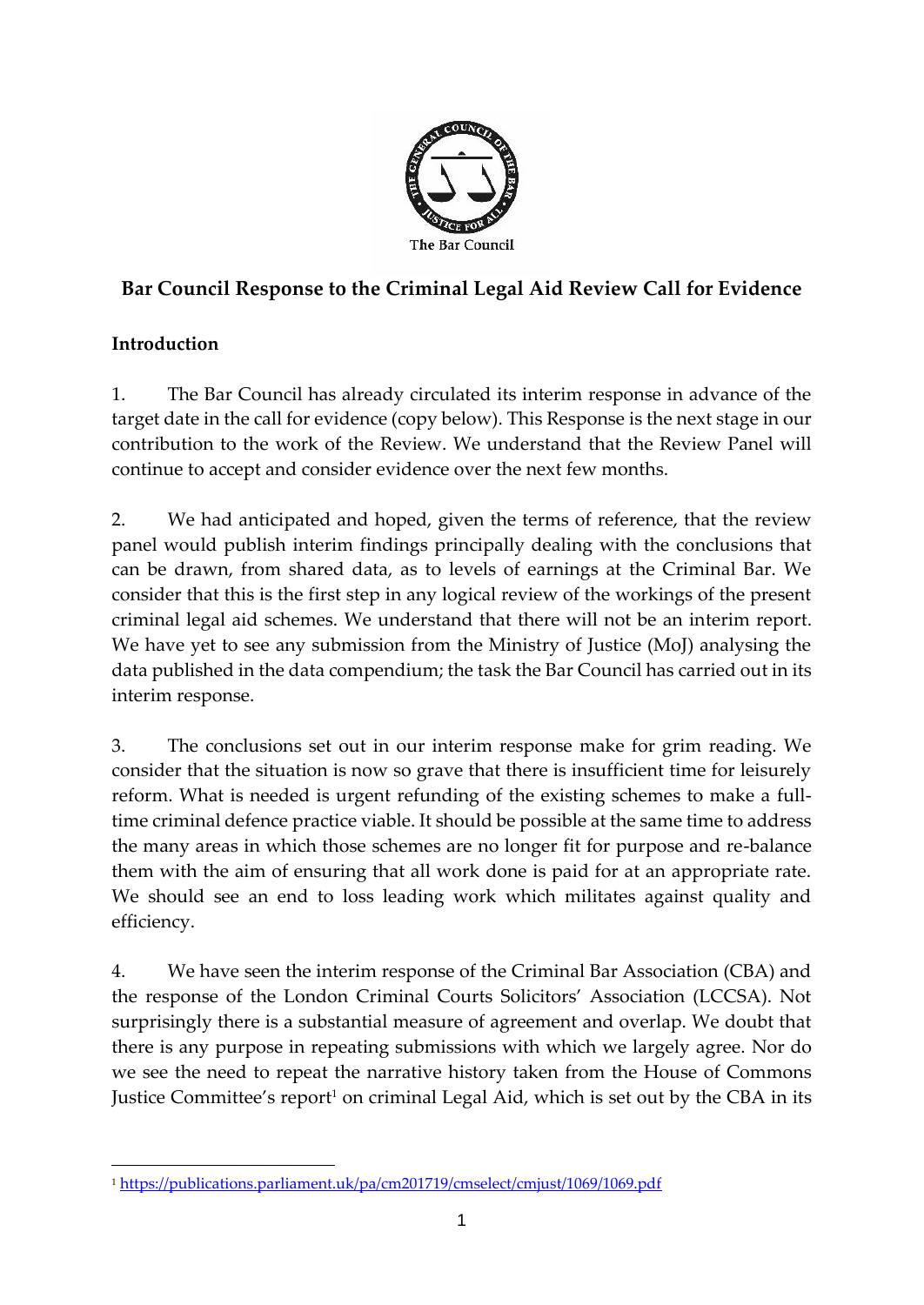response. What is clear is that many of the instances in which the criminal justice system is failing are intrinsically to do with low or no pay.

5. The Review should be under no illusions that the situation has become materially worse in the last year. The recently concluded Authorisation to Practise process has demonstrated that 38% of all criminal barristers have dropped an income band during the pandemic. <sup>2</sup> At the criminal Bar, the largest gross income band by number of barristers is band 4 (£90k-150k). Here 50**%** of barristers dropped one or more income bands (35% to band 3 [£60k-90k] and 15% to lower bands below £60k). The financial impact of the pandemic appears to have been greater for the more experienced and senior practitioners, many of whom report having lost something like 6 months of income between March 2020 and March 2021. When we last surveyed in December 2020, 83% of the criminal Bar told us they had incurred personal debt or used savings to support their practice through the pandemic; over a quarter (27%) had taken on personal debt of over £20,000.<sup>3</sup>

6. Self-employed criminal barristers have responded to the intense financial pressures of the pandemic by seeking to diversify their practice or, for the more junior, to take up secondment opportunities. We are concerned that, unless this independent Review ensures that barristers are confident that they will be paid for the work they do, this outflow will become permanent.

**Q1. What do you consider are the main issues in the functioning of the Criminal Legal Aid System? Please highlight any aspects or stages of the criminal justice process relevant to your response (including in the police station; preparation for first appearance; proceedings at the Magistrates' Court; proceedings at the Youth Court; preparation for trial at the Crown Court or any subsequent proceedings).**

7. We refer you to the Interim Response to the call for evidence submitted by the Bar Council on 30th April 2021.

8. At the core of the problem is the way in which cases are paid and commoditised. Low fixed fees inevitably mean that serious and important cases that have had a significant effect on the lives of the protagonists do not receive the care and attention that they deserve. Since 1997 fees have fallen substantially in real terms when measured against inflation. It is an exceptional case where the advocates are supported at court by a solicitor or case worker. Furthermore, the advocate is now required by the Criminal Procedure Rules (and Judicial order) to prepare far more in

<sup>&</sup>lt;sup>2</sup> All practising barristers in England and Wales need to complete the Authorisation to Practise process with the regulator, the Bar Standards Board, between February and April each year. <sup>3</sup> Bar Council (December 2020) "Self-employed Bar survey"

<https://www.barcouncil.org.uk/resource/bar-survey-summary-findings-december-2020.html>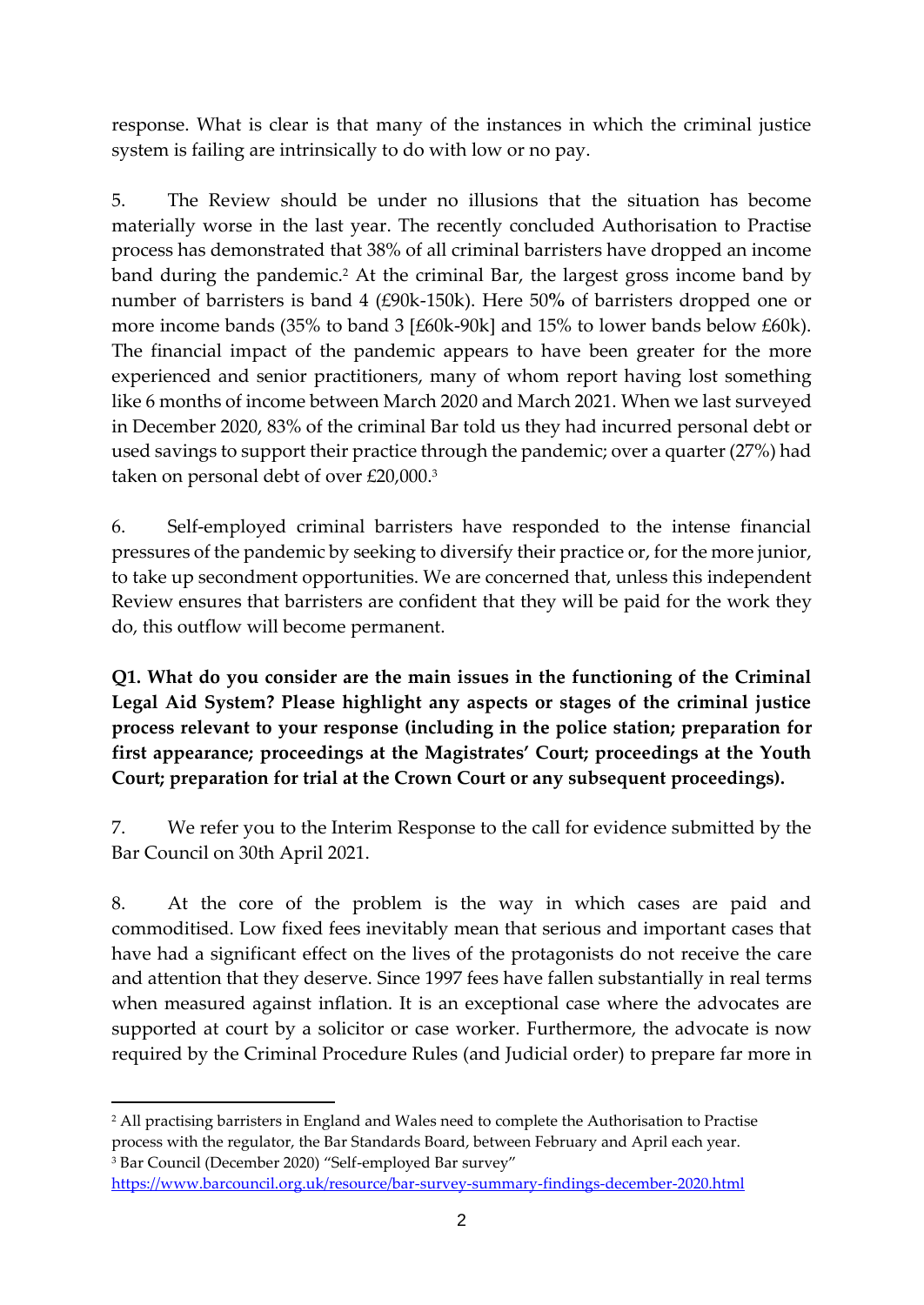writing than hitherto, and the fees scheme has failed to adapt. This means far more work being done, much of it for no pay at all. The Bar Council adopts and endorses the examples of this unwelcome reality as set out in detail in the CBA response paragraphs 89 – 97.

9. Morale continues to erode. The future of the professions is at stake. Those who can diversify their practice away from criminal work, take an employed position or retire do so, and are not being replaced, so that the professions are ageing rapidly.

10. We consider that the only practicable alternative for the urgent remedial work that is required is to increase fees within current structures whenever possible. The different schemes at different stages require different solutions.

11. If the Review indicates that it agrees that the only practicable way to address problems in the Crown Court is within the current structures of the various fee schemes, including the LGFS (Litigators' Graduated Fee Scheme) and AGFS (Advocates' Graduated Fee Scheme) then the Bar Council will of course assist with more detailed submissions as to specific problems/ solutions. Any changes to LGFS should bear in mind the AGFS, so that any fee structures are in alignment.

12. All fees must be increased. This needs to start with a significant upward adjustment to brief fees and refreshers in Crown Court cases of lower level seriousness undertaken by the most junior members of the profession. Those fees must then rise incrementally as cases increase in seriousness with the highest fees paid to reflect the gravest offences. This would address the most serious concerns about attracting and retaining a diverse range of entrants to the profession and restore career progression in areas of work that have suffered the largest cuts in recent years*.*

## **Q2. Do the incentives created by the current fee schemes and payments encourage sustainability, quality and efficiency? Please explain your answer and specify which fee scheme or payment you are referring to.**

13. The short answer across all areas is no. We refer to the general principles that the Bar Council considers ought to underpin remuneration as set out in the Interim Response.

14. The Bar Council is not in a position to make specific comment on the problems associated with the system of payment at police station and in relation to pre-charge advice provided by solicitors. We note and strongly endorse the submissions made by the LCCSA in this regard. If the State hopes that defence representatives will engage with the Police or the Crown Prosecution Service at the investigation or pre-charge stage, then the State needs to address the problems identified by the LCCSA and to pay appropriately for the public service that it requires from solicitors.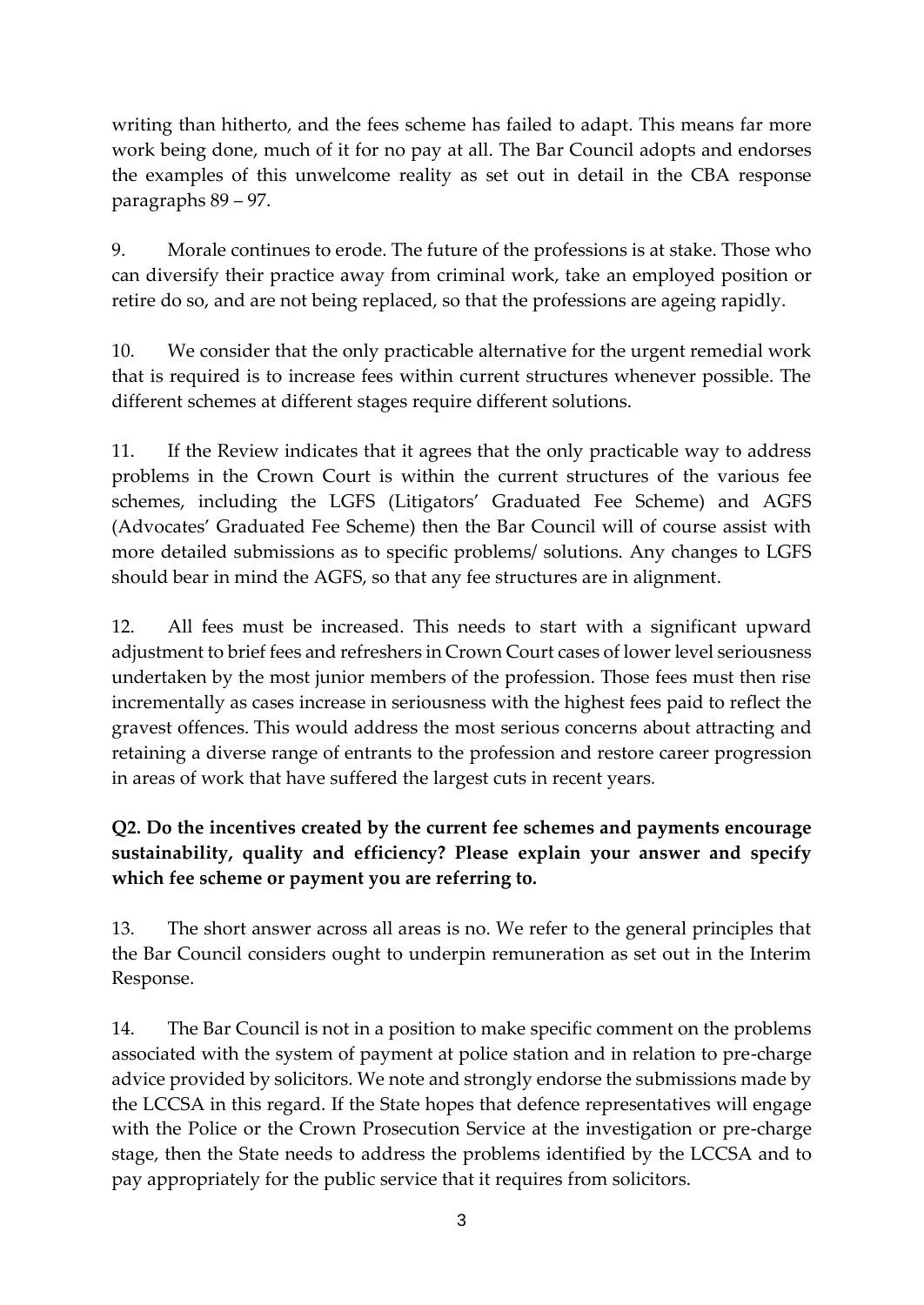15. The current situation where solicitors are expected to cross subsidise this work from other areas actively damages the interests of witnesses, complainants and justice generally as it encourages non-engagement and delay. We note in particular paragraph 79 of the LCCSA response: '*The pandemic has also highlighted in stark terms how providers have become dependent on a narrow band of Crown Court trial case work.*' The MoJ is already well aware of the incentives within the fee schemes. For example, in 2007 under the amendment to the AGFS under Lord Carter, the fee rates for guilty pleas were disproportionately increased. This resulted in a change of practice whereby solicitor advocates disproportionately undertook those cases, compensating for uneconomic Magistrates Court fee rates. The MoJ's 2015 consultation [https://consult.justice.gov.uk/digital-communications/enhancing-the-quality-of](https://consult.justice.gov.uk/digital-communications/enhancing-the-quality-of-criminal-advocacy/supporting_documents/consultationpaper.pdf)[criminal-advocacy/supporting\\_documents/consultationpaper.pdf](https://consult.justice.gov.uk/digital-communications/enhancing-the-quality-of-criminal-advocacy/supporting_documents/consultationpaper.pdf) stated: *"2.7 Data suggests that there has been a significant rise in the share of Crown Court work undertaken by solicitor advocates in recent years. [...] Guilty pleas saw the largest rise in the proportion of publicly funded Crown Court defence advocacy undertaken by solicitor advocates between 2006/07 and 2014/15, by 36 percentage points from 7% in 2006/077 to 43% in 2014/15."* There should be proper pay for all work done, and no part of the system should crosssubsidise another.

16. Similarly, we do not propose to add to the submissions made by the LCCSA in relation to "summary only" work. In relation to "either way" work however, we suggest that the often absurdly low rates of remuneration in the Magistrates Courts create a distortion that in the very least disincentivises resolution in the lower court where possible or appropriate. This contributes substantially to the current backlog in the Crown Court, which is currently 47% up on the pre-Covid baseline, with damaging consequences for witnesses, victims and defendants alike.<sup>4</sup> Further the unacceptable situations in which solicitors face in the Magistrates Court are shared by many of the most junior barristers, often pupils, who end up carrying a debilitating and difficult case load for little or no financial reward. The Young Barristers' Committee have previously asked the Legal Aid Agency to amend their fee processes so that when a barrister undertakes the advocacy in a Magistrates' Court, the barrister should be able to claim the advocacy fee from the LAA, rather than seek a payment from the solicitor as a disbursement of the solicitor's fee. The LAA have previously declined to do so, on the grounds that there would be an administrative cost to the LAA. The result of which is that junior barristers can wait many months to receive a payment from the solicitor and in some cases, it is never received. This in turn contributes to the unsustainability of the profession in the early years for all

<sup>4</sup> HMCTS (13 May 2021) "Weekly operational management information March 2020 to April 2021" [https://www.gov.uk/government/statistical-data-sets/hmcts-weekly-management-information](https://www.gov.uk/government/statistical-data-sets/hmcts-weekly-management-information-during-coronavirus-march-2020-to-april-2021)[during-coronavirus-march-2020-to-april-2021](https://www.gov.uk/government/statistical-data-sets/hmcts-weekly-management-information-during-coronavirus-march-2020-to-april-2021)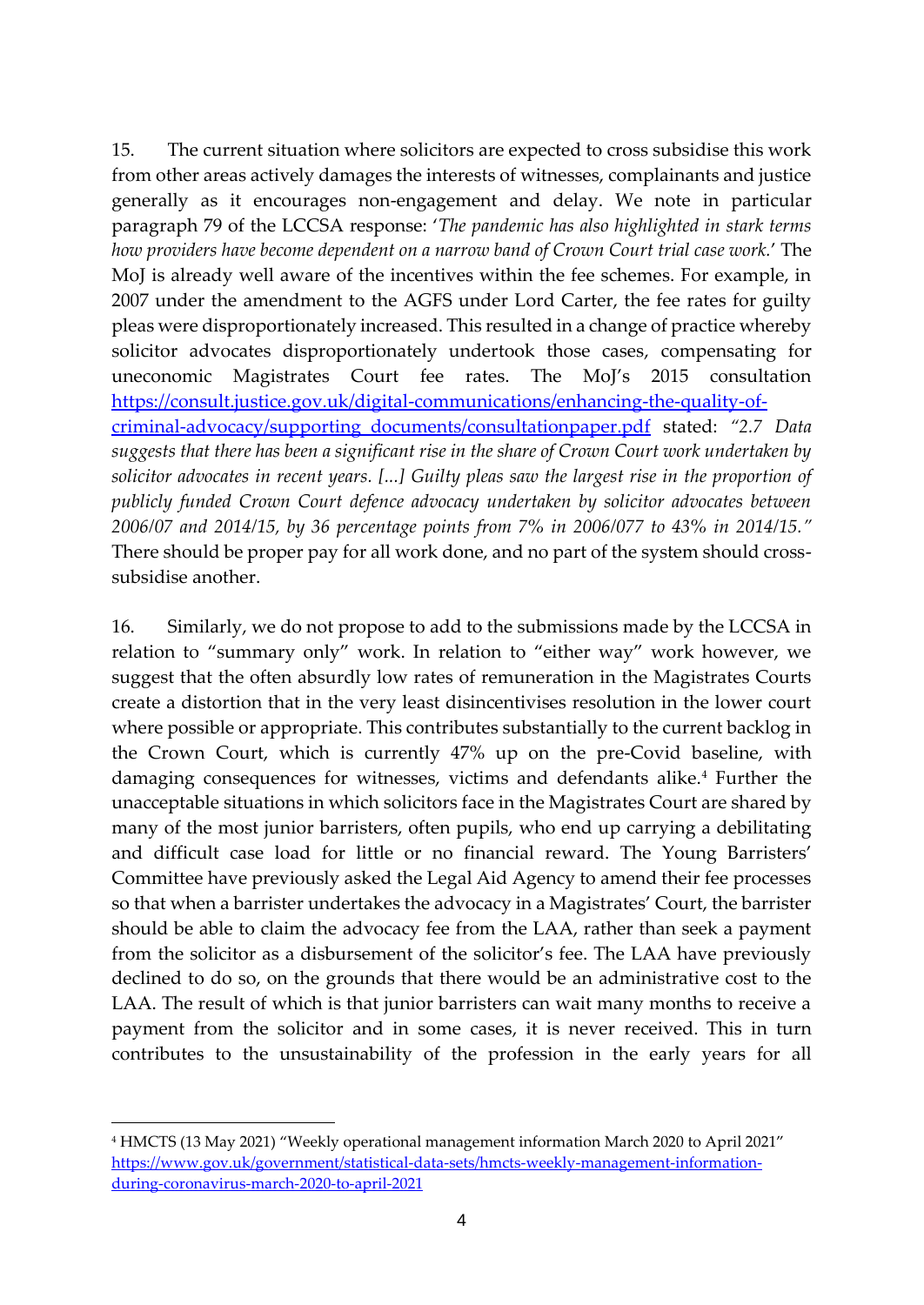prospective barristers and actively damages attempts by the professions to improve Diversity and Inclusion.

17. The Bar Council does not propose to make specific comment on the problems identified by the LCCSA in relation to the LGFS scheme. However, if the Review decides that its recommendations to Government must be to work within the current systems, then there is plainly work to be done by the professions and the Review to iron out any anomalies in the various schemes. Importantly it should be noted that if the State wants to affect the behaviour of defendants and encourage early resolution then it should pay for experienced lawyers to be involved at an early stage. It is perverse to have created fee schemes that have the opposite effect.

18. The Youth Court however does require specific attention.

19. In the last 25 years, the number of children becoming criminalised has dramatically decreased in England and Wales, as the justice system has sought to deal informally with minor offences. The number of first-time entrants to the youth justice system has fallen by 84% since the year ending December 2009, with a 12% fall since the year ending December 2018.<sup>5</sup> As this new approach has become consolidated in recent years, a series of reports and reviews have identified enduring weakness in the youth justice system for those children who remain.<sup>6</sup> This also means that the cases and alleged crimes that do remain within the courts are proportionately far more serious than previously. It also means that the children left in the system are those who face the most challenging of personal circumstances. In such context there is no justification whatsoever for the derisory fees that are paid in most cases. The identified weaknesses are often rooted in the systemic disadvantage that children may have experienced within society but, it has been demonstrated, can be exacerbated by the way children are treated in the criminal justice system, from first contact with the police, through legal representation and the courts and, for some, through to prison. Proper representation can have a significant effect on the life chances of such children with obvious benefits for wider society.

<sup>5</sup> MoJ and Youth Justice Board (28 January 2021) "Youth Justice Statistics 2019/20" [https://assets.publishing.service.gov.uk/government/uploads/system/uploads/attachment\\_data/file/95](https://assets.publishing.service.gov.uk/government/uploads/system/uploads/attachment_data/file/956621/youth-justice-statistics-2019-2020.pdf) [6621/youth-justice-statistics-2019-2020.pdf](https://assets.publishing.service.gov.uk/government/uploads/system/uploads/attachment_data/file/956621/youth-justice-statistics-2019-2020.pdf)

<sup>6</sup> Lord Carlile (June 2014) "Independent Parliamentarians' Inquiry into the Operation and Effectiveness of the Youth Court" http://michaelsieff-

foundation.org.uk/content/inquiry\_into\_the\_operation\_and\_effectiveness\_of\_the\_youth\_court-ukcarlile-inquiry.pdf ; Charlie Taylor (December 2016) "Review of the Youth Justice System in England and Wales" <https://www.gov.uk/government/publications/review-of-the-youth-justice-system> ; David Lammy (2017) "The Lammy Review An independent review into the treatment of, and outcomes for, Black, Asian and Minority Ethnic individuals in the Criminal Justice System"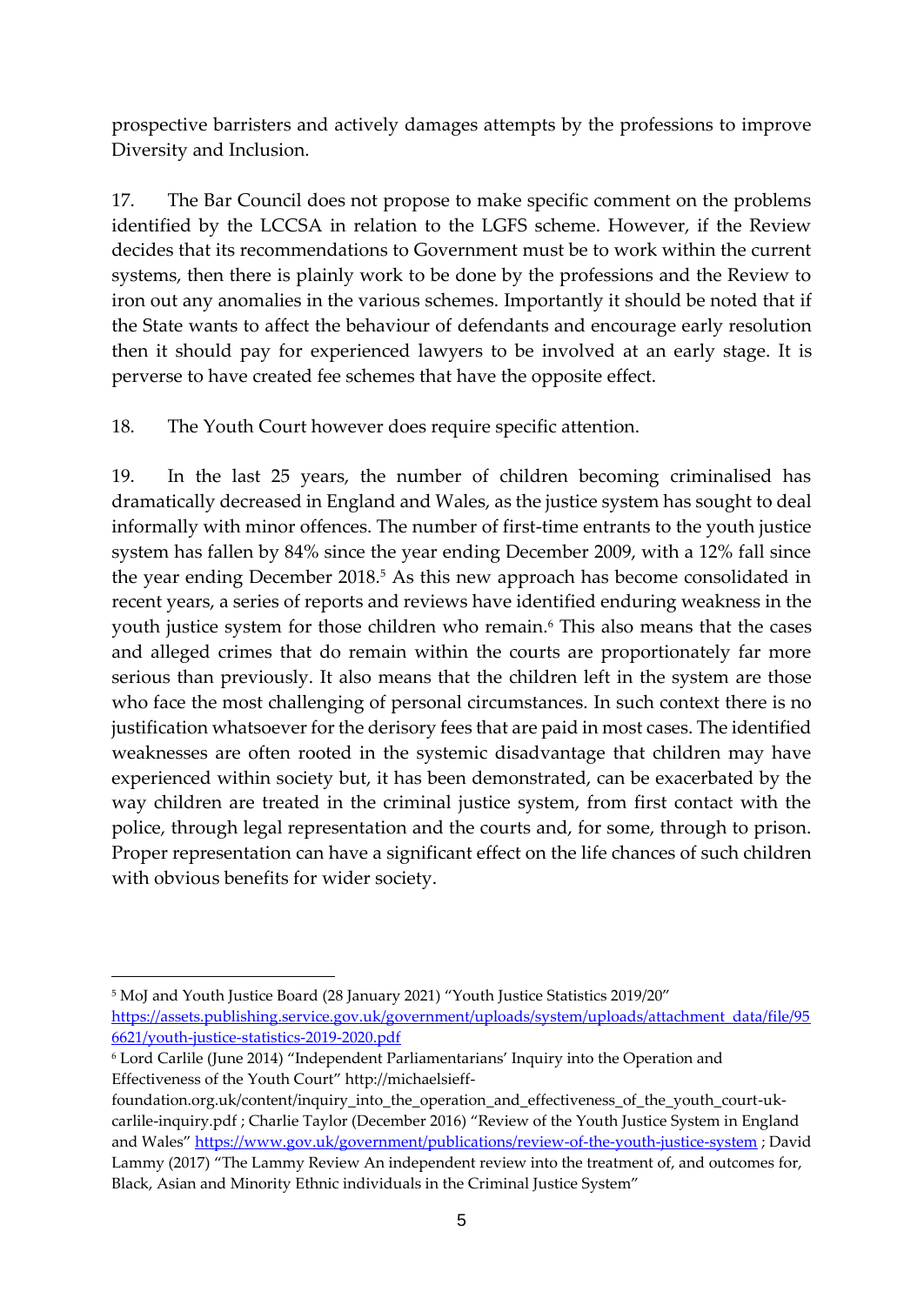20. The barristers who undertake Youth Court work are disproportionately younger, more junior, and lower earning than their colleagues who do not. It has long been established that poor remuneration for youth court work and lack of funding in the system in general impacts the ability of practitioners to build sustainable careers specialising in this work and contributes to poor long-term outcomes for vulnerable children, particularly for black, Muslim and white working-class boys.

21. The Bar Council is currently working with our Young Barristers' Committee to develop a research programme around the working lives, remuneration, career development and training opportunities for advocates in the Youth Courts. Pending our full review, we have some interim policy recommendations:

- Legal representation for youths at the police station should be mandatory, or at least require an opt out.
- Anyone aged under 18 at the time of an alleged offence should automatically be considered a vulnerable person in criminal proceedings.
- Specialist training on youth advocacy should be provided, at no cost to, all lawyers working with children in the CJS.
- Career progression for lawyers seeking to specialise in youth justice should be rewarded under fee schemes, encouraging advocates to specialise and supporting expertise in this area for the benefit of vulnerable young people.
- The current system of the "certificate for counsel" should be used as default in all youth court cases which involved serious sexual and violent offences, or where there are children with particularly complex psychological or psychiatric problems.

22. Joanne Kane, the current chair of the Young Bar Committee, articulated many of the frustrations advocates in the Youth Court feel in a column for Counsel magazine in 2019:

"It is not uncommon for a barrister to prepare a youth court trial and arrive at court, only to find that the case has been discontinued at the last minute. It is not unusual for a young person's legal team to draft submissions to the prosecution which explain why the case should not be prosecuted but often no one has read the submissions until the eve of the hearing, when it is too late for the points to be addressed. Bringing a young person to court when they have no reason to be there is inexcusable. As well as the wasted preparation, a parent often loses a day of work, and the impact on the young person (from both an educational and welfare perspective) is unacceptable. These injustices could be avoided in a properly funded system.

"As in the adult system, disclosure is often late and frequently presented on the morning of the trial. This often results in delays, and witnesses attending court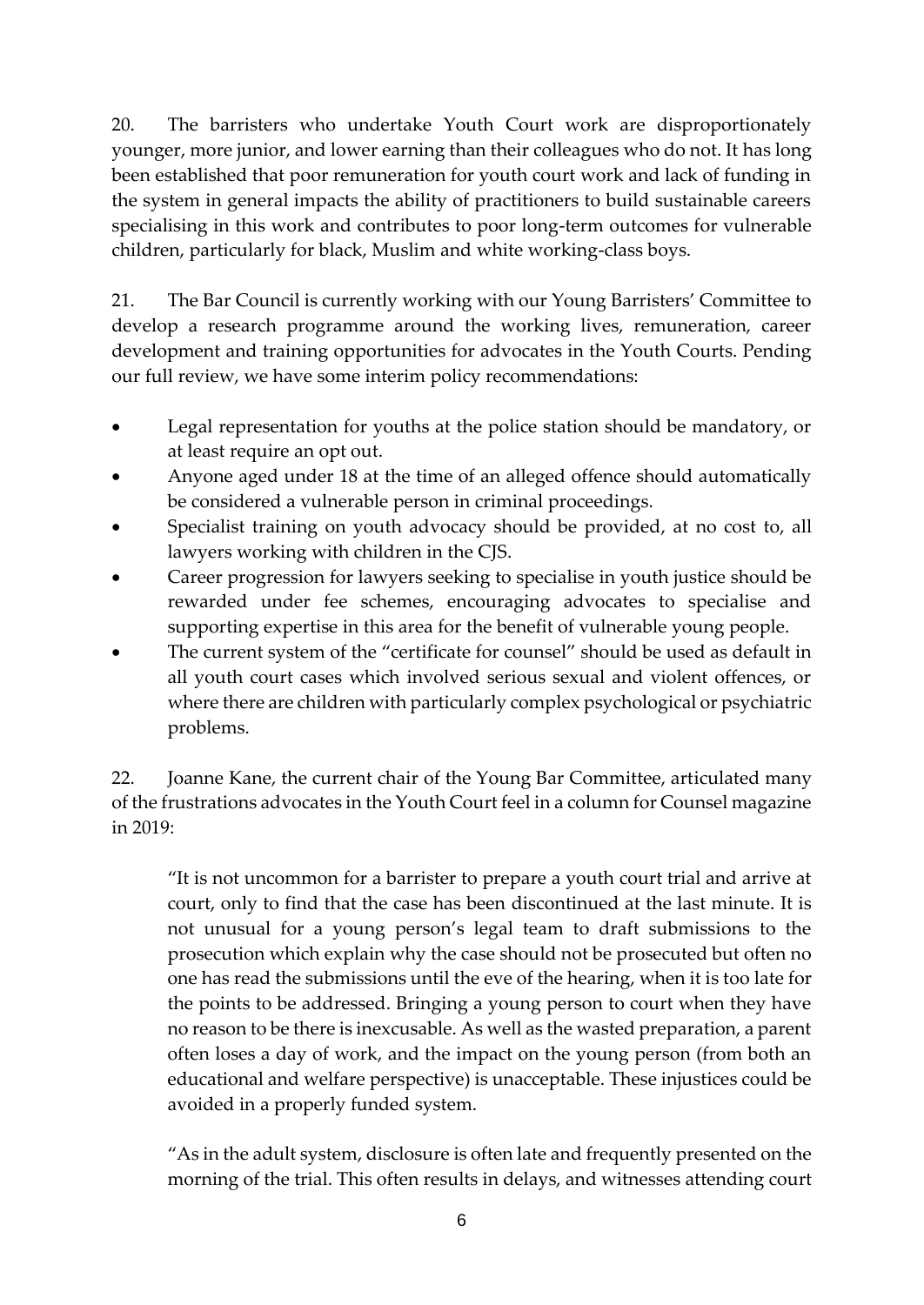unnecessarily. It is unfair to expect a vulnerable young person to digest lengthy CCTV footage, for example, on the morning of the trial, when early disclosure would have permitted this to be done with more time and in a less stressful environment.

"In addition, the increased use of video link in the youth court is a further, underestimated threat to justice. For young people, custody should be a last resort, but this principle is undermined when a youth appears via video link for their sentencing hearing. It contradicts the safeguards usually put in place to ensure the effective participation of a young defendant, such as seating them next to their advocate so that matters can be explained to them. It is hard to believe that increasing the use of video link is motivated by anything other than a desire to save costs."<sup>7</sup>

23. In 2021, the influential Justice report, "Tackling Racial Injustice: Children and the Youth Justice System" under the recommendation, "Enforcing mandatory specialist child-focused training for lawyers, as well as high-standard cultural competency training for all criminal justice agencies, so that all those who work with children are able to do so effectively" specified that, "The Bar Standards' Board's youth proceedings competency requirement be extended to all pupils and barristers representing and prosecuting children in the Crown Court."<sup>8</sup>

24. Youth court work has long been undervalued by the state, notwithstanding its critical importance. Proper rates of remuneration are by far the most important component in ensuring that the children who remain in the system receive the skilled representation that these serious cases deserve. Unless urgent steps are taken to bring about urgent reform, few able or suitably qualified practitioners will have any incentive to work in this area.

25. The Crown Court and AGFS. The problems we have identified require fundamental reappraisal. We have already indicated our support for the principles and the practical proposals advanced by the CBA in its Response, some of which might serve as a temporary stop-gap to address the very worst problems. If the Review indicates that a reworking of the AGFS is its preferred course, then we will work with it to help design suitable and comprehensive changes to the scheme.

**Q3. Are there any interactions between different participants within the Criminal Justice System, or ways of working between participants (for example, the Police,** 

<sup>7</sup> Joanne Kane, (19 March 2019) "The Youth Court Spiral" *Counsel Magazine*  <https://www.counselmagazine.co.uk/articles/the-youth-court-spiral>

<sup>8</sup> Justice (February 2021) "Tackling Racial Injustice: Children and the Youth Justice System" [https://justice.org.uk/our-work/criminal-justice-system/current-work-criminal-justice/tackling-racial](https://justice.org.uk/our-work/criminal-justice-system/current-work-criminal-justice/tackling-racial-injustice/)[injustice/](https://justice.org.uk/our-work/criminal-justice-system/current-work-criminal-justice/tackling-racial-injustice/)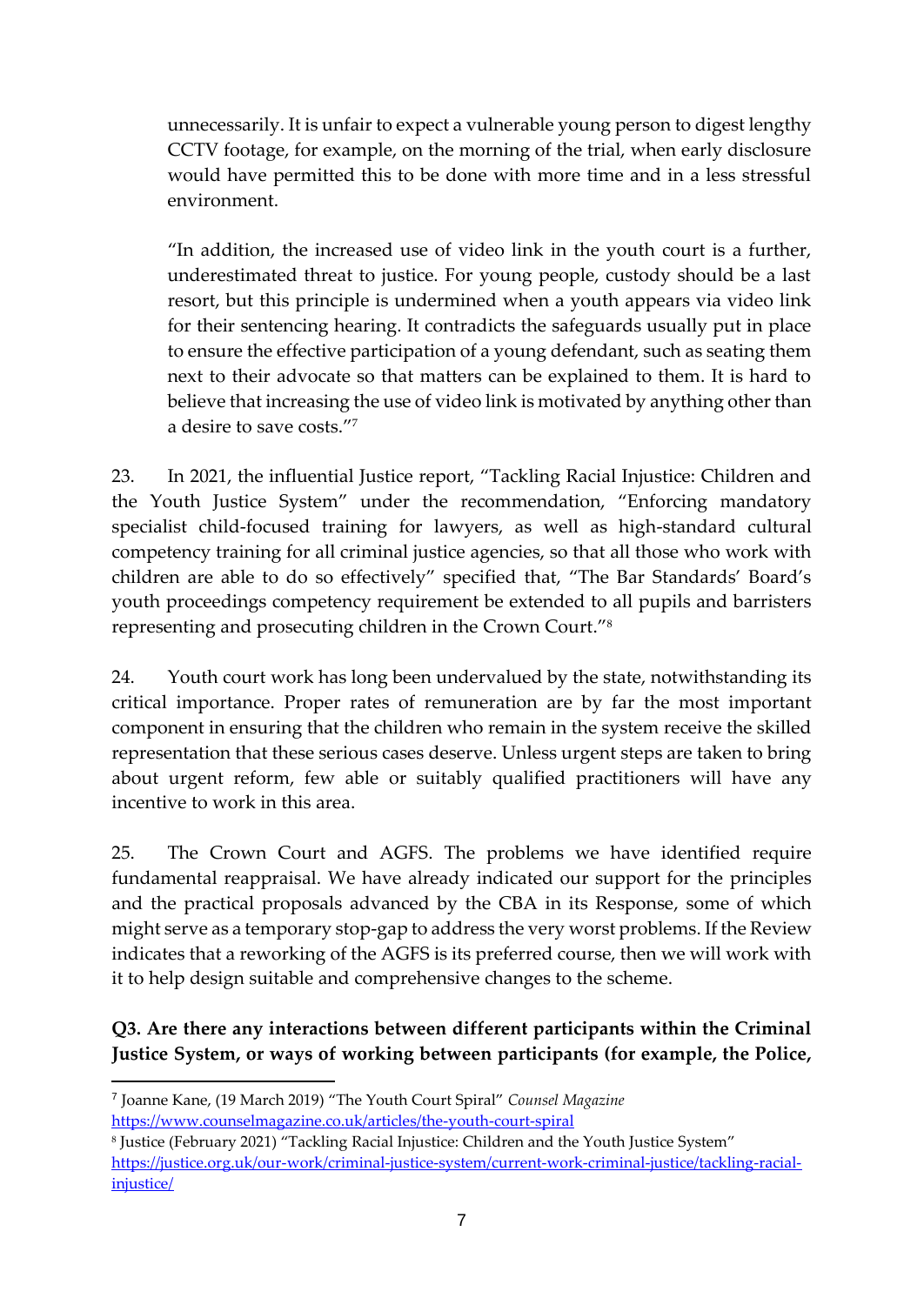### **the CPS, and the Courts), that impact the efficiency or quality of criminal legal aid services?**

26. This question is so broad as to be extremely difficult to answer. There are many examples of inefficiencies, ranging from IT challenges through to listing culture in some courts. The current structure of the system of credit for plea can also be unhelpful.

27. These inefficiencies have consequences for defence advice particularly where they lead to the late provision of evidence. The driving factors may be attempts to reduce the demands on resources and to avoid unnecessary work by the Police and the CPS as well as assumptions about the behaviour of defendants who know that they have committed offences.

28. However, these assumptions and expectations do not always coincide with human reality and experience. Practitioners almost universally believe that defendants are more likely to plead not guilty unless (a) they have seen the evidence or (b) they believe the witnesses will show up for trial and (c) that they are given proper credit. Growing backlogs and delay (with the risk of witness attrition) will make defendants less likely to plead guilty unless strongly incentivised to do so. The universal experience of all practitioners is that the early service of more prosecution evidence, and the completion of disclosure, tends to improve the chances of resolution of cases before trial. In addition, if fee schemes could be restructured to remove the disincentives that militate against early resolution, then this would help significantly and would plainly be in the public interest.

### **Q4: Do you consider that Criminal Legal Aid work, as currently funded, represents a sustainable career path for barristers, solicitors or legal executives?**

29. No. The rates of pay are simply too low.

### **Q4.1. Please explain the reason for your response to question 4. (above).**

30. We refer you to the Interim Response (below).

### **Q4.2. Are there any particular impacts on young lawyers, lawyers from particular socioeconomic backgrounds, or on the ethnic or gender diversity of the profession, to which you would wish to draw attention?**

31. Yes. We refer you to the Interim Response (below).

32. Anecdotal evidence suggests that many black and ethnic minority barristers leave the profession in early years because of low rates of pay. A recent informal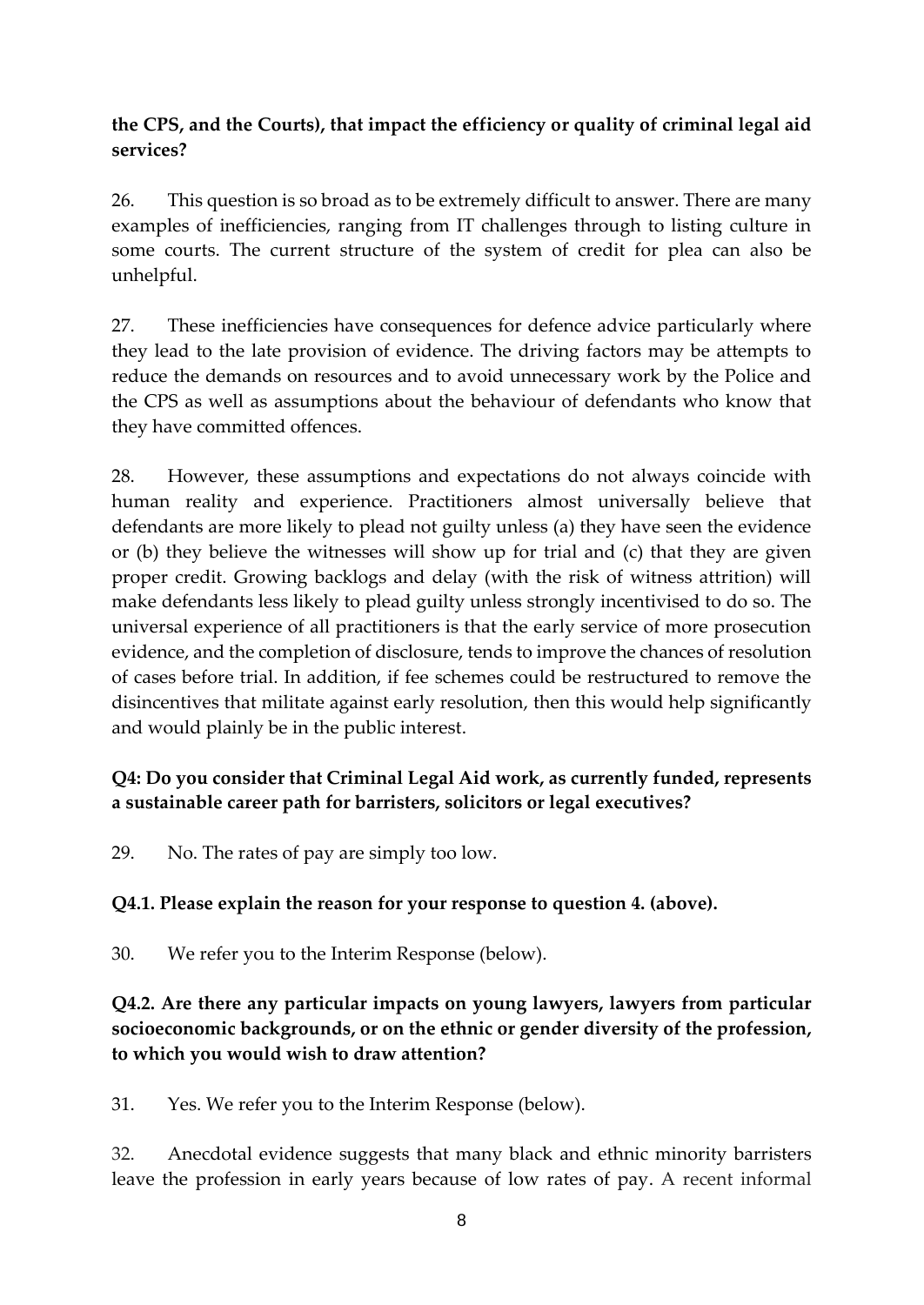survey of 26 junior barristers from black and minority ethnic backgrounds is revealing. Some have left the criminal Bar already; others are actively trying to leave. All reported that low rates of pay meant that they could not afford to stay. The vast majority were still paying off significant student debt, whilst struggling to cope with the basic cost of living, particularly those living in London. All were passionate about a career at the criminal Bar and wanted to remain working in crime. They are frustrated and angry that low rates, particularly for low level crime, had made it impossible for them to progress their careers without suffering significant economic damage. Most had struggled to obtain pupillage and then tenancy; despite working consistently for several years, they had been unable to make enough money to facilitate even the most basic standard of living. Women in particular expressed concern that the low rates of pay made returning to crime after a period of maternity leave less likely; women hoped to diversify their practices with a view to moving into better paid, and often less demanding areas of law, upon their return. Those who have found work on inquiries or secondments have been paid significantly higher rates than in general crime; none of these barristers will return to full time criminal work, because of the low rates of pay.

33. We understand the BSB has undertaken some research due to be published this summer that is likely to confirm this amongst its findings. We would hope that this evidence will be made available to the Review as soon as possible.

### **Q5. Does the present structure of Criminal Legal Aid meet the needs of suspects, defendants, victims and witnesses? Please explain your answer.**

34. No. Please see our answers to questions 1, 2 and 3.

35. We consider that the underfunding of work in the police station, magistrates court and Youth Courts in particular damages the interests of defendants, victims and witnesses.

36. We also refer you to the salient parts of the Bar Council's Submission in November 2020 to the Justice Select Committee and its Inquiry into the Future of Legal Aid.<sup>9</sup>

**Q6. Some working practices within the Criminal Justice System have changed due to the Coronavirus pandemic.**

**Q6.1. Are there any new working practices you would want to retain, and why?**

<sup>&</sup>lt;sup>9</sup> A further copy of this submission can be supplied on request.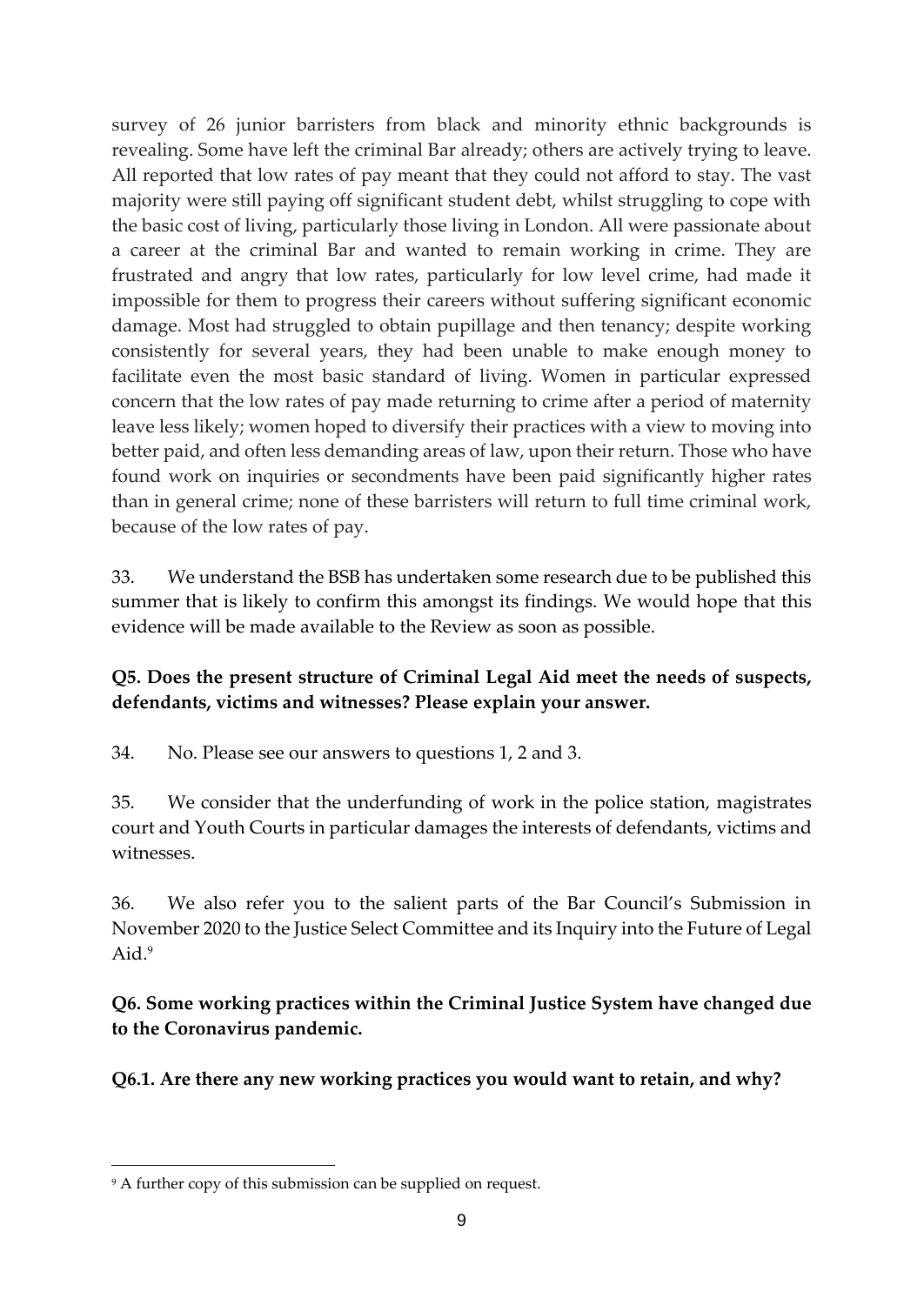## **Q6.2. Is there anything you wish to highlight regarding the impact of the pandemic on the Criminal Legal Aid System, and in particular whether there are any lessons to be learned?**

37. From the start of the pandemic the Bar Council has engaged with the MoJ, HMCTS and the Judiciary and has done it all it can to help keep the courts open. We have made many substantive proposals as to how the justice system can recover post pandemic. We do not address these here as they are not within the remit of the Inquiry. However, one aspect of our range of proposals can be usefully described here: how to retain the "best of remote".

38. Since 2010, there has been a 24% real term reduction of investment in the justice sector and a depletion of the physical court estate.<sup>10</sup> The combination of the two has meant that, prior to the pandemic, there was an already ailing and desperately underfunded system. The pandemic has served to highlight pre-existing problems and ill-thought-out policies adopted by successive Governments in the last decade.

39. It is important to acknowledge at the outset that the backlog in our criminal courts at the start of 2019 was deliberately engineered and did not represent the criminal justice system working at anywhere near capacity. The number of courtrooms available as a result of reductions in sitting days was substantially below the capacity of the court estate as a whole. In the other words, once Covid restrictions are removed, the criminal justice system should be able to operate at a much higher capacity than the immediate pre-Covid baseline. But this is subject to a significant caveat. The reduction on sitting days pre-pandemic had led to a proportionate reduction in court staff, often the most experienced. We acknowledge that HMCTS began to recruit again in 2020, but we understand that the process has not been as swift or smooth as one would wish. Operating the courts in an era of social distancing requires proportionately more staff than pre-pandemic. If the courts are to tackle the backlog effectively, care will have to be taken to make sure that staffing numbers remain robust and that other parts of the system, such as the CPS, have sufficient capacity.

40. The consequence of having significantly fewer courtrooms in which to hold hearings and trials, a squeeze on the number of sitting days, and no decline in the work going through the criminal justice system, has meant that this is the perfect storm and one that existed long before Covid-19. The backlog has become significantly worse over the past year and now risks becoming a systemic problem.

<sup>&</sup>lt;sup>10</sup> Bar Council (2020) "Small Change for Justice" [https://www.barcouncil.org.uk/resource/small](https://www.barcouncil.org.uk/resource/small-change-for-justice-report-2020-pdf.html)[change-for-justice-report-2020-pdf.html](https://www.barcouncil.org.uk/resource/small-change-for-justice-report-2020-pdf.html)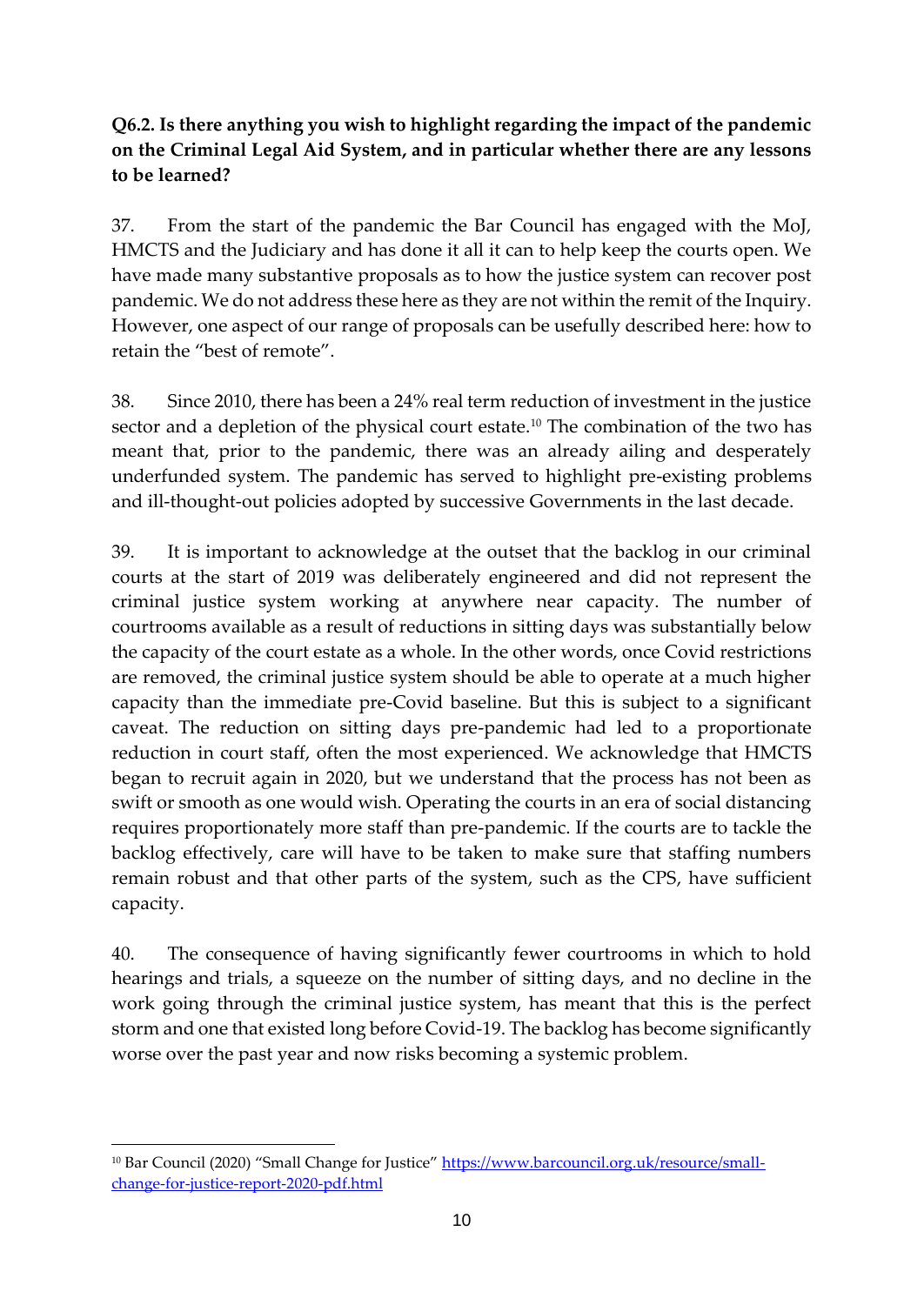41. We consider that the use of remote technology for some categories of hearings would usefully free up time and court space and have no adverse effects on the interests of justice.

42. The effectiveness of this approach depends on robust technology being in place, levels of staffing and training and increased conference facilities to prisons. The advantages of this approach include:

- Reduced footfall into court buildings whilst social distancing remains.
- A smaller room -- not necessarily a court room -- can become a dedicated "video facility" from which a judge can operate remotely, thus freeing up the formal court rooms for jury trials.
- There are many administrative hearings that can be undertaken more efficiently and swiftly if done remotely. One improvement gained from this is that trial counsel will be more readily able to attend, thus increasing the efficiency of the hearing and supporting case ownership. We would invite a review of the nature of the type of hearing to which this is best suited, , allowing of course for judicial discretion and local factors, as complex cases, custody time limits and sentence, may require attendance.
- We anticipate that a clear and consistent pattern of using remote technology for certain hearings would result in a significant reduction in spend for travel costs for lawyers and prison staff.

43. The Bar Council is aware that the CJB (Criminal Justice Board) is currently completing a project which analyses the use of video and audio in the CJS (Criminal Justice System), in particular how the use of video and audio (conducting hearings remotely and providing evidence remotely) impacts 1) defence, defendants and prosecutors 2) victims and witnesses and 3) prison staff and prisoners. We have no wish to duplicate that work.

44. However, in order to assist the Review we can we think make the following two general points here:

• We consider that the use of video and audio can have negative effects on defendants, in particular those who are vulnerable or require interpreters. It is often difficult for defendants to engage in remote hearings of any substance. However, there is no automatic reason why these harms should necessarily occur, so long as appropriate resources, training and planning are in place. Judges report to us that the chief reason for the slow rate of work in the Crown Court is the time taken by prison staff to have defendants on screen at the appropriate moment. Anything which make it harder for defence lawyers to engage with their clients usually causes delay and therefore necessarily damages the interests of witnesses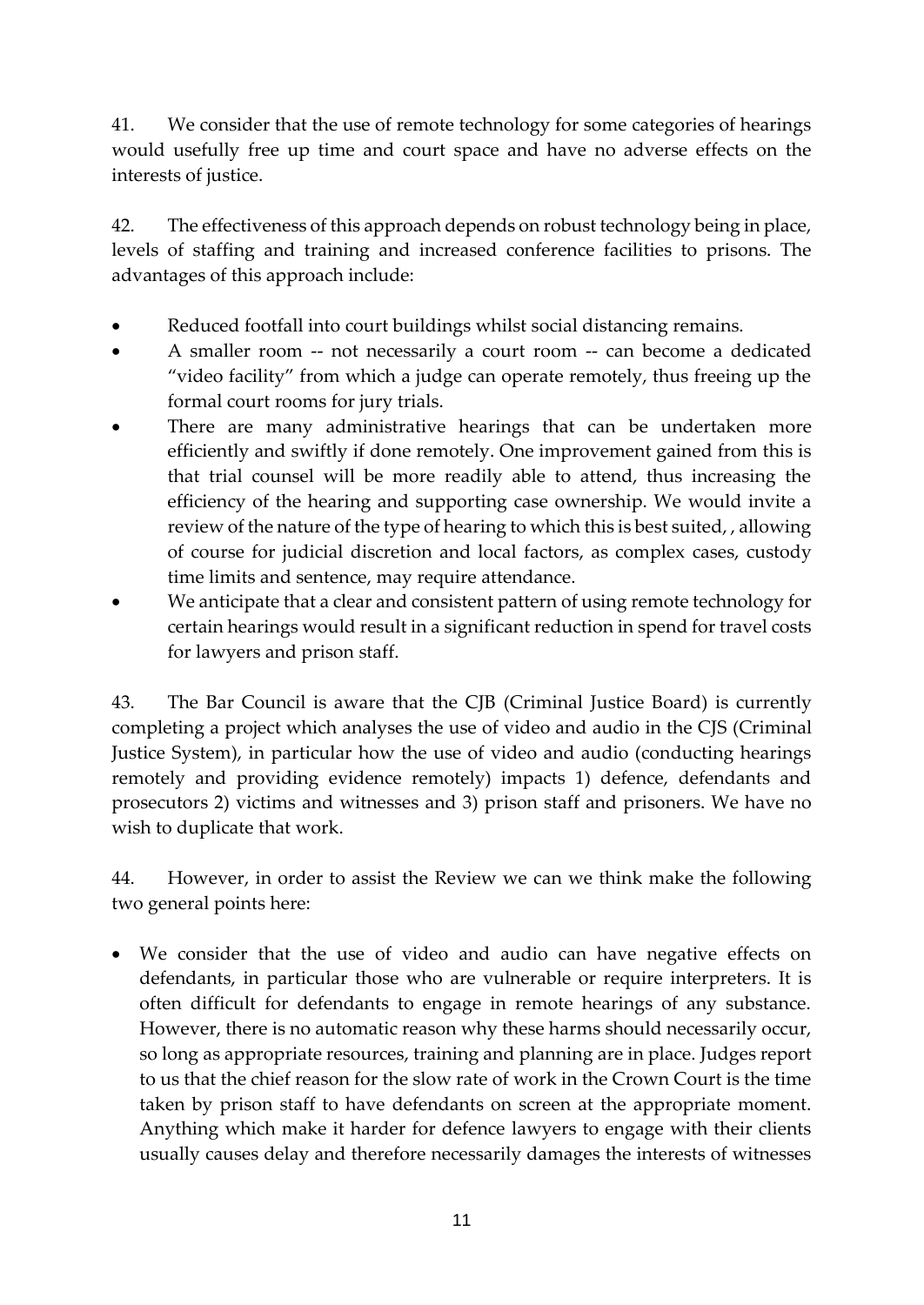and victims. Every hearing that is slower than it should be, reduces capacity and the ability of the courts to address the backlog.

• The convenience of video hearings is highly valued by practitioners for administrative hearings. All clients (prosecution and defence) and the court benefit from having trial counsel attend their own administrative hearings wherever possible, whether in person or remotely. Since the summer of 2020 the professions have suggested that a working practice should be that PTPHs (Plea and Trial Preparation Hearings), trials and sentences should be conducted in person. (Although there may on occasion be a good reason to allow remote attendance at a PTPH, for example if the trial advocate cannot attend in person, but s/he has prepared the brief and had a conference with the client in advance). Other hearings could be remote, subject to judicial discretion. Listing must be crystalized long before 4pm the day before if these changes are to be helpful. We doubt that HMCTS has sufficient staff to make this a reality.

### **Q7. What reforms would you suggest to remedy any of the issues you have identified?**

45. There are three broad points that are not within the Inquiry's terms of reference but we nonetheless include:

- The technology must be robust and kept up to date.
- Staff training at court and in prisons is critical. Informal reports from Judges suggest that problems at prisons with staffing and connectivity is the major brake on the successful use of this technology.
- The extent of the overall savings and efficiencies will ultimately depend on the way in which listing is operated by the courts and the system is operated by court staff.

## **Q8. The Review will be conducting other exercises to gather data on the profitability of firms undertaking Criminal Legal Aid work and the remuneration of criminal defence practitioners. However, we would also welcome submissions on this subject as part of this call for evidence.**

46. The work relating to firms is not applicable. It is not clear to us whether this question is directed to barristers at all. Insofar as it may be, the Bar Council has submitted its interim Response to the earnings data published in the data compendium.

**Q9. Is there anything else you wish to submit to the Review for consideration? Please provide any supporting details you feel appropriate.**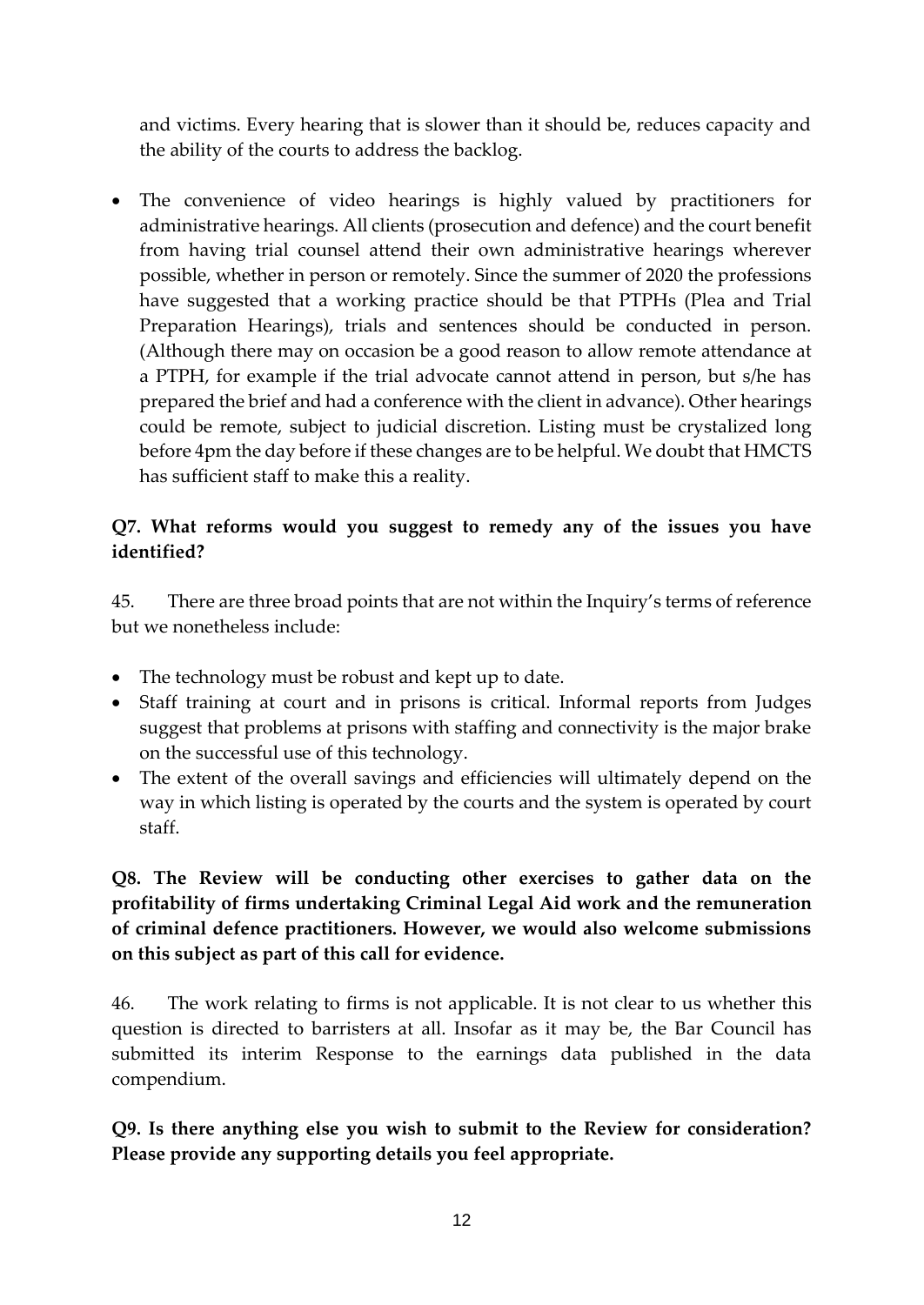47. The Review needs to consider the overall returns and costs involved in committing to a career in criminal advocacy. The criminal Bar is a highly skilled and qualified profession that involves practitioners undertaking significant postgraduate training and risk before entry in order to serve the public criminal justice system. In Annex 5 (below), we outline the practical mechanisms by which prospective joiners of the criminal Bar embark on their careers and compare them to alternative legal and professional pathways.

48. It is important to recognise that low remuneration is fundamentally a consequence of low fees per case, not of a lack of work. While it is true that the annual criminal court caseload has been steadily declining over the last ten years (152,791 criminal cases in the Crown Court in 2010 down 32% to  $104,286$  in 2019)<sup>11</sup> the workforce has not remained static, dividing up the lower levels of work. In fact, what we observe is that as legal aid rates go down, self-employed criminal barristers respond by either attempting to maintain their income by working more cases; diversifying their practice by doing less criminal legal aid work; or moving away from self-employment into an employed position. When looking at the overall average volumes of work undertaken by fully engaged public criminal barristers from 2015/16 to 2019/20, we find that the amount of cases undertaken by individuals has not varied significantly, going from an average of 83 cases per year to 71.<sup>12</sup> 2019/20 also represents an overall small increase on the volumes of work.<sup>13</sup> When looking at average volumes of cases by practice years, we find that those in their earlier years of practice generally have not seen a great decrease in their volumes of work between 2015/16 and 2019/20. Those at 3-7 year of practice went from an average of 96 cases per year to 83, and 8-12 years went from 91 to 82. New Practitioners saw an overall increase of 39 to 42. Those in their mid to late years of practice generally reported a greater reduction in average cases than those in earlier years.<sup>14</sup>

49. As we have observed above, the burdens in each case have become considerably greater in recent years. This results in those who remain as full-time criminal practitioners working gruelling caseloads. Criminal barristers tell us that they work consistently long, stressful hours. In 2017, our most recent survey of the profession, (although we have a survey live in the field now, and will be able to report results this summer), 58% of criminal barristers felt under too much pressure from

<sup>11</sup> [https://commonslibrary.parliament.uk/research-briefings/cbp-](https://commonslibrary.parliament.uk/research-briefings/cbp-8372/#:~:text=In%202019%2F20%3A,The%20remainder%20were%20criminal%20cases)

[<sup>8372/#:~:</sup>text=In%202019%2F20%3A,The%20remainder%20were%20criminal%20cases.](https://commonslibrary.parliament.uk/research-briefings/cbp-8372/#:~:text=In%202019%2F20%3A,The%20remainder%20were%20criminal%20cases)]

<sup>&</sup>lt;sup>12</sup> These figures exclude the average case volumes of barristers of more than 28 years of practice, who are a large group who are more likely to be winding down their practice, thus deflating the overall figures of those who are building or maintaining practice.

<sup>&</sup>lt;sup>13</sup> Between 2018/19 and 2019/20 overall average case volumes (excluding those at over 28 years of practice) went from 65 cases per year to 71.

<sup>14</sup> Between 2015/16 and 2019/20 fully engaged criminal barristers at 13-17 years of practice went from an average volume of 93 cases to 76, and those at 18-22 years went from 91 to 75.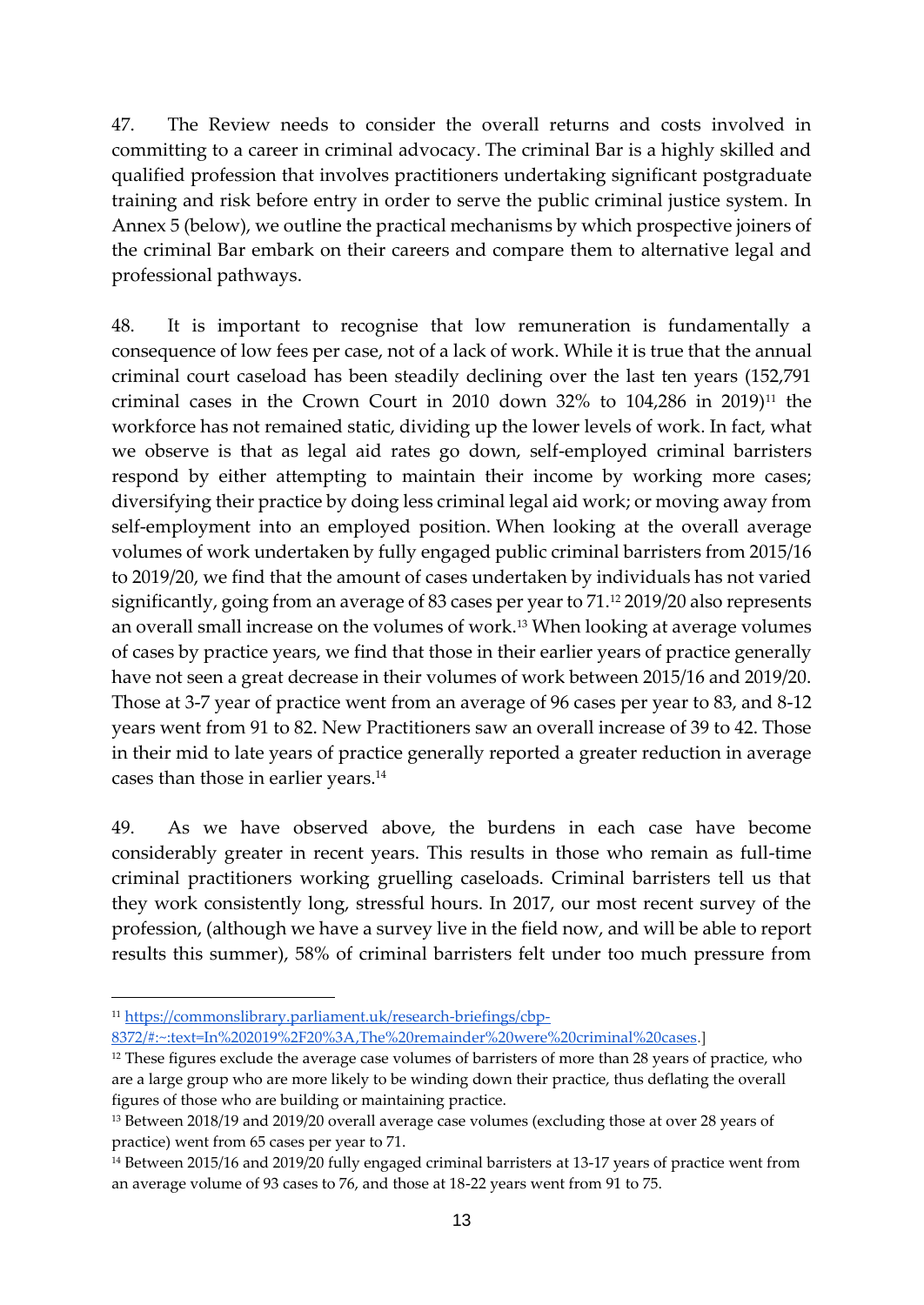work; 50% were emotionally drained by work; 34% worked more than 20 hours per week that were unpaid; and 57% worked 51 or more hours per week.<sup>15</sup> Workload, stress and work-life balance for criminal barristers were all worse in 2017, than in 2013. We expect them to be still worse in 2021.

50. The fundamental requirement is to assess whether the self-employed criminal Bar remains *sustainable* as a career choice. The evidence presented below addresses the following question: Is choosing to become a self-employed criminal publicly funded barrister *an economically viable decision* compared with either (a) another Area of Practice within the Bar; or (b) another profession entirely?

#### Debt Levels and Diminishing Prospects for Pupillage and Tenancy

51. The financial prospects confronting those seeking to pursue a career at the Bar are a serious disincentive to all those without independent financial means. In the absence of economic viability, the publicly funded criminal Bar will either decline or become dominated by only those of independent means. We conclude that economic viability is a necessary condition for a profession that is *diverse and representative of society* and hence sustainable in a public interest sense.

52. Those starting out at the Criminal Bar had median personal debts in the region of £20-£29,000 *in addition to* debts to the Student Loans Company (SLC) in the year  $2019/20$ .<sup>16</sup> This amount seems to be creeping up – the data for  $2020/21$  and the provisional data for 2021/22 shows a median debt range for each year in the region of £30-£39,000.<sup>17</sup> In 2021/22, 14% of applicants had debts of over £60,000. This is up from 8% in 2019/20.

<sup>15</sup> [https://www.barcouncil.org.uk/uploads/assets/694001c1-7e81-4f21-8709602e7d9238ee/working](https://www.barcouncil.org.uk/uploads/assets/694001c1-7e81-4f21-8709602e7d9238ee/working-lives-2017.pdf)[lives-2017.pdf](https://www.barcouncil.org.uk/uploads/assets/694001c1-7e81-4f21-8709602e7d9238ee/working-lives-2017.pdf)

<sup>&</sup>lt;sup>16</sup> This is derived from the Bar Council's Pupillage Gateway data for the year 2019/20. It relates to median self-reported anticipated level of debt on completion of pupillage of the 840 applicants who applied to criminal sets for their pupillage. The Bar Council's Pupillage Gateway is an online pupillage recruitment portal that allows Authorised Education and Training Organisations (AETOs) to advertise and manage vacancies, and aspirant pupil barristers to apply for those vacancies. Around 50% of AETOs that offer pupillage opportunities use the Pupillage Gateway to facilitate their recruitment processes, and an estimated 60-70% of all pupillage applicants register with Gateway each year to apply for opportunities. The Gateway records datapoints include personal data, educational achievements, protected characteristics, and application outcomes. There are some limitations with the data – around 25% of AETOs do not categorise their main area of practice (sometimes because they do not have one) in the way which is required for reporting purposes, and 7% in 2019/20 did not update final offer data. It nonetheless represents the best available source of data we have on those who seek to obtain, and eventually do obtain, pupillage at the self-employed Bar.

<sup>&</sup>lt;sup>17</sup> The Pupillage Gateway data on self-reported debt starts in 2016/17. The median debt level was consistently in the £20-£29, 000 range each year until 2020/21. The range of debt reported is wide. In 2021/22, 21% of applicants reported no personal debt; while 14% reported debt over £60, 000.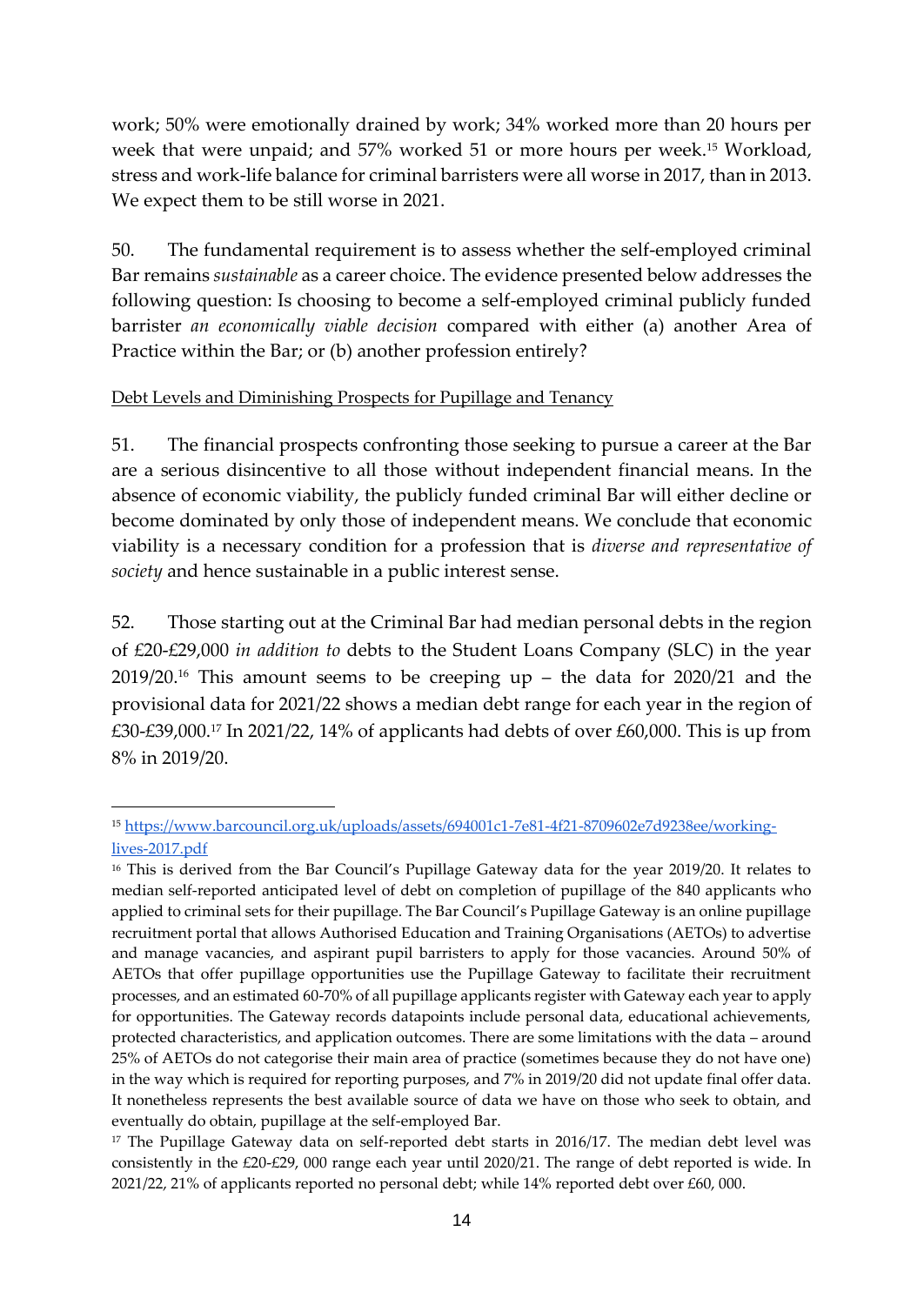53. Achieving pupillage is highly competitive. In 2019/20, 10.6% of pupillage applicants to criminal sets were successful in obtaining pupillage.<sup>18</sup> Many aspirant barristers will apply for pupillage annually for several years before they are able to embark on their career.

54. The average age of all barristers in their first year of practice who qualified via pupillage was 30.3 in 2019/20.<sup>19</sup> Self-employed criminal barristers were slightly younger than the average at 29. <sup>20</sup> Self-employed barristers do not necessarily have a fixed point at which they retire in the same way that an employed person might, and a significant minority continue to practise past the age of 65; in 2019/20 7.8% of the Bar were aged over 65, with 0.7% aged above 75. Given that pupils will start taking cases six months into their pupillage year, it is reasonable to extrapolate a typical working life at the Bar of approximately 35 years for a "full" career. This gives a sense of the period of time in which members of the profession receive their return on investment.

55. Barristers need, at a minimum, four years of higher education; a three-year law degree (undergraduate tuition fees typically c. £9,250 annually) plus a one-year Bar Professional Training Course (BPTC) (fees £14,900 - £16,500). If applicants have an undergraduate degree in a subject that is not law, they will additionally need to study a one-year Graduate Diploma in Law (GDL) (fees (£9,850- £12,250) prior to undertaking the BPTC. In 2019/20, 52% of applicants to criminal sets had more than one Higher Education qualification recorded and had spent an average of 4.1 years in higher education.<sup>21</sup>

56. Leaving alternative employment is the economic opportunity cost of becoming a publicly funded practitioner. In 2019/20, 80% of applicants to pupillage were in alternative employment at the time of their application; 66% in legal employment.<sup>22</sup>

<sup>&</sup>lt;sup>18</sup> Data derived from the Bar Council's Pupillage Gateway data for the year 2019/20. The percentage is calculated on the basis of AETOs that list "crime" as a practice area. AETOs listing crime as a practice area may additionally offer pupillage training in other areas, so aspirant barristers undertaking these pupillages may not necessarily end up as criminal barristers. The average applicants and success rate assumes that all applicants applying to organisations with their own application form also applied to at least one organisation using the pupillage gateway application form.

<sup>19</sup> Bar Council CRM Membership data. April 2021. 598 people started pupillage in 2019/20. A separate minority of 80 people started tenancy via alternative (non-pupillage) routes, and their average age was 42.5 in 2019/20.

<sup>&</sup>lt;sup>20</sup> Data from the shared dataset with MoJ/CPS/BC compiled to inform the Criminal Legal Aid Review 2021.

<sup>21</sup> Data derived from the Bar Council's Pupillage Gateway data for the year 2019/20.

<sup>22</sup> Data derived from the Bar Council's Pupillage Gateway data for the year 2019/20.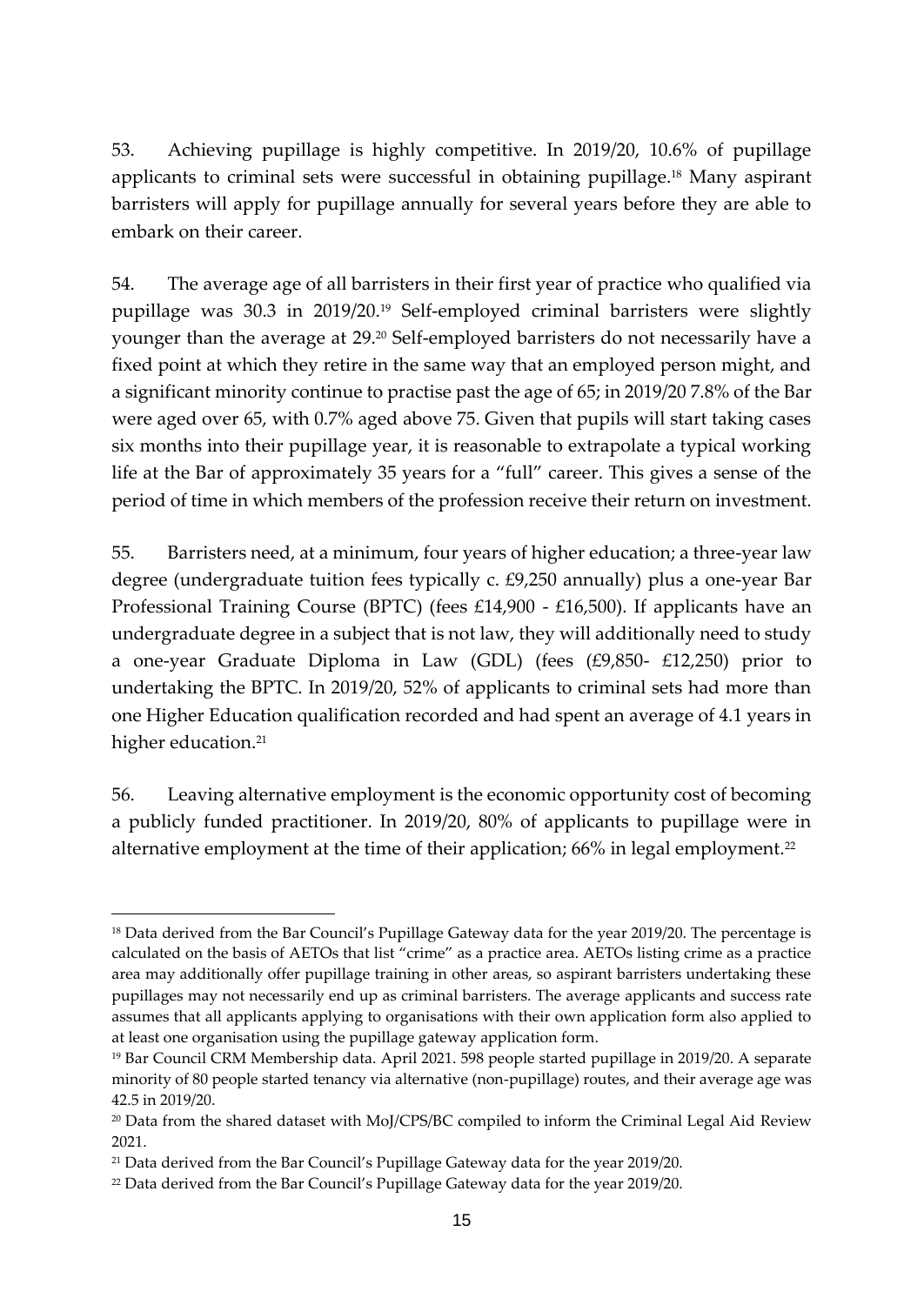57. Disillusion with criminal work can set in early. The last survey of pupil barristers undertaken by the Bar Council (January 2021) showed that pupils at Criminal sets were the least likely of all pupil barristers to feel a career at the Bar was viable for them. 13% of Criminal pupils already felt they would be unlikely to be able to sustain a full career at the Bar. Those who did not feel they would be likely to maintain a career at the Bar cited poor work/life balance (28%) and poor remuneration (26%) as the main reasons for their career uncertainty.<sup>23</sup> These pressures have undoubtedly been exacerbated by the pandemic.

58. A consistent number of 'healthy applications' is not evidence of economic viability. Applicants may still come forward -- some of the following reasons apply, mostly predicated on the idea that people are, in fact, rarely motivated by entirely economic factors. For example, a sense of vocation, the understanding of "halo" professions, or simple misinformation about the realities of a career. Those who do still enter the profession are swiftly confronted by the reality of the low fees and this rapidly drives out all but the most financially secure.

## Fees in publicly funded crime

59. Self-employed barristers report their annual fees in respect of bands and which areas of the law they practise in. This enables a comparison of those practising different degrees of crime and between those practising crime and other areas of the law.

60. Amongst those who undertake *some* criminal practise we have established that those who have the largest percentage of criminal practise are in lower fee bands – criminal practise is costly to barristers in respect of loss of fees.

61. Amongst those who undertake criminal practise we have established that those who undertake almost exclusively publicly funded work suffer a loss of fee income (are in lower income bands) than those who undertake more mixed practise – publicly funded work is costly to barristers in respect of loss of fees.

### Another Profession entirely?

62. In the short term, the alternative prospect facing someone who is already a postgraduate or post BPTC prospective legal aid self-employed criminal barrister is being another kind of barrister. In the longer term, looking at the pool of aspiring professionals applying to university with solid academic qualifications, there is a real

<sup>23</sup> Bar Council (2021) "Covid-19 survey of pupils"

[https://www.barcouncil.org.uk/uploads/assets/047f34eb-e7ee-42f7-9c36b372fefb6411/Bar-Council-](https://www.barcouncil.org.uk/uploads/assets/047f34eb-e7ee-42f7-9c36b372fefb6411/Bar-Council-Pupil-Survey-Summary-Findings-2021.pdf)[Pupil-Survey-Summary-Findings-2021.pdf](https://www.barcouncil.org.uk/uploads/assets/047f34eb-e7ee-42f7-9c36b372fefb6411/Bar-Council-Pupil-Survey-Summary-Findings-2021.pdf)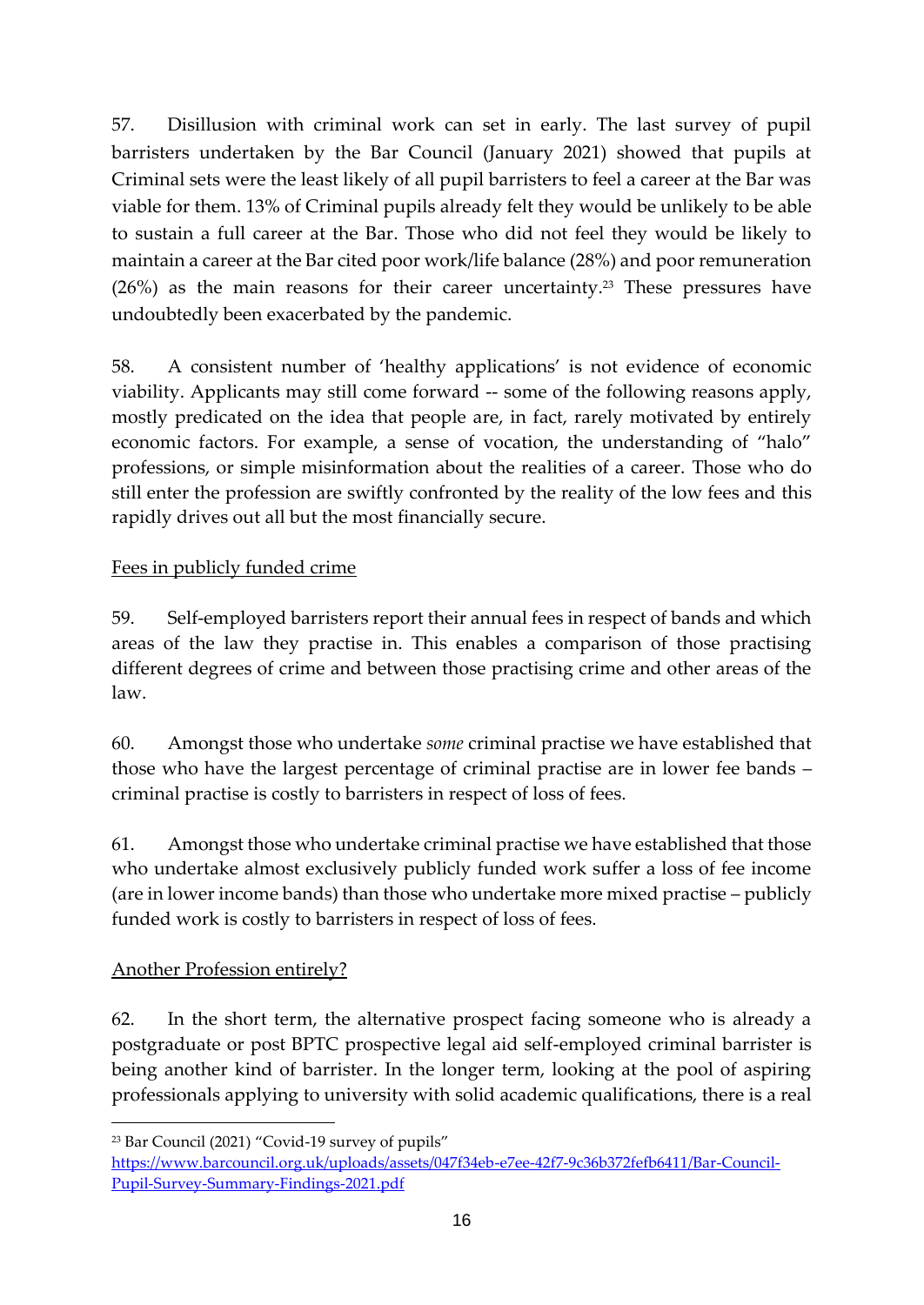prospect that people will consider choosing academic and postgraduate qualifications that send them down a different path entirely.

63. Rather than picking one single profession, it seems sensible to cost up the "value" versus the "cost" of training plus first seven years working in several different professions. The appended table is a first attempt at systematically comparing the time and financial cost of entry to and subsequent career at the self-employed criminal Bar to alternative career pathways at the Bar, and at *other public sector professions with broadly comparable entry-level qualifications*. This analysis shows how far behind the Bar has fallen and the challenges that lie ahead if the profession, and therefore the justice system, is to be diverse, representative and sustainable.

### Conclusion

64. Economic reality pushes practitioners away from the practise of criminal law. It takes an average of close to a decade of expensive postgraduate training and work experience before an aspirant barrister can expect to begin to see a return on their time and financial investment. The average age of those who can even begin to earn a return on the huge debt levels they have built up is around 33 years old. And all the risks of economic investment in a career at the self-employed criminal legal aid Bar are borne by the individual, who has no insurance in the form of sick pay, pension contributions, regular salary, or terms and conditions of employment. A doctor in contrast is all but guaranteed to enter the profession from the moment she embarks upon training at medical school. The data reveals that individuals respond to the low economic return on their investment by moving away from a full publicly-funded criminal practise. By year 7, 15% have left, and the exodus increases after year 8. As the Lord Chief Justice, Rt Hon Lord Burnett of Maldon, has recently expressed, the justice system is "demand-led" and needs to be responsive to shifting legal need, a state that should be reflected in justice funding.<sup>24</sup> If the state wants a high quality justice system with sufficient full time specialists to prosecute and defend cases and, for the years ahead, to bring down the backlog, then relying on part-timers whose expertise is lost as they seek economic benefits elsewhere is not a prudent strategy.

65. We are ready to engage with the review in relation to any proposed solutions it identifies to the problems set out above.

24 May 2021 The Bar Council.

<sup>&</sup>lt;sup>24</sup> Press Conference, the Lord Chief Justice (1 December 2020) [https://www.judiciary.uk/wp](https://www.judiciary.uk/wp-content/uploads/2020/12/LCJ-Press-transcript-011220.pdf)[content/uploads/2020/12/LCJ-Press-transcript-011220.pdf](https://www.judiciary.uk/wp-content/uploads/2020/12/LCJ-Press-transcript-011220.pdf)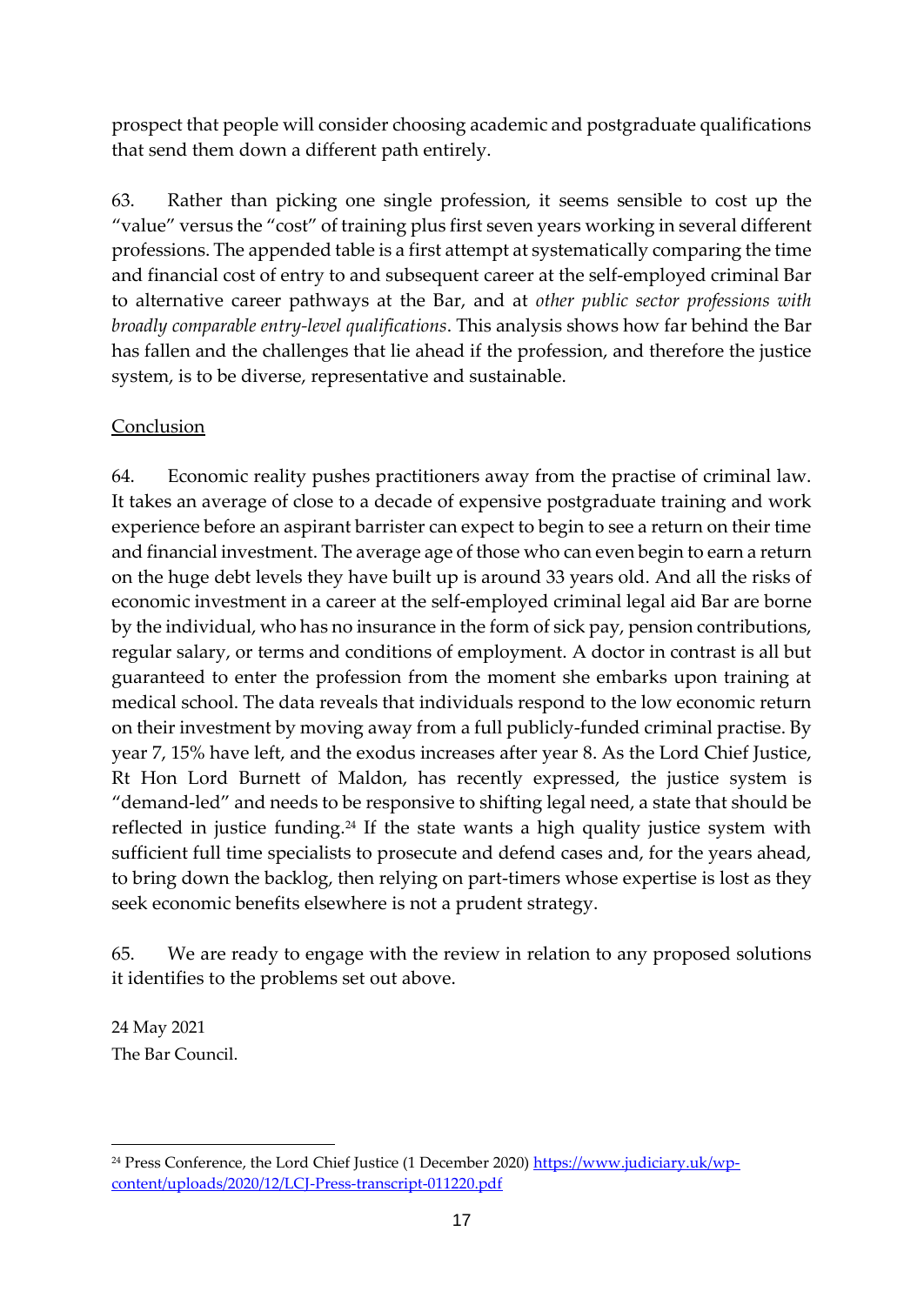## **Bar Council Interim Response to the Criminal Legal Aid Review Call for Evidence**

1. This is the interim response of the General Council of the Bar of England and Wales (the Bar Council) to the Call for Evidence<sup>25</sup> of the Independent Review of Criminal Legal Aid.

2. The Bar Council represents approximately 17,000 barristers in England and Wales, of which there are approximately 4,000 barristers who practice in crime. These practitioners provide a strong and independent criminal Bar, serving the public which is crucial to both the administration of justice and upholding the rule of law.

## **Introduction**

3. The Government announced a Criminal Legal Aid Review (CLAR) in December 2018. Interim changes were brought into effect in August 2020 (see Annex 1 for the history). Alongside this it was announced that the next stage would be independently led:

"An independently led review will bring in outside expertise and fresh perspectives in order to deliver meaningful change. This will enable CLAR to widen its focus, ensuring the sustainability of the Criminal Legal Aid System as a whole – the original aim of the CLAR." 26

4. In February 2021, the Ministry of Justice ("MoJ") team published a data compendium<sup>27</sup> that had been prepared with the assistance and co-operation of the Bar Council, Law Society, Legal Aid Agency and Crown Prosecution Service.

5. The Bar Council's preliminary views and assessment of the data contained in the compendium are set out in the dataset analysis below. We formally submit these to the Review now so that members of the profession can understand our provisional view as to what the data shows and the extent of the problem the country faces. All views and conclusions presented in this paper, including those related to the assessment of the data set out in the data compendium, are the Bar Council's views. They do not represent the views of the Ministry of Justice or the Crown Prosecution Service.

6. In the summer of 2019, the Government said:

<sup>25</sup> [https://www.gov.uk/government/consultations/independent-review-of-criminal-legal-aid](https://www.gov.uk/government/consultations/independent-review-of-criminal-legal-aid-call-for-evidence)[call-for-evidence](https://www.gov.uk/government/consultations/independent-review-of-criminal-legal-aid-call-for-evidence)

<sup>26</sup> <https://www.gov.uk/guidance/criminal-legal-aid-review>

<sup>27</sup> <https://www.gov.uk/government/groups/independent-review-of-criminal-legal-aid>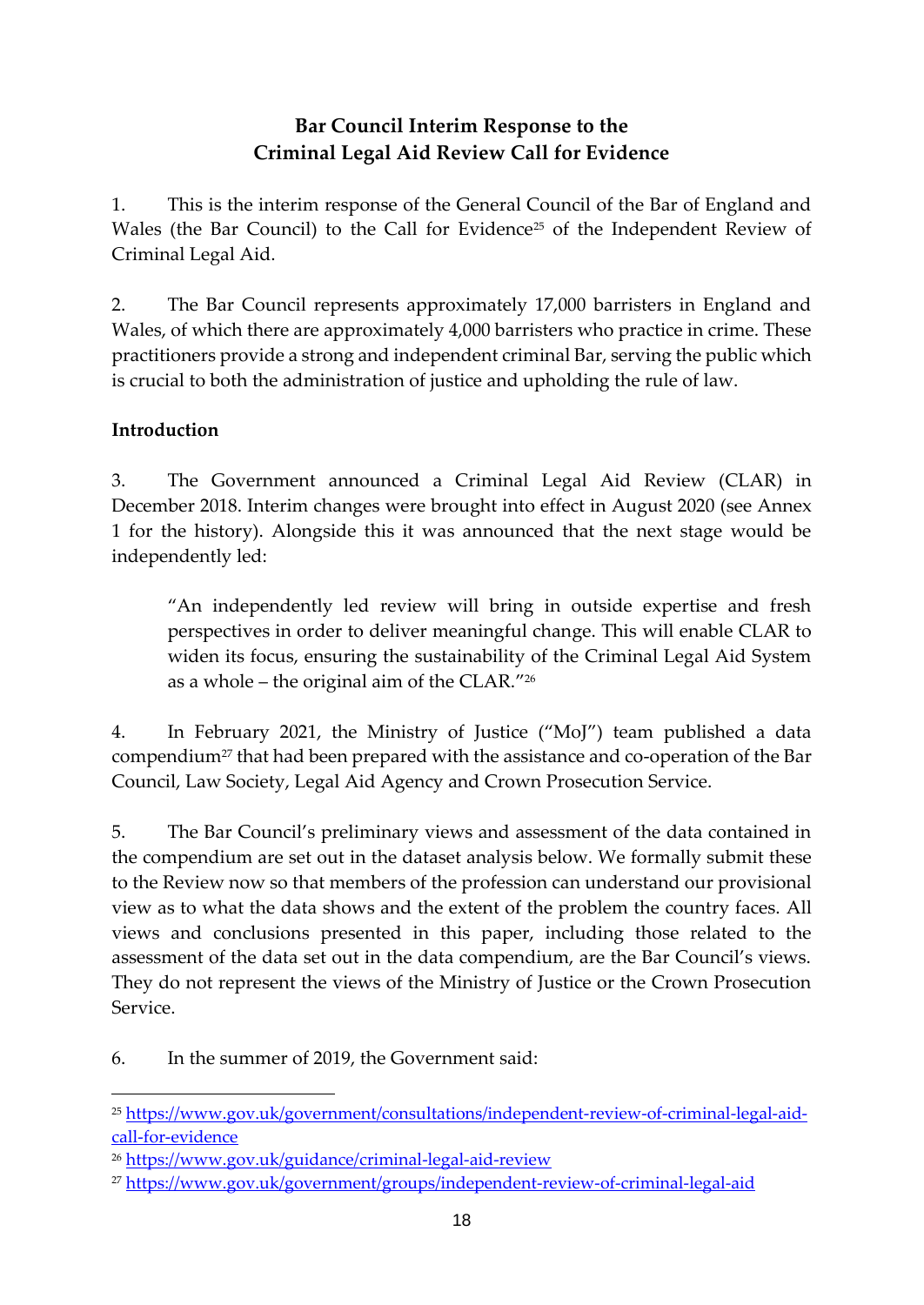"The work of the entire criminal legal profession, whether prosecuting for the Crown or defending those who are innocent until proven guilty, is fundamental to upholding criminal justice, and the rule of law." 28

7. The data reveals that years of underfunding have left the professions in a stark and weakened position. Urgent is action is required to remedy the position which has been compounded by the Covid-19 pandemic. Without such urgent action the best efforts of everyone in the justice system to uphold criminal justice and the rule of law, to cut the backlog and to improve access to justice will be in peril.

8. The Bar Council sees no practicable option but to work within the current fee schemes. Any wider reform would take years that we simply do not have. All our interim conclusions set out in this document are based on that premise.

9. Some of our recommendations necessarily trespass on areas that are within the expertise of the Law Society and other professional bodies. We only do so because we consider that proper remuneration of those who work at the police stations and in the lower courts is a vital first step in the overall reform and implementation of a sustainable legal aid system.

10. On the basis that at every stage of the litigation process the professional engaged should be appropriately remunerated. We consider that the following objectives should underpin the work of the Review:

- 1. The provision of skilled and quality representation in police stations to ensure that cases are properly managed, and wherever possible resolved, at the earliest opportunity. This must involve restoring appropriate fees for police station attendance and pre charge advice.
- 2. A cadre of skilled lawyers dealing with work in the lower courts (which deal with more than 90% of the criminal cases conducted in this country). The more skilled the advocate the better the advice and the more efficient the conduct of the proceedings. This could be achieved by, for example, implementing proper fixed trial fees in the magistrates' court weighted to reward the efficient conduct of the proceedings.
- 3. A cadre of skilled and appropriately trained lawyers dealing with work in the youth courts, which in recent years have increasingly dealt with extremely serious criminal allegations.

<sup>28</sup> <https://www.gov.uk/guidance/criminal-legal-aid-review>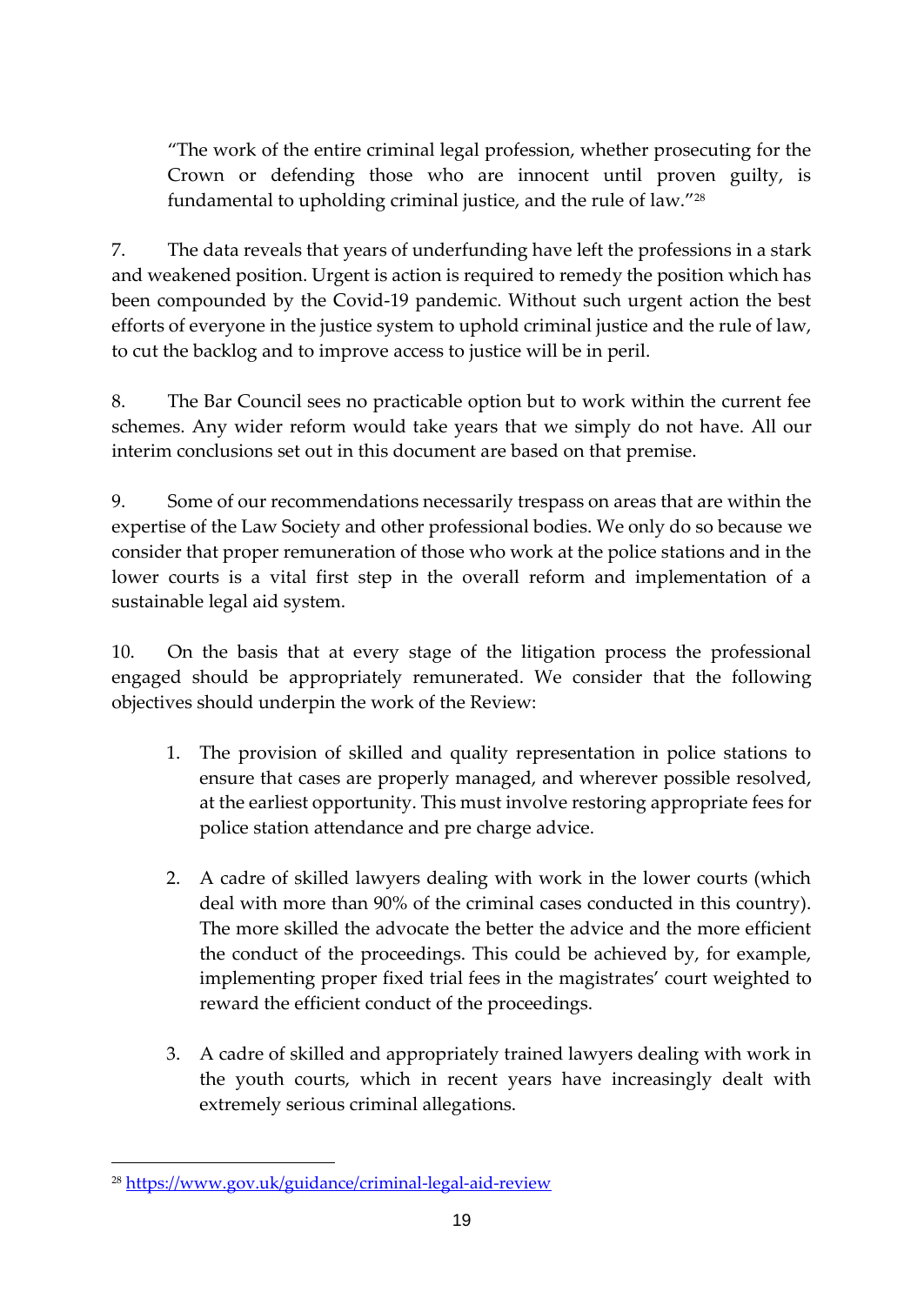- 4. A system that encourages (and does not disincentivise) resolution in the lower court where possible. In particular there should be no financial advantage or disadvantage to a decision to plead a case at the plea before venue (PBV) stage and Committal for Sentence (C4S) as against a case that is committed for trial and pleads at the first opportunity.
- 5. An improved "Better Case Management" regime in the Crown Court that truly ensures that guilty pleas are entered as soon as possible and reduces the number of cracked trials. Such a scheme may involve giving the judiciary more flexibility when it comes to assessing appropriate credit for plea.
- 6. A system of remuneration in the Crown Court that rewards litigators and advocates for actually performing their core functions at the appropriate stage in the proceedings. This would both improve case preparation and management and avoid any duplication.

11. The Bar Council will engage with the Review, the MoJ and all representative bodies, in order to work up detailed schemes and then implement such proposals as find favour with Government.

## **Dataset analysis**

12. This is a summary of the Bar Council's analysis of a dataset<sup>29</sup> collated under data sharing agreements between the Bar Council, the Ministry of Justice and Crown Prosecution Service, in preparation for the Criminal Legal Aid Review. A summary of the full dataset has been published by the Ministry of Justice in a Data Compendium.<sup>30</sup>

- 13. Our analysis of the data leads to the following headline conclusions:
	- **1. Retention of experienced barristers is a significant problem.**
	- **2. The full practice criminal Bar has an aging population that is not being replaced.**

<sup>29</sup> An overview of the dataset is at Annexe 2. It includes our assumptions as to the level of expenses which, on average, need to be deducted to arrive at a barrister's *profit.*

<sup>30</sup> Ministry of Justice (February 2021) "*Summary Information on Publicly Funded Criminal Legal Services"* 

*[https://assets.publishing.service.gov.uk/government/uploads/system/uploads/attachment\\_data/file/96](https://assets.publishing.service.gov.uk/government/uploads/system/uploads/attachment_data/file/960290/data-compendium.pdf) [0290/data-compendium.pdf](https://assets.publishing.service.gov.uk/government/uploads/system/uploads/attachment_data/file/960290/data-compendium.pdf)*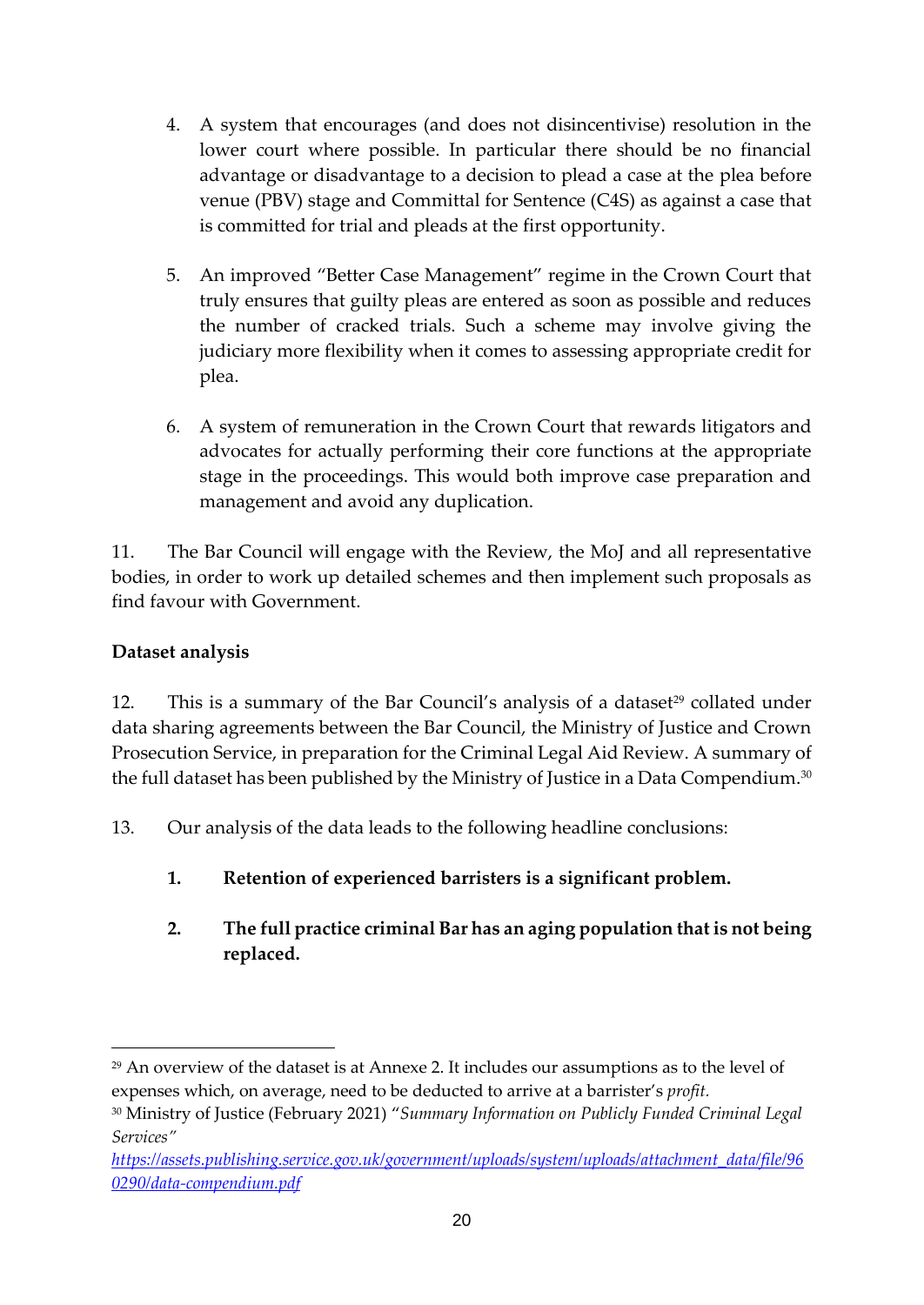- **3. Remuneration for junior barristers is insufficient and unsustainable, and fees and profit flatline the more experienced a junior barrister becomes.**
- **4. Barristers' fees and profits have failed to keep pace with inflation – in real terms barristers' profits are lower now than in 2015/16.**

## **5. Profit and fees between groups of barristers is not equitable, and women from ethnic minority backgrounds earn the least of all.**

14. Further on in this document we set out the data that underpins these conclusions under each of the headlines above. The data reveals a criminal Bar that is barely sustainable after a decade in which funding for the criminal justice system in England and Wales has been cut by 29% per person in real terms, and legal aid spending has been cut by 37% per person in real terms.<sup>31</sup>

15. Junior practitioners are not able to earn enough to meet essential living costs. While fee income does go up for those with slightly more experience, it then begins to tail off at around 8 years, often when barristers are in their early 30s, and flatlines from 12 years onwards. The Advocates' Graduated Fee Scheme (AGFS) operates on the principle of same work, same level of fees from mid senior to very senior juniors, where we have increasingly complex cases that do not result in a proportionate increase in the fees paid. As a result, there is a glass ceiling on earnings. This lack of career/earnings progression has a clear impact on retention.

16. We are seeing an exodus from the middle of the profession, as practitioners take their valuable experience elsewhere. Data on fee income by protected characteristic has led to a concern that there may be systemic problems with briefing practices. This all has a worrying impact on equality, diversity and mobility within the profession. Historically recruitment to the criminal Bar has been healthy, but this appears to be changing. Chambers report decreasing numbers of prospective pupils applying for smaller numbers of pupillages on offer. <sup>32</sup>

17. Much of the information presented in this document relates to the sustainability of the publicly funded criminal Bar. The Lord Chancellor in announcing the CLAR described its aims as, "ensuring the criminal legal aid market remains effective and sustainable, while reflecting the diverse society it serves", which

<sup>31</sup> Chalkley, M and Chalkley, A (2020) *"Small Change for Justice: Funding for Justice in England and Wales, 2010-2019"* [https://www.barcouncil.org.uk/resource/small-change-for-justice](https://www.barcouncil.org.uk/resource/small-change-for-justice-report-2020-pdf.html)[report-2020-pdf.html](https://www.barcouncil.org.uk/resource/small-change-for-justice-report-2020-pdf.html)

<sup>&</sup>lt;sup>32</sup> The pandemic is likely to accelerate many of these trends and problems at the criminal Bar; we summarise its impact at Annex 3.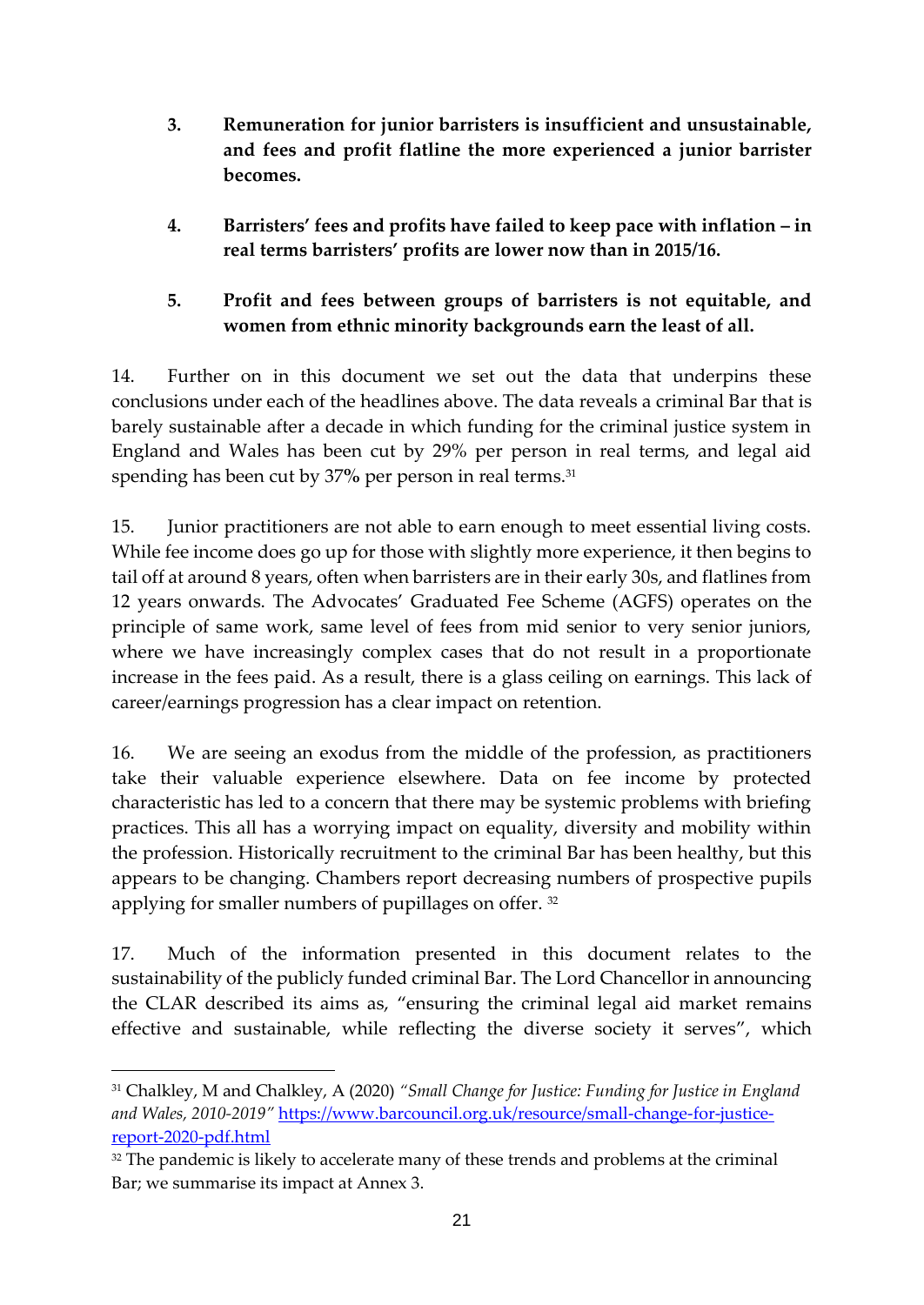includes making sure it can provide high quality legal advice and representation, through a diverse set of practitioners, is appropriately funded, and contributes to the efficiency and effectiveness of the criminal justice system.<sup>33</sup> In keeping with the stated aims of CLAR, sustainability at the criminal Bar as we see it encompasses the following parameters:

- a. A cohort of barristers that is numerically enough to meet legal need and ensure good working lives for members of the profession. The entry level and ability to secure pupillage should be appropriate to attract the best candidates while replacing those who retire or leave the profession. This includes those who leave practice to a full time judicial appointment, where there must be a sufficient supply of practitioners to maintain wide judicial experience and expertise in the criminal law.
- b. Entry to the Bar should be available to all suitable candidates, regardless of background. We would like to see a Bar that is reflective of society and treats all practitioners and aspiring practitioners equitably. We therefore closely monitor experiences within the profession according to social mobility, ethnicity, gender and other measurable self-identified protected characteristics.
- c. Barristers specialise in one or more areas of practice, and it takes some time to become expert in a legal field. The types and volumes of work that are available in an area of practice can change over time, attracting practitioners accordingly. Pay and conditions can differ greatly between areas of practice meaning that certain areas can struggle to attract enough barristers to fulfil the legal need and in others there is not enough work for all who are specialists.
- d. Fee schemes and availability of publicly funded work being of adequate quality to attract the right number of barristers to address the legal need and allowing publicly funded barristers who, although self-employed, function as quasipublic servants, to work in tolerable conditions.
- e. The geographical supply of suitably qualified practitioners matching the distribution of legal need with the understanding that a disparity between geographical supply and demand can result in regional "cold-spots" or "legal aid deserts", particularly in publicly funded work.

<sup>33</sup> The Lord Chancellor Robert Buckland QC MP. Quoted by Michael Cross, "Competition expert to chair criminal legal aid review" *Law Gazette*, 21 December 2020. [https://www.lawgazette.co.uk/news/competition-expert-to-chair-criminal-legal-aid](https://www.lawgazette.co.uk/news/competition-expert-to-chair-criminal-legal-aid-review/5106843.article)[review/5106843.article](https://www.lawgazette.co.uk/news/competition-expert-to-chair-criminal-legal-aid-review/5106843.article)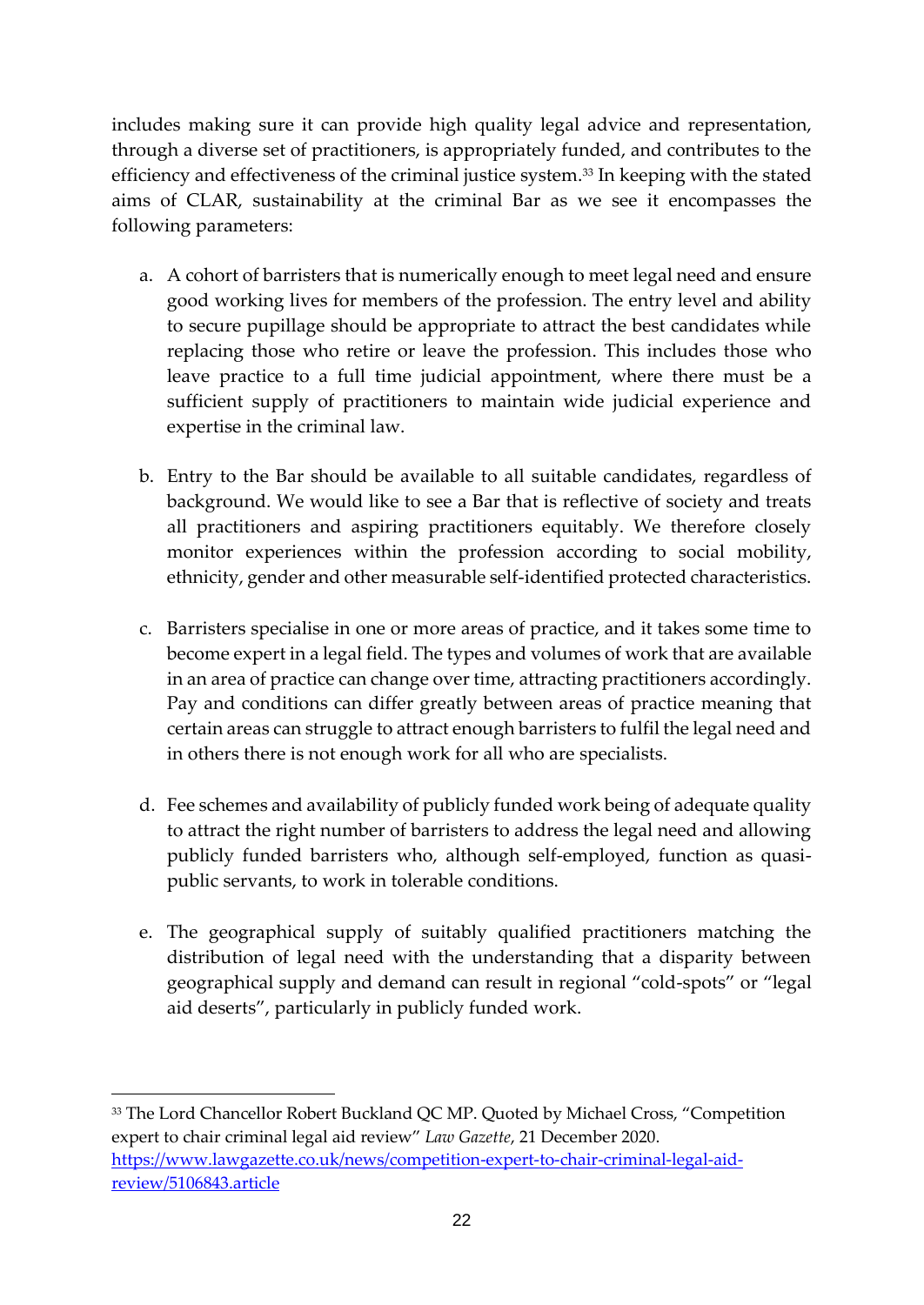f. Many self-employed barristers work within chambers, which source and manage their work. The chambers structure needs to be sound for barristers to work effectively and for there to be a supply of high-quality pupillages to ensure the recruitment and training of the next generation of criminal practitioners.

### **Findings from the Bar Council's analysis of the CLAR dataset**

18. Our five main findings are:

### **1. Retention of experienced barristers is a significant problem.**

The data confirms that retention is a serious problem.

- The number of barristers practicing any amount of crime in 2019/20 was 3,680 (22% of practising barristers in England and Wales). Of those, 2,273 (62%) were full practice criminal barristers. 34
- Although in decline for the past two years, the overall number of New Practitioners (barristers 0-2 years in practice) has grown by 12% since 2015.
- From 2016/17 to 2019/20 the pool of full practice criminal barristers shrank by 11%, from 2,553 to 2,273.
- The number of full practice criminal QCs has gradually reduced by 22% since 2015.<sup>35</sup>
- In 2019/20, 27% of barristers who had been engaged in full practice criminal work in 2018/19 were no longer full practice criminal barristers. It is currently unknown how many of those leavers went into part time criminal practice; another specialisation; or left practice.
- The number of New Practitioners (barristers 0-2 years in practice) who have come into full criminal practice has decreased each year for the past 3 years. In this same period, the number of New Practitioners who have left full criminal practice has increased by 86%.<sup>36</sup>

<sup>&</sup>lt;sup>34</sup> This group is comprised of individuals for whom the great majority of their fees are derived from publicly funded defence or prosecution work.

<sup>35</sup> From **266** full practice criminal QCs in 2015/16 to **207** in 2019/20.

<sup>36</sup> From 2016/16 to 2019/20, the number of New Practitioner Joiners to full criminal practice was: 177, 182, 162, 153. From 2016/17, the number of New Practitioner Leavers from full criminal practice was 69, 59, 97, 110.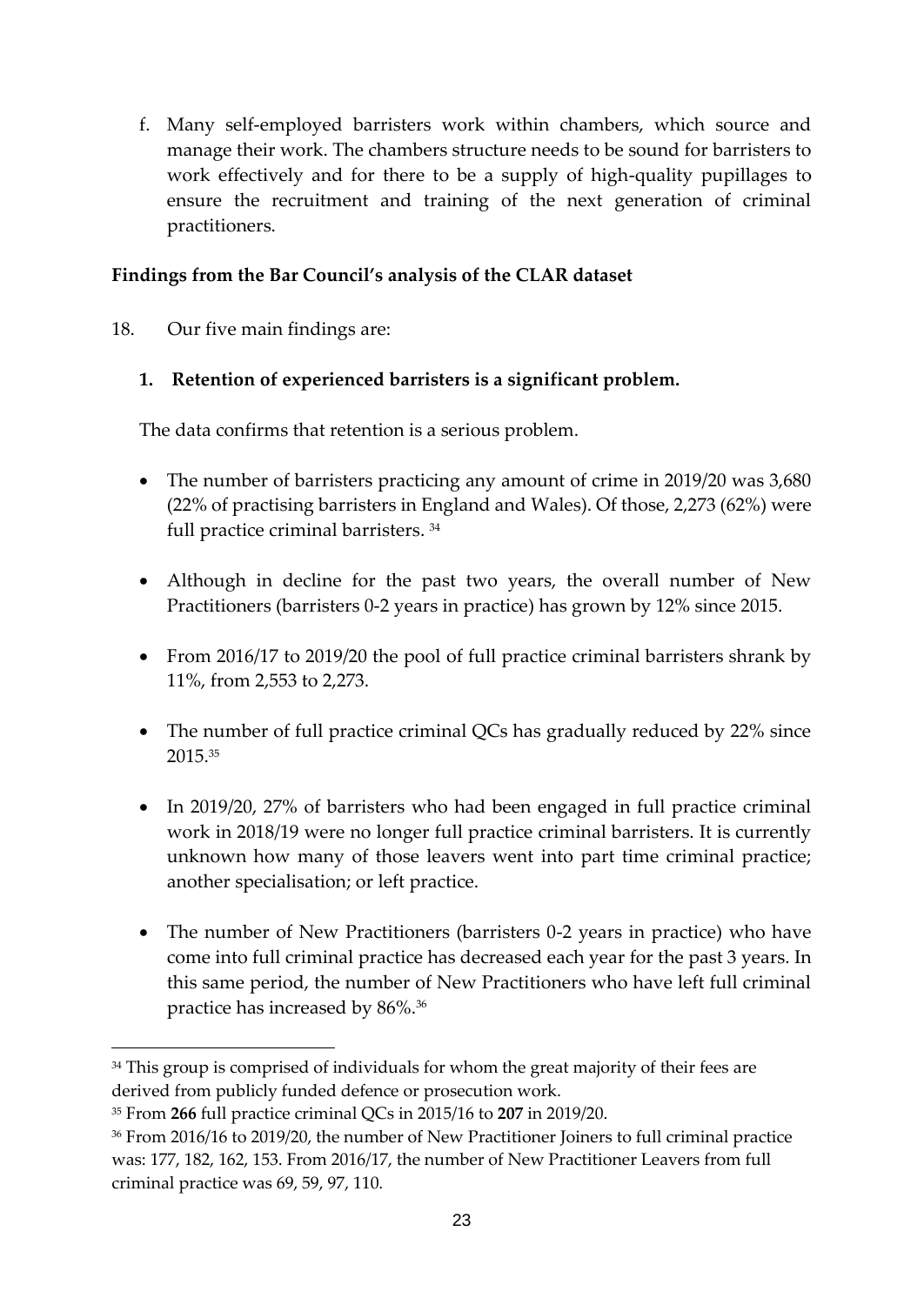### **2. The full practice criminal Bar has an aging population that is not being replaced.**

- 45% of full practice criminal barristers are aged 45 or over.<sup>37</sup>
- As of 2019/20:
	- o The Young Bar (0-7 years of practice) makes up 27% of the pool.
	- o Barristers in their middle practice years (8-22) make up 35% of the pool.
	- o Barristers in their later practice years (23+) make up 38% of the pool.
- From 2015/16-2019/20
	- o The overall number of Young Bar barristers has grown by 17%
	- o The number in their middle years has shrunk by 33%.
	- o The number in later years has grown by 12%.
- Breaking down the figures for those in their middle years of practice at the Bar, from 2015/16 – 2019/20:
	- o Full practice criminal barristers at 8-12 years of practice have seen the largest proportional drop off in numbers at 50%.
	- o The number of barristers at 13-17 years of practice reduced by 26%.
	- o The number of barristers at 18-22 years of practice reduced by 28%.

The data suggests an exodus from the middle of the profession, with barristers after 8 years of practice moving away from dedicated criminal practice, to either diversify into other areas of law or leave the profession entirely. This data raises concerns about the pool of specialist criminal barristers who will be available in the future to meet legal need, provide a pool of high calibre candidates for future judicial appointment, replace outgoing barristers who retire, and who will be available to train and mentor newly practising barristers.

**3. Remuneration for junior barristers is insufficient and unsustainable, and profit flatlines the more experienced a junior barrister becomes.**

<sup>&</sup>lt;sup>37</sup> The percentage is probably greater than this because there are 14% of this group of barristers for whom detailed age information is not known and these are more likely to be older individuals whose registration pre-dates the requirement to record their date of birth. Amongst barristers who self-declare that they do more than 80% criminal work, the figure is 49% aged over 45.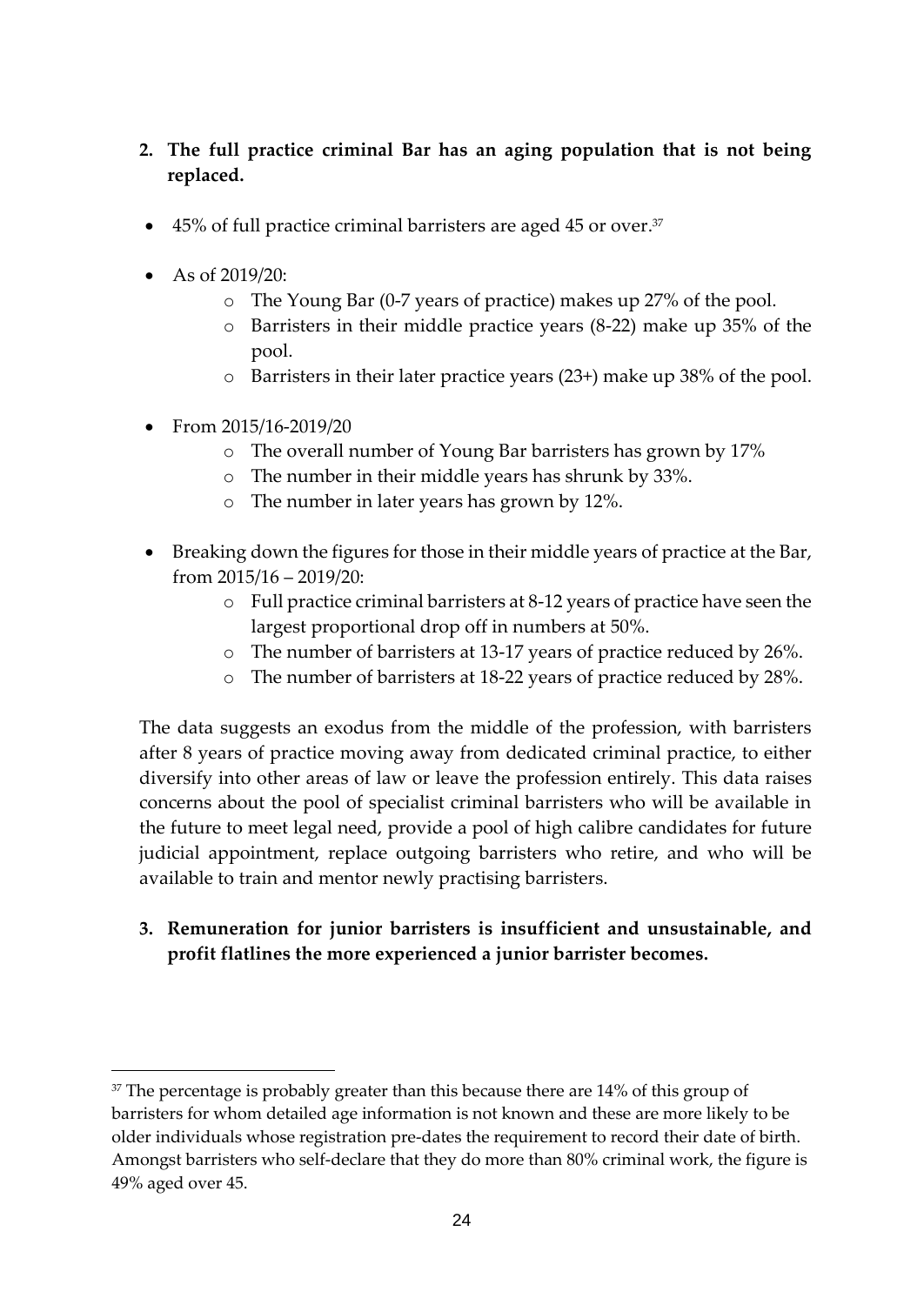- In their first three years of practice, full time criminal barristers earned a median pre-tax profit of £12,200<sup>38</sup> in 2019/20; and an average (mean) of £18,400.<sup>39</sup>
- We are aware of junior criminal barristers taking on second jobs despite working full time and/or incurring large debts to support themselves at the Bar.
- Given that those starting out at the criminal Bar had, in 2019/20, average (median) debts in the range of £20-£29,000, an amount which has been growing year-on-year, <sup>40</sup> this is and will continue to have an impact on the recruitment and retention of those without independent financial means.
- This will disproportionately impact on diversity and social mobility and affect the efforts that have been made to ensure the Bar is more diverse and reflective of the society it serves.

The general trend for the average profits of junior barristers is that whilst there is initially a significant uplift for barristers who remain in dedicated criminal practice past 7 years, thereafter the uplift in average profits decreases as a barrister's experience increases. This means that the financial aspect of career development flatlines - there is no significant profit development after around 13 years of practice unless a barrister becomes a QC.

 $38$  Annual fees and profits are reported to the nearest £100 in line with Ministry of Justice reporting standards.

<sup>&</sup>lt;sup>39</sup> Profit as reported here was calculated by deducting the average (mean) expenses as a percentage of total fees (28.7%) which was derived from anonymised accounting data from 53 barristers (the sample was later updated to 200, and larger sample confirmed the mean expenses). Essential costs of practise comprising chambers fees, professional indemnity insurance, subscriptions (including practising certificate), work travel, other expenses and capital allowances were included in the model, but not pension contributions, debt repayments or other voluntary deductions and no allowance was made for the absence of sick pay or annual leave, which means that these figures are not the equivalent of a salary. The figures presented are gross, so self-employed income tax and National Insurance would need to be deducted from the amounts presented to arrive at net ("take-home") income. <sup>39</sup> This is derived from the Bar Council's Pupillage Gateway data for the year 2019/20. It relates to median self-reported anticipated level of debt on completion of pupillage of the 840 applicants who applied to criminal sets for their pupillage.

<sup>40</sup> This is derived from the Bar Council's Pupillage Gateway data for the year 2019/20. It relates to median self-reported anticipated level of debt on completion of pupillage of the 840 applicants who applied to criminal sets for their pupillage.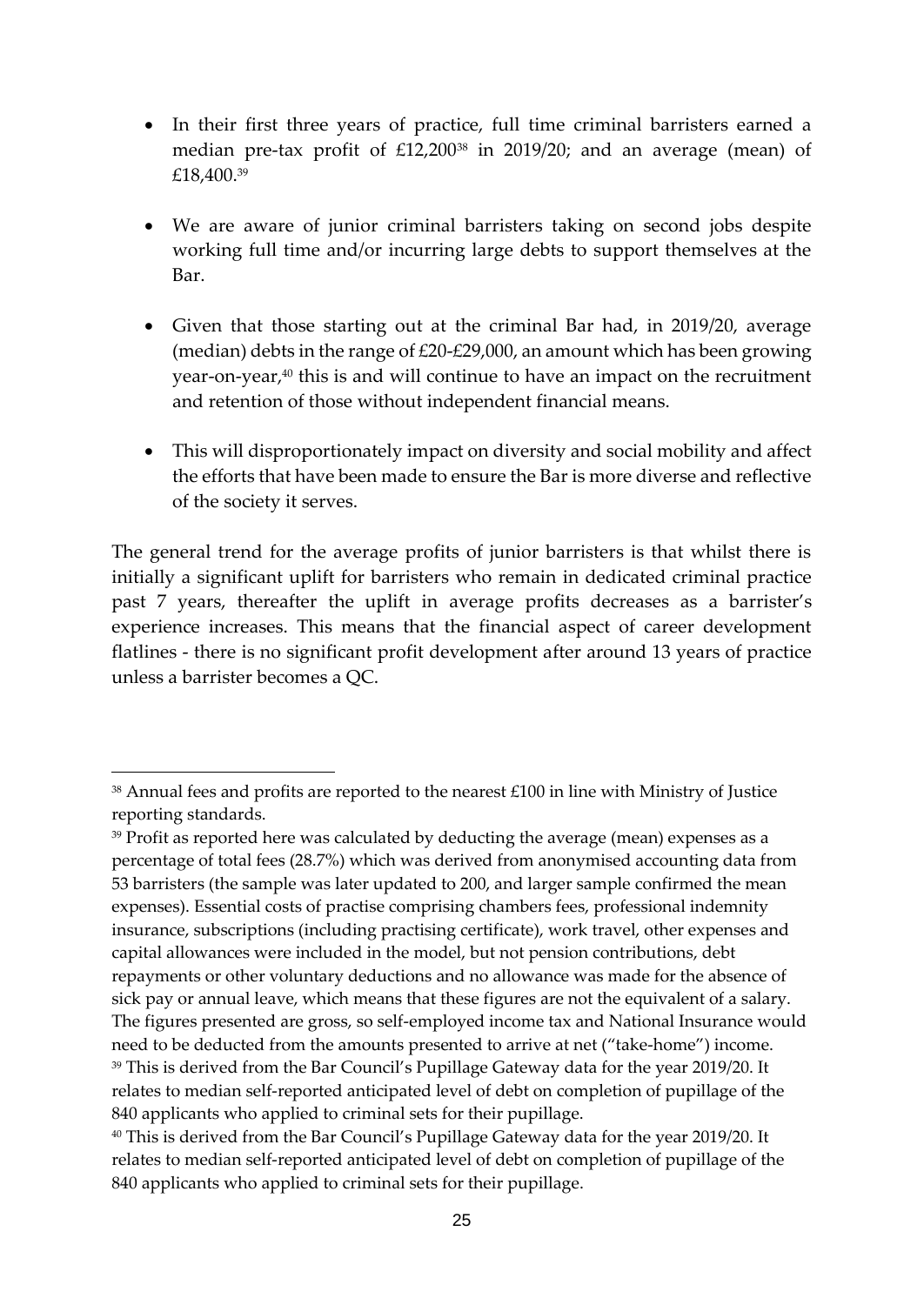- In 2019/20, junior full practice criminal barristers at 3-7 years of practice earned on average 183% more than New Practitioner barristers. Junior full practice criminal barristers at 8-12 years of practice earned an average profit that was 27% greater than the average profit of barristers at 3-7 years of practice. Barristers at 18-22 years of practice earned an average profit that was 10% greater than barristers at 8-12 years of practice.
- In 2019/20, the average profit of junior full practice criminal barristers at 18-22 years of practice was only £500 greater than the average profit of barristers at 13-17 years of practice.

### **4. Barristers' profits have failed to keep pace with inflation – in real terms barristers' profits are lower now than in 2015/16.**

- Inflation as measured by the Consumer Price Index has eroded the value of incomes by 8.4% over the last 5 years.
- Over that period the average pre-tax profit of junior full practice criminal barristers increased by 2.8% from £56,700 to £58,300. This constitutes a decline<sup>41</sup> in real terms of 5.1%.
- The real terms decrease in profits has been greater for less-experienced barristers. For example, those with less than 13 years of practising experience have seen their pre-tax profits fall from £42,200 in 2015/16 to £41,700 in 2019/20. This constitutes a decline in real terms of 8.8%.
- **5. Profit between groups of barristers is not equitable, and Black women earn the least of all.<sup>42</sup>**

<sup>&</sup>lt;sup>41</sup> The calculation of 'real terms' percentage decrease is as follows: a profit of £58,300 in 2019/20 equates to a profit of £58,300/108.4 (£53,800) in 2015/16, so in 2015/16 terms profit has fallen from £56,700 to £53,800 up to 2019/20 – a 5.1% reduction.

<sup>&</sup>lt;sup>42</sup> This holds true even once differing volumes of work are considered. The figures in Figure 1 do not account for different volumes between different groups of barristers and therefore reflect the fact that some groups undertake fewer cases, but we have no way of ascertaining whether this is due to the barrister's choice or a constraint they face (they are available and willing to take on work but are not being instructed). Further analysis was undertaken accounting for different volumes and whilst the exact figures change to a small degree (for example the 'volume adjusted' difference between White men and women is £11,400 rather than £12,800) the pattern of differences between barristers persists.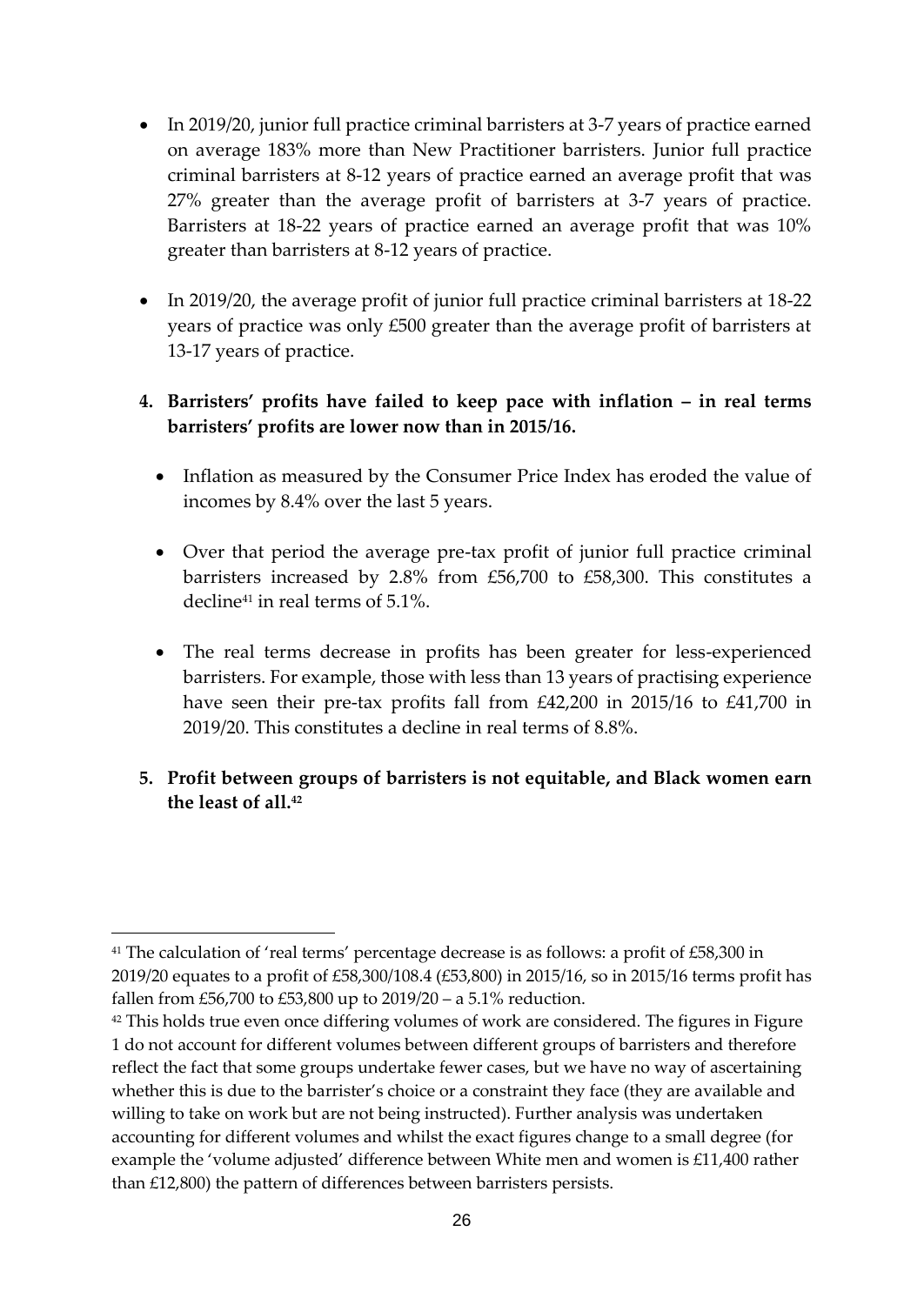- Women barristers in 2019/20 worked on an average of 63 cases per year for an average pre-tax profit of £47,500 (or £754 per case); men an average of 72 cases per year for an average pre-tax profit of £65,000 (or £903 per case).<sup>43</sup>
- Becoming a QC implies a considerable uplift to profits, but the fee income differential between men and women persists. The pure effect of a male barrister becoming a QC is a £57,400 increase to profits relative to a White male non-QC whilst the effect of a woman becoming a QC is smaller - a £32,900 increase to profits relative to a White male non-QC.<sup>44</sup>
- Sex disparity in earnings is sustained within each ethnic grouping; Asian<sup>45</sup> women earning on average 53% of what Asian men earn; Black<sup>46</sup> women earning on average 79% of what Black men earn; White<sup>47</sup> women earning on average 71% of what White men earn, women of Mixed/Multiple Ethnicity48 earning on average 70% of what men of Mixed/Multiple Ethnicity earn, and women from Other Ethnicities<sup>49</sup> earning on average 42% of what Other Ethnicities men earn. 50

The figures above partly reflect the fact that different sexes and ethnicities of barristers tend to have different levels of experience, and possibly different

<sup>43</sup> This is for self-declared full practice criminal barristers.

<sup>&</sup>lt;sup>44</sup> At the present time, there is not enough data regarding the interaction of ethnicity and seniority to make any statistically significant conclusions about the profits of QCs from ethnic minority communities or backgrounds.

<sup>&</sup>lt;sup>45</sup> The 'Asian' category has been created by combining the data relating to those barristers who identified as Asian/Asian British Bangladeshi, Asian/Asian British Chinese,

Asian/Asian British Indian, Asian/Asian British Pakistani and any other Asian background. <sup>46</sup> The 'Black' category has been created by combining the data relating to those barristers who identified as Black/Black British African, Black/Black British Caribbean and any other Black background.

<sup>&</sup>lt;sup>47</sup> The 'White' category has been created by combining the data relating to those barristers who identified as White English/Welsh/Scottish/British, White Irish and Any other White background.

<sup>48</sup> The 'Mixed/Multiple Ethnicity' category has been created by combining the data relating to those barristers who identified as White and Asian, White and Black African, White and Black Caribbean, White and Chinese, and any other Mixed/Multiple background.

<sup>&</sup>lt;sup>49</sup> The 'Other Ethnicities' category was created by combining the data relating to those barristers who identified as Arab and any other ethnic group.

<sup>50</sup> Asian men earn an average profit of £71,500 to women's £38,000; Black men £58,800 to women's £46,500; White men £72,500 to women's £51,300; Mixed/Multiple ethnicities men £59,800 to women's £41,800; Other Ethnicities men £66,700 to women's £27,700.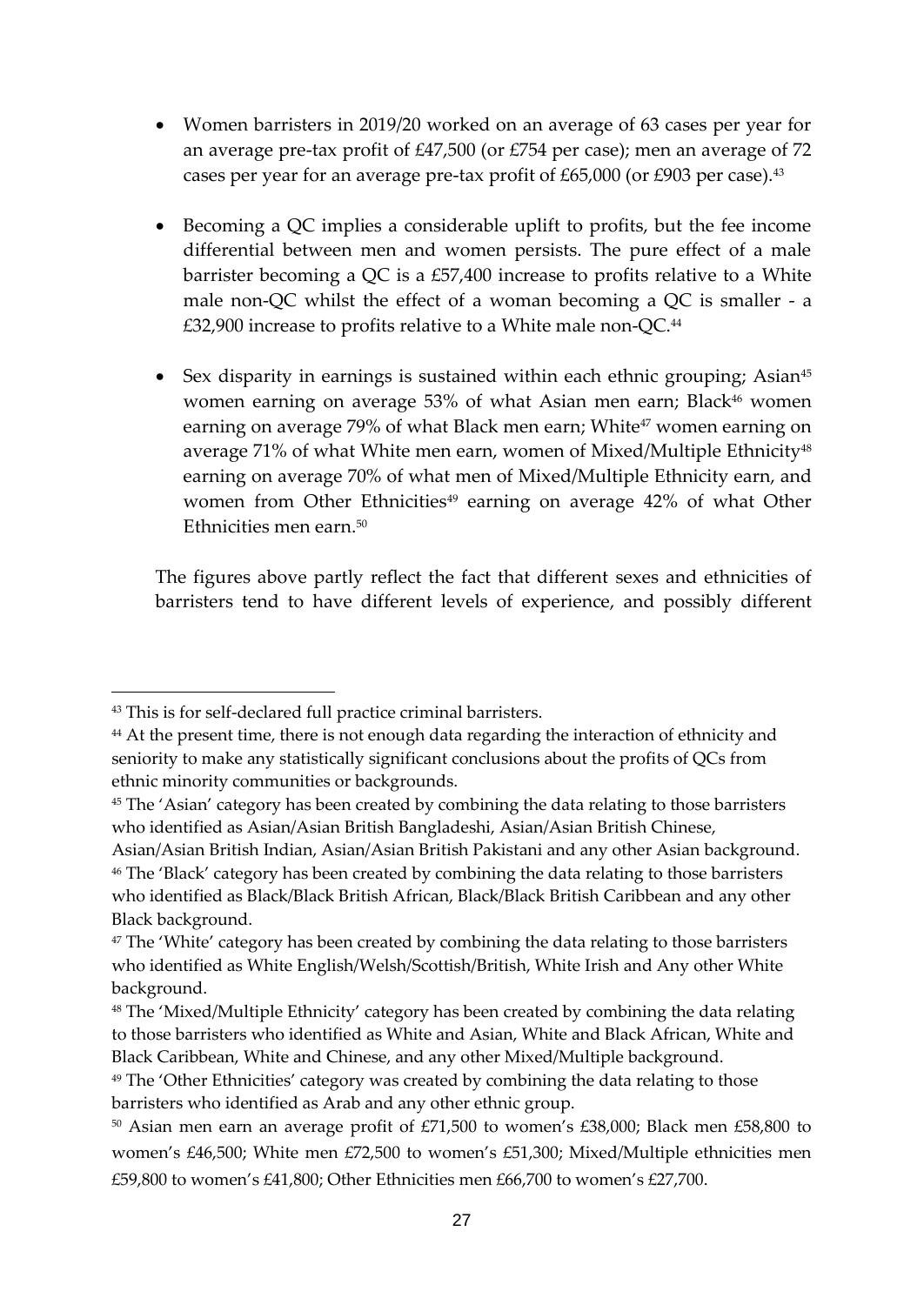working patterns. <sup>51</sup> Furthermore, sex is differentially represented within ethnic groups. Additional analysis was undertaken to separate out these effects and thereby to isolate the pure effect of sex and race on a barrister's profits other things being equal. 52

- The starting point used was a junior White male barrister at 13-17 years of practice. By changing the sex to female, we observe a lowering of pre-tax profit of £12,600. This is the pure effect that being a White woman has on a barrister's profit, keeping all other factors constant.
- This reduction in pre-tax profit according to sex cannot be accounted for by differing work volumes. The 'volume adjusted' difference in pre-tax profit between White men and White women is £11,400 rather than £12,600, so volume adjustment accounts for only 10.5% of the total difference in pre-tax profit.
- Making the comparison by ethnicity instead of sex, we observe a £15,300 lower pre-tax profit for Black men relative to White men, and a £9,000 lower pre-tax profit for men of Mixed/Multiple Ethnicity. There is no differential for Asian men relative to White men, whilst men from other ethnicities have £5,100 lower pre-tax profit than their White counterparts<sup>53</sup>. By altering both race and sex, we observe a lower pre-tax profit of £18,700 for a Black woman relative to a White man, and a lower pre-tax profit of £15,200 for a woman of Mixed/Multiple Ethnicity. Asian women (in contrast to Asian men) have lower pre-tax profit relative to their White counterparts so that they have £16,400 lower pre-tax profit compared to a White man. 54

<sup>51</sup> The Bar has had an approximately 50:50 sex representation since 2000. Representation of barristers from ethnic minority groups and communities has slowly climbed to the current level of 13.6% (compared to a population level of 14% according to the 2011 census). This means barristers from those groups tend to be more represented at the more junior levels.  $52$  This was achieved by conducting multiple regression analysis of profits against sex, ethnicity, practise experience, age, region and seniority (QC status). The regression model was estimated as a Generalised Linear Model (GLM) with random effects at the barrister level. This approach ensures as far as possible (within the limitations of the data) that the estimates of the different factors on profit are unbiased.

<sup>53</sup> This last figure is imprecise – not *statistically* significantly different from zero – on account of the relatively few Other Ethnicities of barristers in the data.

<sup>54</sup> Again, this figure is imprecise due to limited data.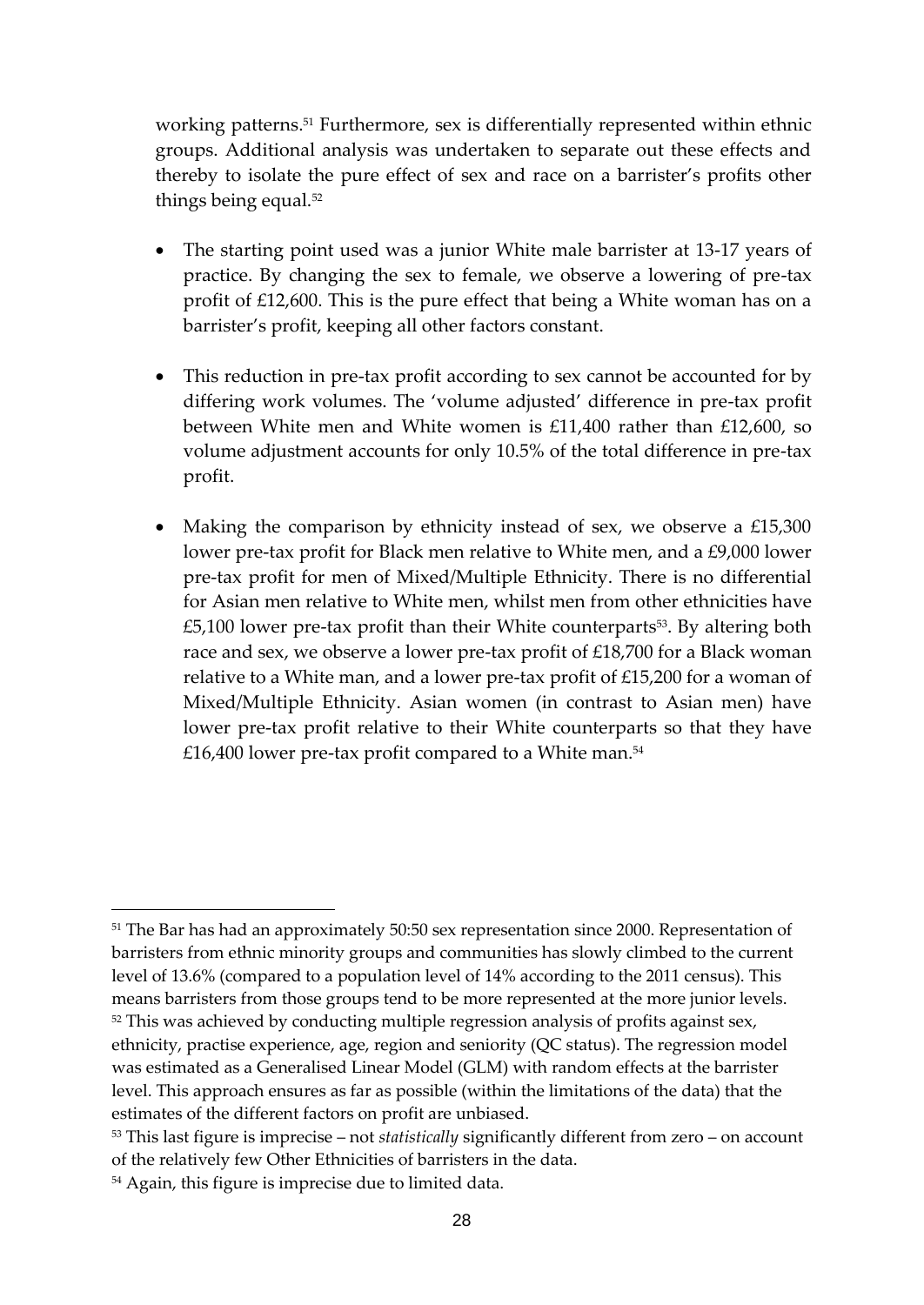

#### How sex, race and seniority affect pre-tax profit at the self-employed criminal Bar

A multiple regression analysis of pre-tax profits against sex, ethnicity, practise experience, age, region and seniority (QC status). The figures cover self-employed full practice criminal barristers in 2019/20.

- Criminal barristers all work under the same fee schemes, so these stark variations in fee income and profit support an observation that there are systemic issues with equitable briefing practices and access to work in the legal sector. Possible factors include client briefing practices and panel selection, the distribution of work within sets, and distribution of better-remunerated work.
- The Bar Council is aware of some of the systemic barriers around access to work, retention and career progression and is committed to sustained long term activity in this area – the 'Accelerator Programme' (see Annex 4).

#### **Concluding Observations**

19. Urgent attention needs to be paid to ensuring the Criminal Bar remains sustainable. This is currently in doubt:

- a) Numbers of full practice criminal barristers have significantly decreased in recent years. The profession is aging, and retention for mid-career barristers is a concern.
- b) They are working long, stressful and uncertain hours typically over 50 hours a week according to our survey data. Criminal barristers have among the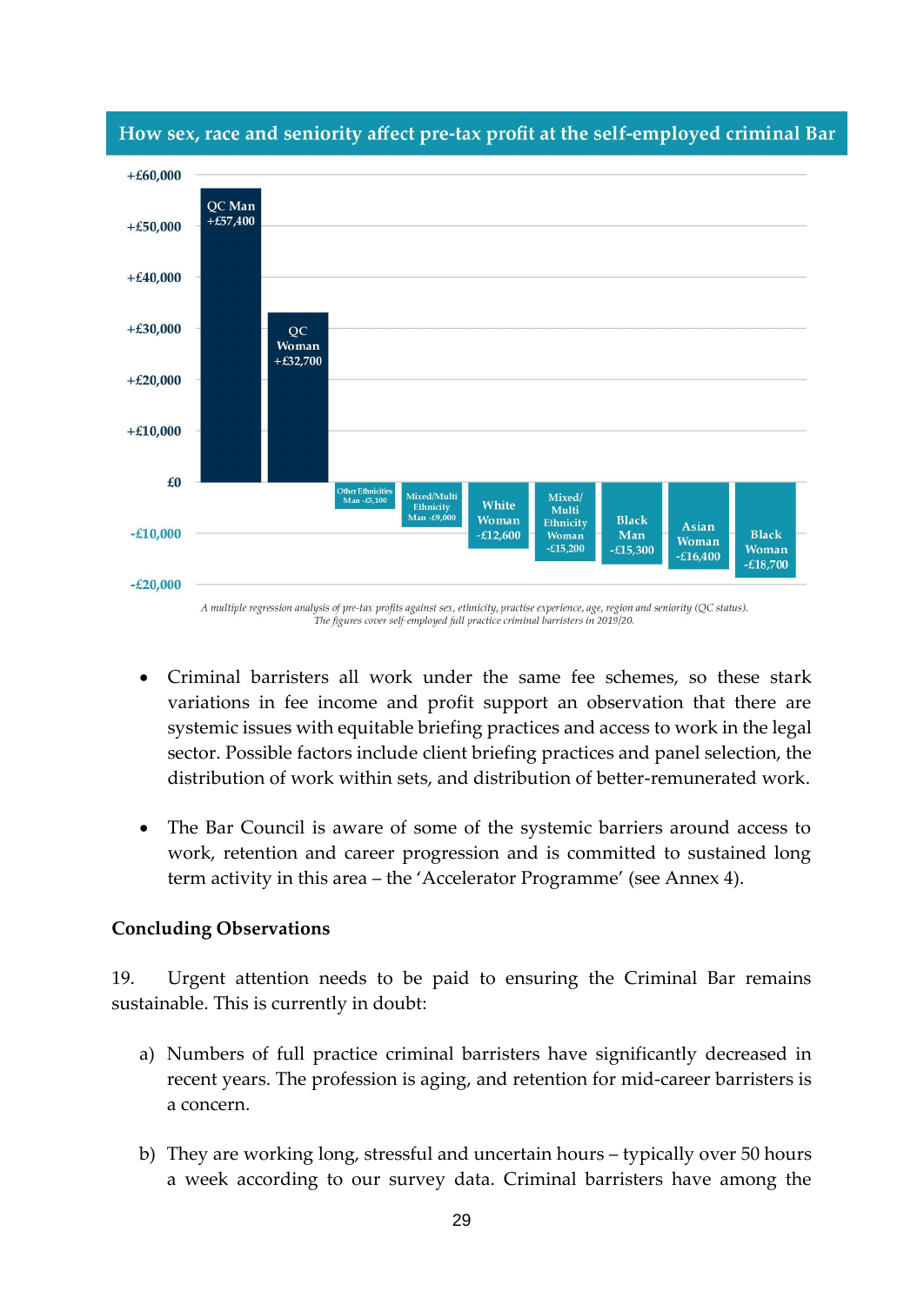highest stress levels and lowest wellbeing levels at the Bar. In 2017, 33% of criminal barristers told us they would leave the Bar if they could.<sup>55</sup>

- c) Women barristers and some from ethnic minority backgrounds are not getting equal access to the best-paid work under public fee schemes. Even once differing volumes of work are considered, women at the criminal Bar are billing lower gross fee income than men. Over and above this inequality according to sex, barristers from some ethnic minority backgrounds are also systemically billing lower gross fee income than white barristers. This inequality is damaging to individual barristers, to the profession and to society.
- d) We are concerned that, over time, as public understanding of the challenges involved in making a legal aid practice work deepens<sup>56</sup>, the publicly funded Bar will seem a less desirable place to work. Our recent research on civil legal aid tells us that this is already starting to happen.<sup>57</sup>
- e) Given self-employed barristers do not always work in the region in which they live or their chambers are based, we have not identified any significant problems with supply on a geographical basis.
- f) There is a threat to the chambers structure and with it the recruitment and training that ensures a supply of high-quality entrants to the profession.

20. The problems we have identified come at a moment of increasing pressure on the criminal justice system. Crest Advisory anticipate, as a result of the end of CPS restrictions on charging, the additional 20,000 police officers and a rise in recorded crime, "The volume of charged cases [entering the criminal justice system] is projected to increase by 72% between September 2019 and September 2024".<sup>58</sup> We have yet to see any government modelling that projects demand in the criminal justice system (factoring in the court backlog) over coming months and years. It is, in this context, challenging to predict how we can ensure the adequate supply of legal professionals to meet legal need. The system is already at breaking point following a decade of

<sup>58</sup> Crest Advisory (30 October 2019) "Impact and legacy of Covid-19 on the CJS" [https://b9cf6cd4-6aad-4419-a368-](https://b9cf6cd4-6aad-4419-a368-724e7d1352b9.usrfiles.com/ugd/b9cf6c_e16b3e351b12430bb79cd6a2830f88f3.pdf)

<sup>55</sup> See, for example, Bar Council (2017) "Barristers' Working Lives 2017" [https://www.barcouncil.org.uk/uploads/assets/694001c1-7e81-4f21-](https://www.barcouncil.org.uk/uploads/assets/694001c1-7e81-4f21-8709602e7d9238ee/working-lives-2017.pdf) [8709602e7d9238ee/working-lives-2017.pdf](https://www.barcouncil.org.uk/uploads/assets/694001c1-7e81-4f21-8709602e7d9238ee/working-lives-2017.pdf)

<sup>&</sup>lt;sup>56</sup> BBC (7 January 2021) "Criminal barrister: I earn less than minimum wage" <https://www.bbc.co.uk/news/av/uk-55548821>

<sup>57</sup> Bar Council (January 2021) "Running on Empty: Civil Legal Aid Research Report" <https://www.barcouncil.org.uk/resource/running-on-empty-civil-legal-aid-full-report.html>

[<sup>724</sup>e7d1352b9.usrfiles.com/ugd/b9cf6c\\_e16b3e351b12430bb79cd6a2830f88f3.pdf](https://b9cf6cd4-6aad-4419-a368-724e7d1352b9.usrfiles.com/ugd/b9cf6c_e16b3e351b12430bb79cd6a2830f88f3.pdf)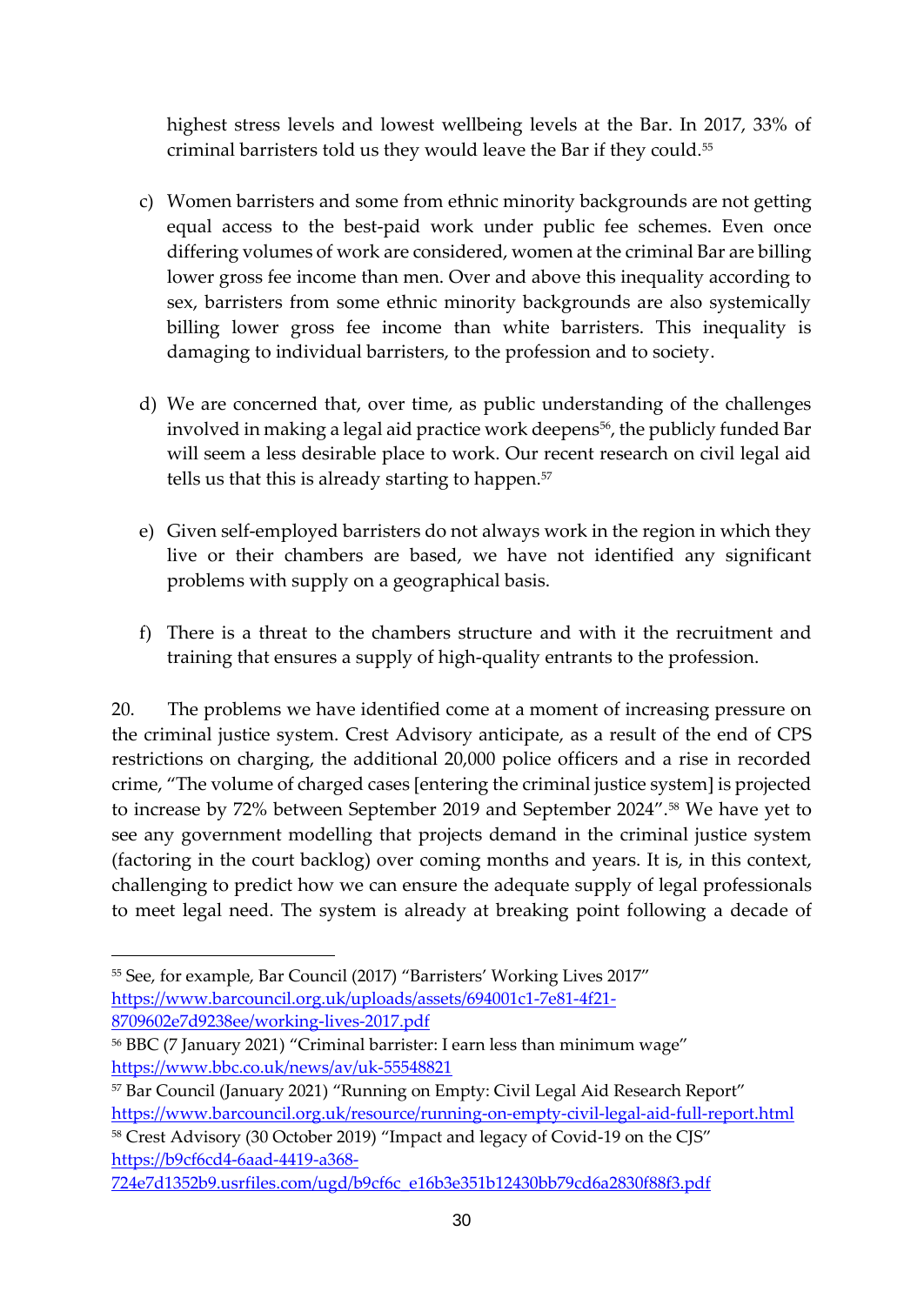systemic underfunding including dramatic cuts to legal aid, a backlog in the courts that may take years to clear, an exodus of criminal legal aid practitioners, and an absence of dedicated financial support during the Covid-19 pandemic. It is unclear whether, without government intervention, we would be able as a profession to service a dramatic and sudden rise in criminal cases coming into the courts.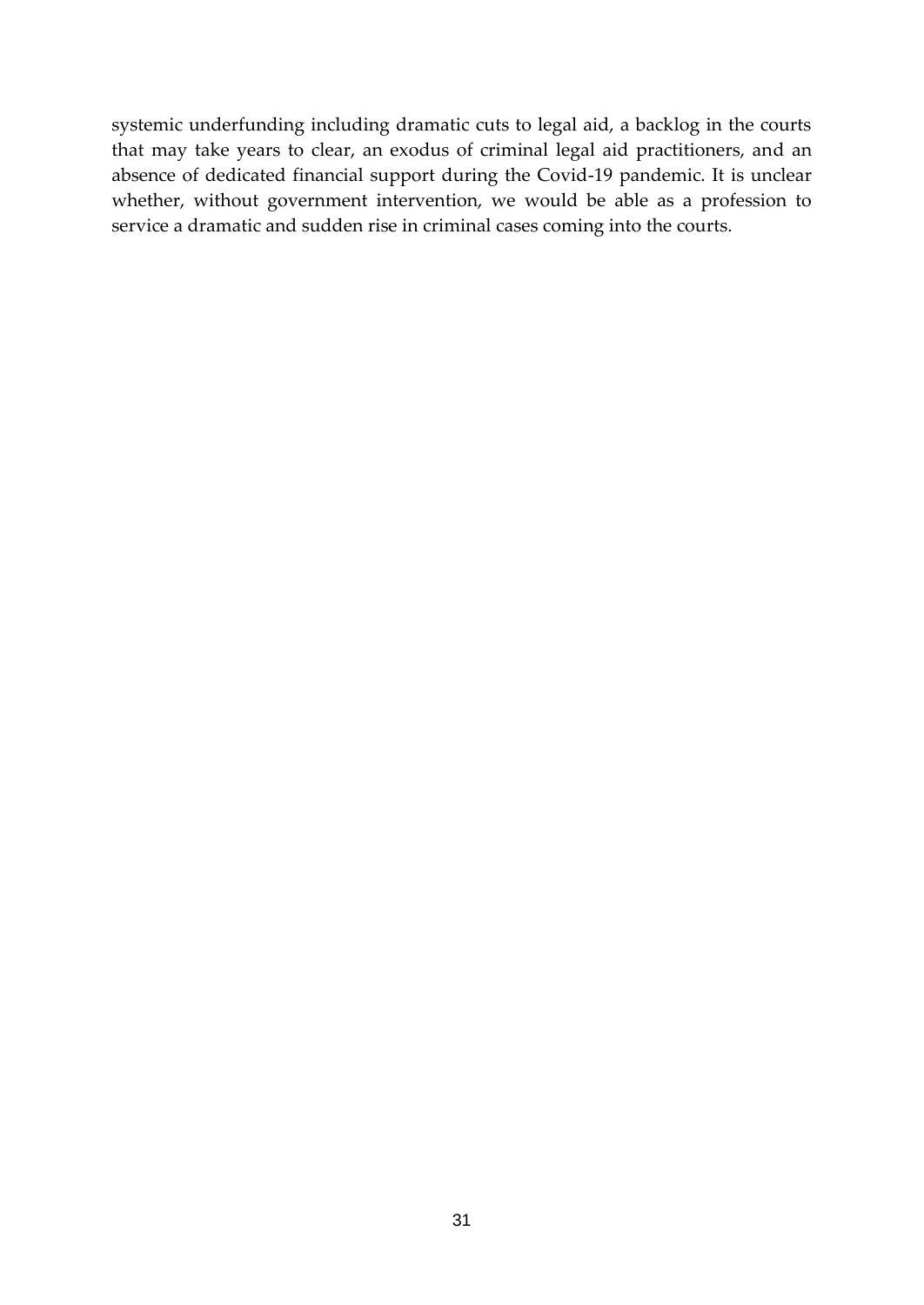### **Annex 1: Background to criminal fee schemes**

Barristers undertaking criminal defence work are paid under different fee schemes. In legal aid defence work, barristers who undertake cases in the magistrates' court are paid by the solicitor who in turn is paid by the Legal Aid Agency as part of the solicitor's contract with the LAA. In the Crown Court, the barrister is paid direct by the LAA under the Advocates' Graduated Fee Scheme (AGFS). For prosecution work the barrister is paid by the CPS under the CPS Graduated Fee Scheme.

A brief history of these fee schemes:

### **Magistrates Court – defence fees**

In the magistrates court, solicitor's legal aid fees have not been increased since the 1990s and so are substantially lower in real terms. Consequently, there is little money out of which the solicitor can pay the barrister for their advocacy in the magistrates' court. For example, in 2008 the Bar Council had a Protocol with the London Criminal Courts Solicitors Association (LCCSA) where the recommended minimum rate for a barrister to do a full day trial in the magistrates' court was £150. In 2019 the Protocol was updated,<sup>59</sup> but the rate was kept at £150, given that the solicitor's fees for the case had received no increase over that eleven years either. Almost all cases conducted in the magistrates' court represent a "loss leader" for barristers and solicitors alike. This has damaging consequences for the quality of justice on offer in the magistrates' court and wider undesirable consequences for the whole criminal justice system.

#### **Crown Court – defence fees**

In 2010, AGFS fees were cut by 4.5% followed by a further 4.5% cut in 2011 and a further  $4.5\%$  cut in 2012.<sup>60</sup> In October 2011 more fee cuts were introduced<sup>61</sup> for murder cases, fraud cases, cracked trials and sentencing hearings.

In April 2018 the Ministry of Justice re-structured the AGFS.<sup>62</sup> The changes reduced reliance on page count as a determining factor in the calculation of the fee, and instead sought to achieve graduation by increasing the number of categories of case. Bar representatives had been involved in the design of the new scheme structure. However, when the new scheme was introduced no additional funding was provided. Consequently, those cases that had a fee increase were at the expense of other cases

<sup>&</sup>lt;sup>59</sup> Bar Council (May 2019) "Protocol for the Instruction of Counsel in the Magistrates' Court" <https://www.barcouncilethics.co.uk/documents/protocol-instruction-counsel/>

<sup>60</sup> *The Criminal Defence Service (Funding) (Amendment No.2) Order 2010*. S.I.1181.

<sup>&</sup>lt;sup>61</sup> Criminal Defence Service (Funding) (Amendment) Order 2011.

<sup>62</sup> S.I., 2018, No. 220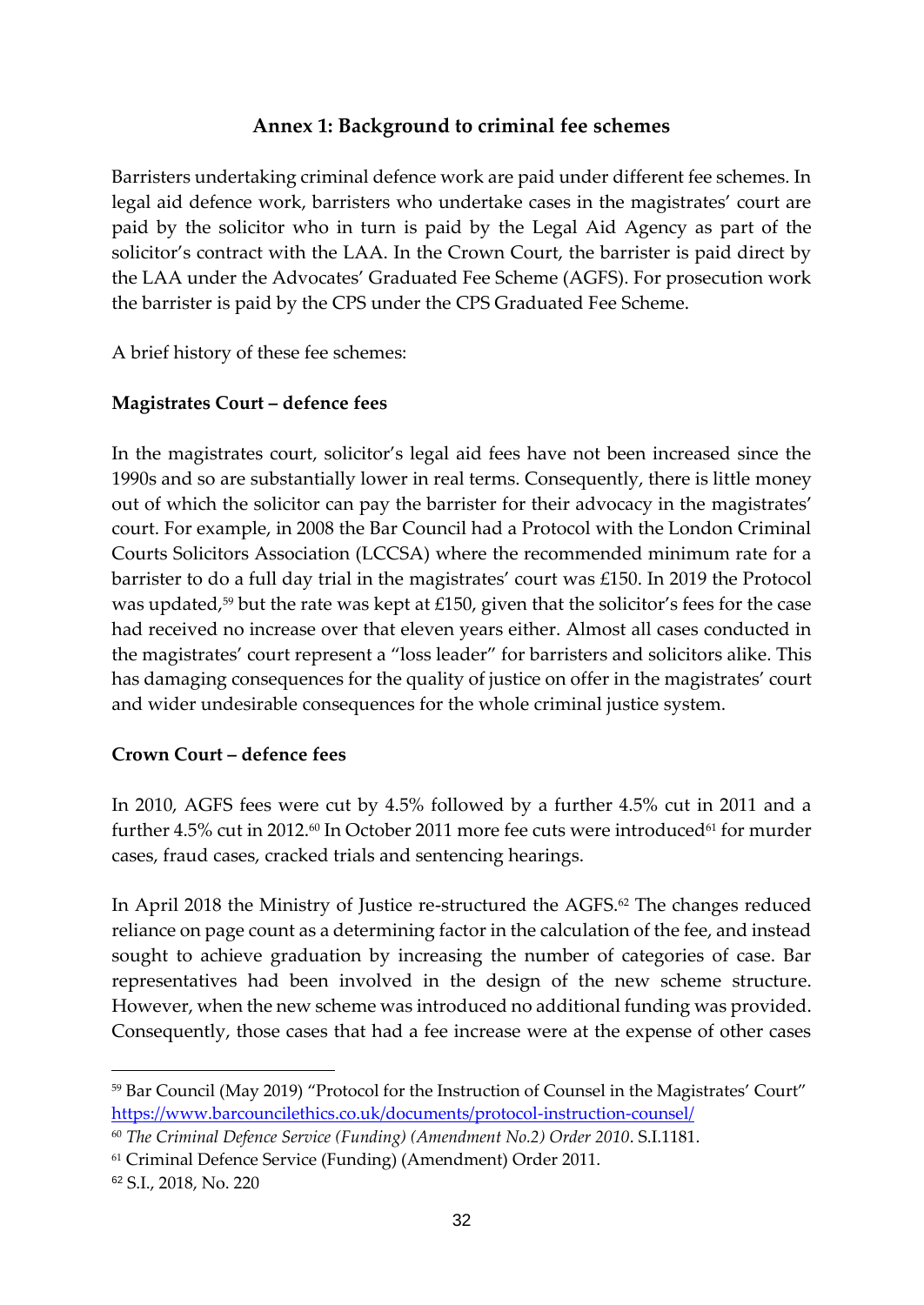that had a fee cut. The Criminal Bar Association (CBA) undertook a ballot of its members and a majority responded that they would not undertake work under the new Scheme. Following discussions, the MoJ undertook to consult on a proposal to:

- make a targeted injection of £15m. (The figure was based on the 2016-17 Legal Aid spend and case mix. When the 2017/18 data subsequently became available, the increase was only £8.6m.);
- a 1% increase of all AGFS fees in April 2019;
- a review of the Scheme to take place within 18 months.

Following this commitment by the MoJ, there was a CBA vote in June 2018 to suspend action. In August 2018, the MoJ issued its consultation document on the proposed amendments. They published, "Amending the Advocates' Graduated Fee Scheme: Government Response" in December 2018.<sup>63</sup> That response stated:

"we are allocating a further £**8**m of spending to the AGFS, bringing the overall level of additional spending on the scheme to around £23m against 2016-17 AGFS spend."

"8. In the August consultation, we set out our intent to start a review of the AGFS 18-24 months after the cessation of action by the Criminal Bar in June 2018. In a change to these plans, the Government now intends to begin a broader review of criminal legal aid fee schemes beginning in January 2019. This is in response to consultees' outstanding concerns, the Justice Select Committee's recent reports on criminal legal aid and disclosure in criminal cases, the Attorney General's review of disclosure, and broader changes across the justice system including the modernisation work being undertaken by the Home Office, police, Crown Prosecution Service (CPS) and Her Majesty's Courts and Tribunals Service (HMCTS). The Government believes the time is right for a more holistic review of criminal legal aid fee schemes."

"53. The review will consider criminal legal aid throughout the life cycle of a criminal case. This will include pre-charge advice at the police station, advice and advocacy services in the Magistrates' Court, and litigation and advocacy services in the Crown Court through the AGFS, the Litigators' Graduated Fee Scheme (LGFS) and Very High Cost Case (VHCC) scheme. We intend to begin this review in January 2019, and will begin engaging the professions on next steps shortly. The first phase of the review will be a design phase to determine its scope and remit. As part of this design phase, we will carefully consider the wider concerns about the AGFS raised by respondents.

<sup>63</sup>Ministry of Justice (December 2018) "Amending the Advocates' Graduated Fee Scheme: Government Response" [https://consult.justice.gov.uk/digital-communications/amending](https://consult.justice.gov.uk/digital-communications/amending-the-advocates-graduated-fee-scheme/results/181210_agfs_consultation_response_final.pdf)[the-advocates-graduated-fee-scheme/results/181210\\_agfs\\_consultation\\_response\\_final.pdf](https://consult.justice.gov.uk/digital-communications/amending-the-advocates-graduated-fee-scheme/results/181210_agfs_consultation_response_final.pdf)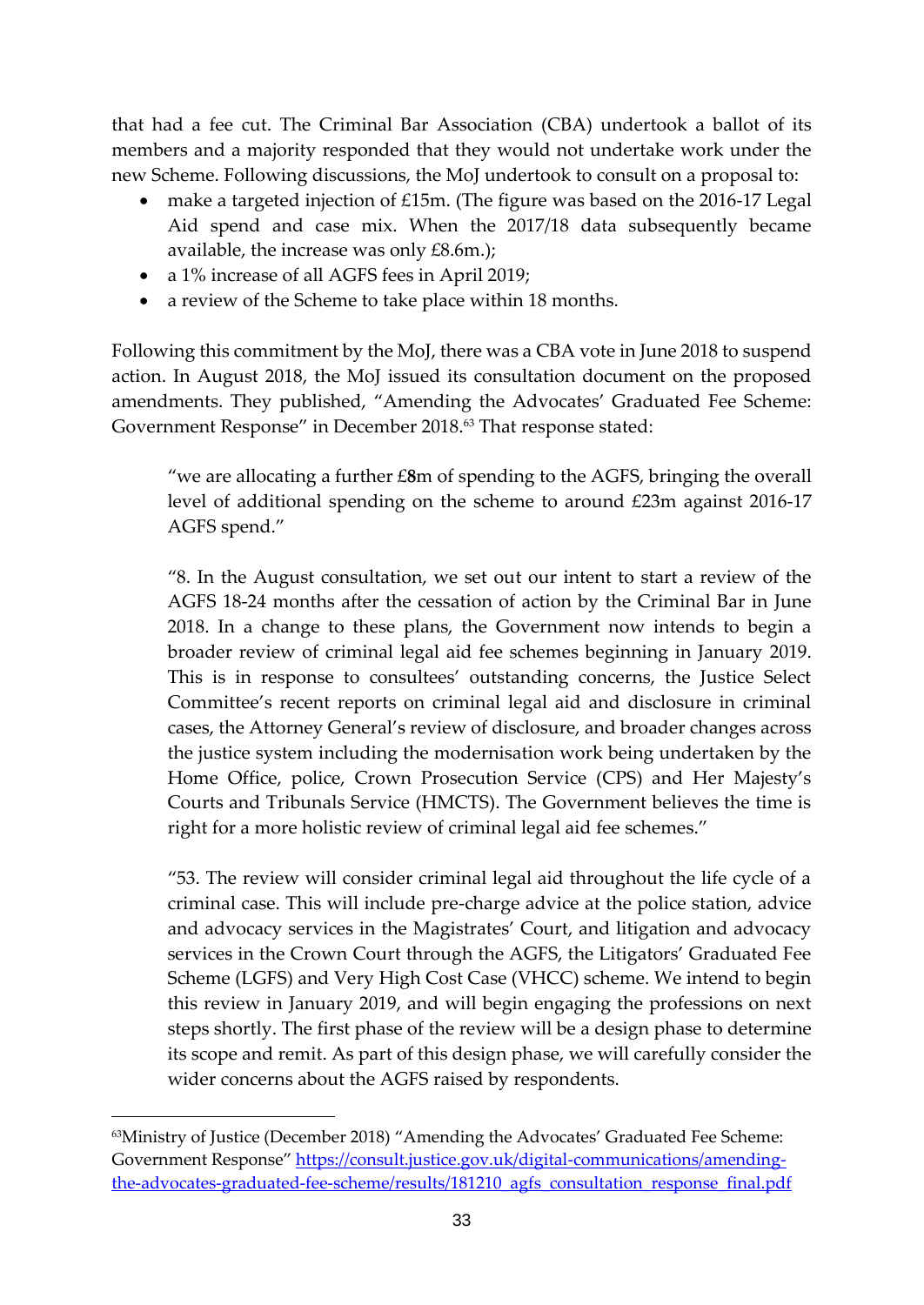54. Even with the increased scope set out above, we would seek to deliver a final report, including any recommendations, towards the end of the Summer in 2020. Alongside this, we would seek to share emerging findings with the professions throughout the review process."

On 31 December 2018 the Government introduced $64$  the fee increases for the new scheme. The amount of increase in funding depends upon which year's basket of cases it is compared against, but was estimated by the MoJ to be an increase of between  $£23m$  and  $£24m$ , which was about a 10% increase.<sup>65</sup> However, these increases did not bring the fees up anywhere near to previous levels in real terms. The funding per person for the Legal Aid Agency from 2010-2019 reduced by 37% in real terms.<sup>66</sup>

The objectives for the forthcoming review were subsequently published $67$  in December 2018 as:

"(1) To reform the criminal legal aid fee schemes so that they:

- fairly reflect, and pay for, work done
- support the sustainability of the market, including recruitment, retention, and career progression within the professions and a diverse workforce
- support just, efficient, and effective case progression, limit perverse incentives, and ensure value for money for the taxpayer
- are consistent with and, where appropriate enable, wider reforms
- are simple and place proportionate administrative burdens on providers, the Legal Aid Agency (LAA), and other government departments and agencies
- ensure cases are dealt with by practitioners with the right skills and experience

(2) To reform the wider criminal legal aid market to ensure that the provider market:

- responds flexibly to changes in the wider system, pursues working practices and structures that drive efficient and effective case progression, and delivers value for money for the taxpayer
- operates to ensure that legal aid services are delivered by practitioners with the right skills and experience

<sup>64</sup> S.I. 2018 No. 1323

<sup>65</sup> Ministry of Justice (December 2018) "Amending the Advocates' Graduated Fee Scheme: Impact Assessment" IA No: MOJ014/2018, 10/12/1028

<sup>66</sup> Chalkley, M and Chalkley, A (2020) *"Small Change for Justice: Funding for Justice in England and Wales, 2010-2019"*

<sup>&</sup>lt;sup>67</sup> Ministry of Justice (November 2020) "Guidance: Criminal Legal Aid Review" <https://www.gov.uk/guidance/criminal-legal-aid-review>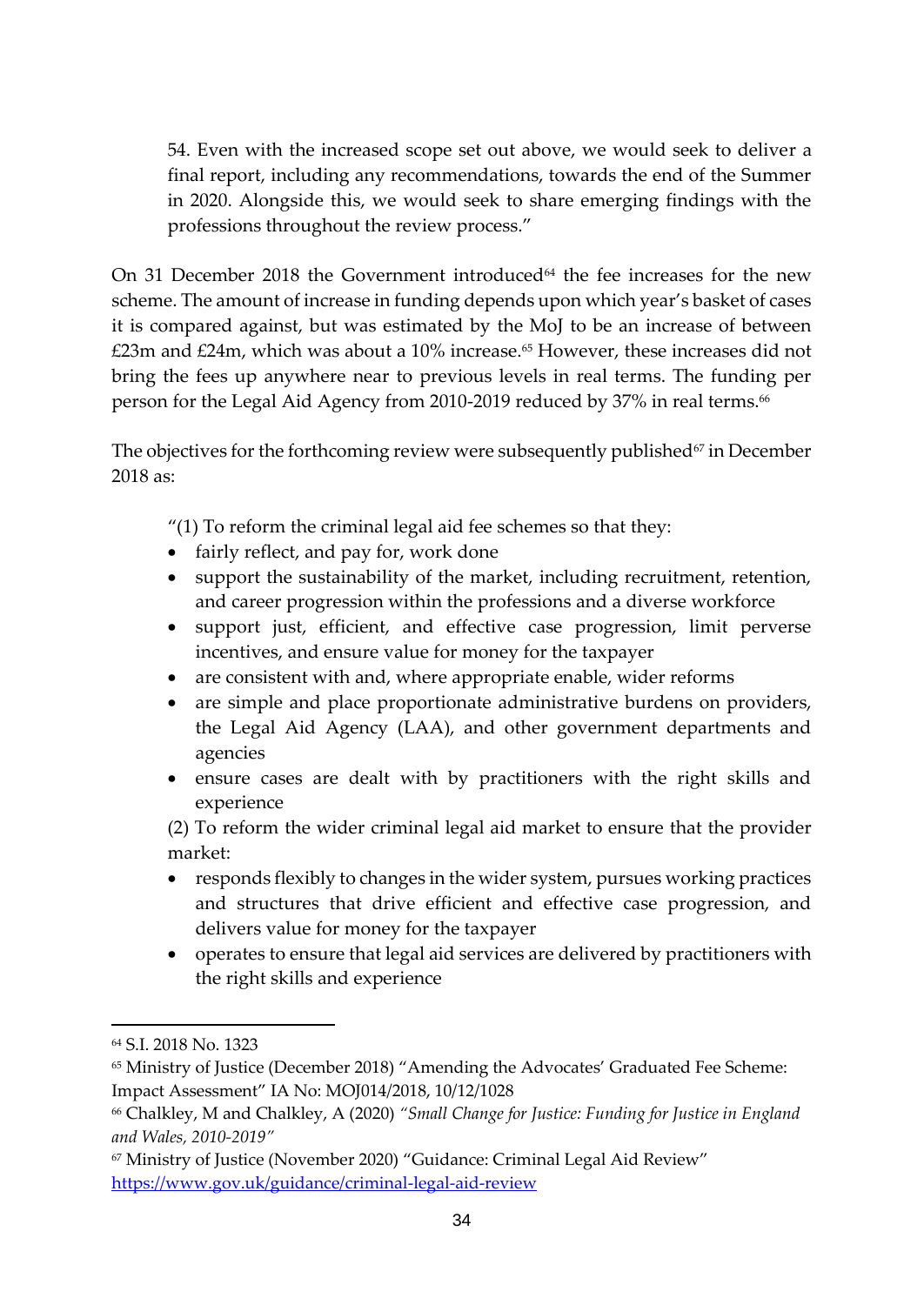• operates to ensure the right level of legal aid provision and to encourage a diverse workforce"

The announcement stated, "While the review is wide-ranging, we are committed to delivering a final report, including any recommendations, towards the end of the summer 2020."

As a first step, the MoJ undertook to consider some particular issues that had been identified with the AGFS, including the absence of payment for reading unused material and the absence of fee graduation for the cases with the highest page count. In September 2020, following the Criminal Legal Aid Review 'Accelerated Asks' consultation<sup>68</sup>, some specific fee increases were introduced:

- a fixed fee of the equivalent of 1.5 hours for reading "unused material" for any reading time up to three hours. For reading time above three hours, the ability to submit a claim for those additional hours on provision of worklogs;
- roughly the **7**% of cases with the highest page count to be able to claim for their preparation for the pages above the new threshold;
- increasing the fee for a cracked trial, which had been calculated at 85% of the brief fee, to now be calculated at 100% of the brief fee.

The MoJ Impact Assessment<sup>69</sup> calculated that these three changes would result in an "Additional steady state annual cost to the LA fund of [...] an additional  $£19m - £26m$ for AGFS."

The timetable for the Review, which should have concluded in Summer 2020 had slipped. On 21 December 2020, the Lord Chancellor appointed Sir Christopher Bellamy QC to Chair the Review. On 28 January 2021 the Government announced<sup>70</sup> the membership of the Expert and Advisory Panel to assist Sir Christopher. The stated timetable is:

<https://consult.justice.gov.uk/criminal-legal-aid/criminal-legal-aid-review/>

<sup>69</sup> Ministry of Justice (August 2020) "Impact Assessment: Criminal Legal Aid Review: an accelerated package of measures amending the criminal legal aid fee schemes" [https://consult.justice.gov.uk/criminal-legal-aid/criminal-legal-aid-review/results/clar](https://consult.justice.gov.uk/criminal-legal-aid/criminal-legal-aid-review/results/clar-impact-assessment.pdf)[impact-assessment.pdf](https://consult.justice.gov.uk/criminal-legal-aid/criminal-legal-aid-review/results/clar-impact-assessment.pdf)

<sup>68</sup> Ministry of Justice (August 2020) "Criminal Legal Aid Review: An accelerated package of measures amending the criminal legal aid fee schemes"

<sup>70</sup> Ministry of Justice and the Rt Hon Robert Buckland MP (28 January 2021) "News story Expert and Advisory Panel appointed for the Independent Review of Criminal Legal Aid" [https://www.gov.uk/government/news/expert-and-advisory-panel-appointed-for-the](https://www.gov.uk/government/news/expert-and-advisory-panel-appointed-for-the-independent-review-of-criminal-legal-aid)[independent-review-of-criminal-legal-aid](https://www.gov.uk/government/news/expert-and-advisory-panel-appointed-for-the-independent-review-of-criminal-legal-aid)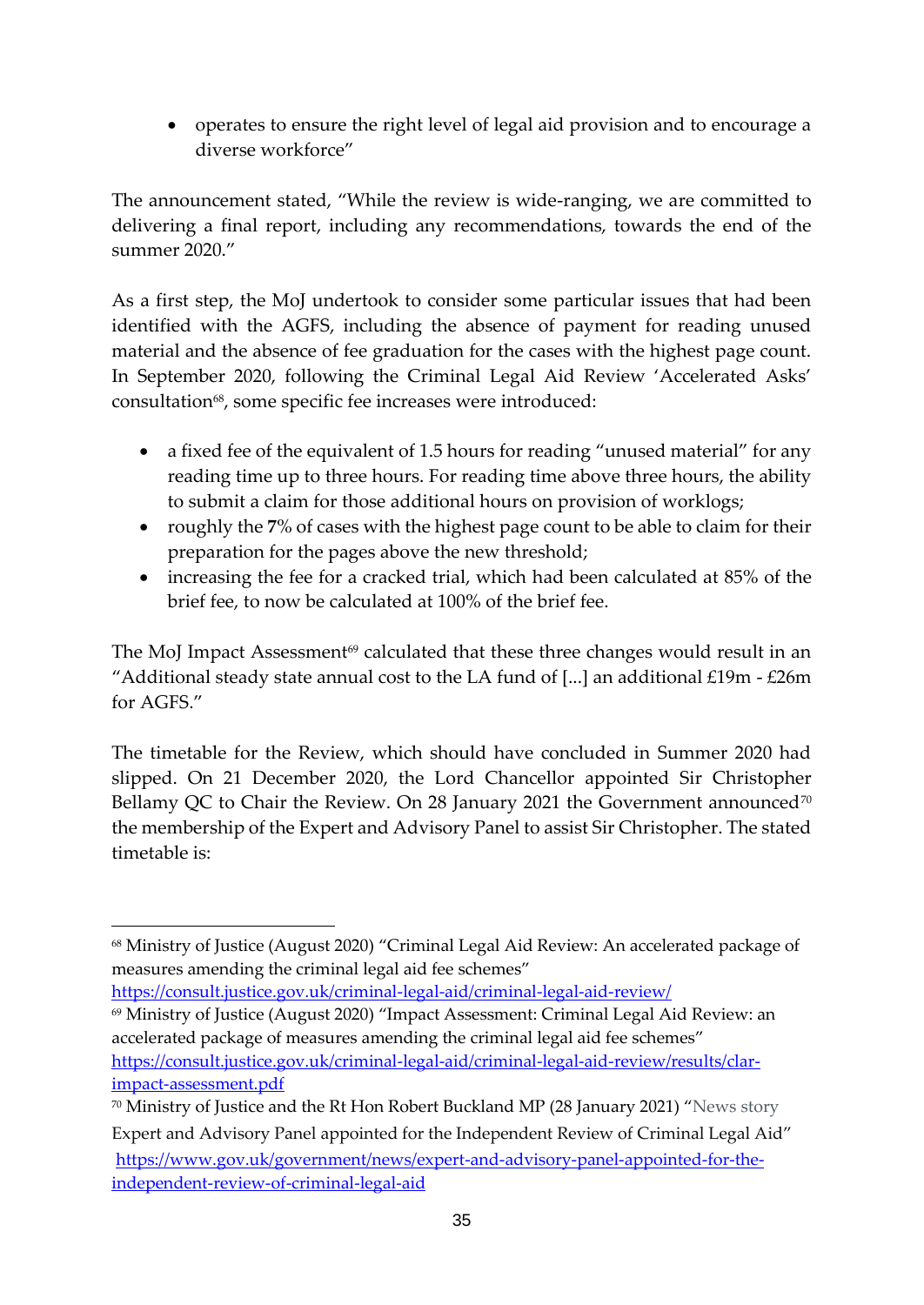"The review will report in 2021 submitting recommendations to the Lord Chancellor and Justice Secretary, Robert Buckland. The MOJ will aim to publish the report alongside the government's response on GOV.UK before the end of 2021."<sup>71</sup>

#### **Prosecution Fees**

The Crown Prosecution Service (CPS) introduced their Graduated Fee Scheme in 2001. In the following years they did not make any fee increases to keep up with inflation, and when they restructured the fee scheme in 2012, they cut the fees by **5**%. In September 2019<sup>72</sup> and February 2020<sup>73</sup> some fee increases were introduced. Again, these increases did not bring the fees up to previous levels. The funding per person for the CPS from 2010-2019 was reduced by 39% in real terms.<sup>74</sup>

<https://www.cps.gov.uk/cps/news/revised-fees-schemes-prosecution-advocates>

<sup>71</sup> UK Government (January 2021) Independent Review of Criminal Legal Aid <https://www.gov.uk/government/groups/independent-review-of-criminal-legal-aid>

<sup>72</sup> Crown Prosecution Service (1 August 2019) "Fees Bulletin No.1 of 2019 - Implementation of Scheme D" [https://www.cps.gov.uk/publication/fees-bulletin-no1-2019-implementation](https://www.cps.gov.uk/publication/fees-bulletin-no1-2019-implementation-scheme-d)[scheme-d](https://www.cps.gov.uk/publication/fees-bulletin-no1-2019-implementation-scheme-d)

<sup>73</sup> Crown Prosecution Service (1 November 2019) "Revised Fees Schemes for Prosecution Advocates"

<sup>74</sup> Chalkley, M and Chalkley, A (2020) *"Small Change for Justice: Funding for Justice in England and Wales, 2010-2019"*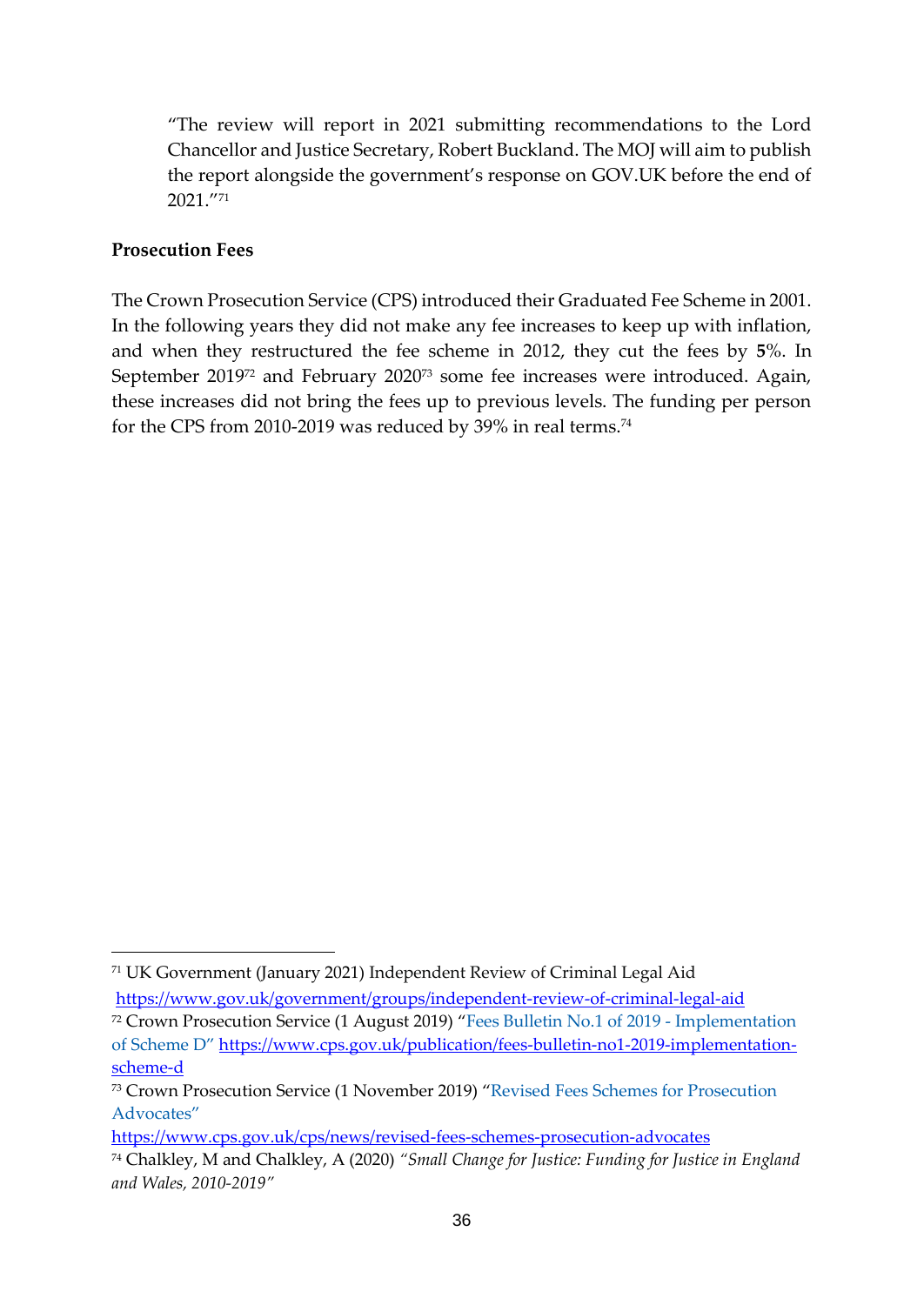#### **Annex 2 - Dataset overview**

The dataset brings together detailed information on barristers' fees together with extensive information on those barristers personal and professional characteristics. The data was matched across systems using a combination of the unique system identifiers and names, and each barrister was assigned an "anonymous" identifier (a randomly generated combination of numbers and letters). The mapping between a barrister's anonymous identifier is encrypted and kept securely and the original identifiers are removed from the analysis data. This ensures that the data used for analysis cannot be matched back to a named individual.

There are 5 years of fees data hence each barrister gives rise to up to 5 rows of data. For some variables within these rows the values will always be fixed (e.g. ethnicity). Others either have values that vary at source (fees paid in a year) or have values calculated to be correct for the year of observation (the age of a barrister at the end of the financial year calculated from their date of birth). Amongst the most important calculated variables are indicators of whether a barrister in a particular year is 'fully engaged' in publicly funded criminal advocacy in the sense of deriving most or all of their fees from that source. This is referred to as *full practice*. Presently (as of February 2021) the dataset consists of 38,028 rows (observations) and 83 columns (variables).

#### **Barristers' Fees and Profit**

The payments data provided by the LAA and CPS give details of how much barristers receive in terms of fees. The remuneration a barrister receives depends on how much remains after they have incurred expenses that are necessary to conduct their practise. Total fees net of expenses will be reported by self-employed barristers as their *profit* in self-employment and will be taxed analogously to earned income. Hence, we report assessments of pre-tax profit calculated as a barrister's total fee income less their predicted expenses. The data on expenses used for this calculation are reported in the Data Compendium and were based on a sample of 53 barristers. These data show that on average barristers incur expenses that are 29% of their total fees<sup>75</sup>. Our further analysis has established that this percentage varies with a barrister's level of fees – those with higher fee receipts have a lower percentage of expenses. In making calculations for this document we have taken account of that variability<sup>76</sup>. We have also recently had access to a larger sample of 200 barristers' expenses. The larger

<sup>75</sup> Paragraph 187 on page 96 of the Data Compendium.

<sup>76</sup> This was achieved by estimating the parameters of a regression model of a barrister's percentage of fees against their total fee receipts and a dummy variable indicating whether they practised in London or not. The coefficients of this model were used to impute a percentage deduction for expenses for each barrister in each year.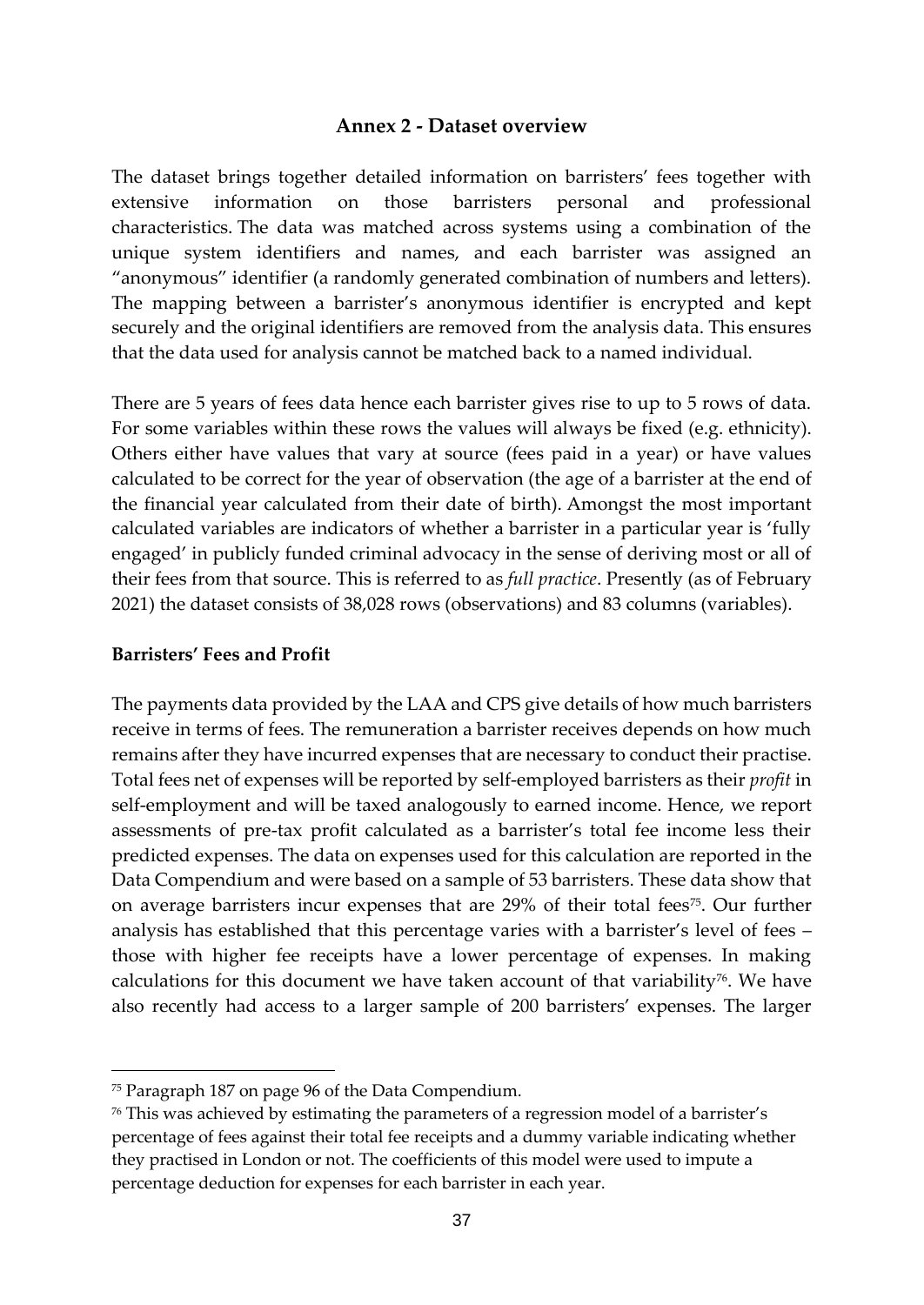sample has confirmed the figure of 29% as a deduction for expenses and we intend to incorporate the updated data in future analysis.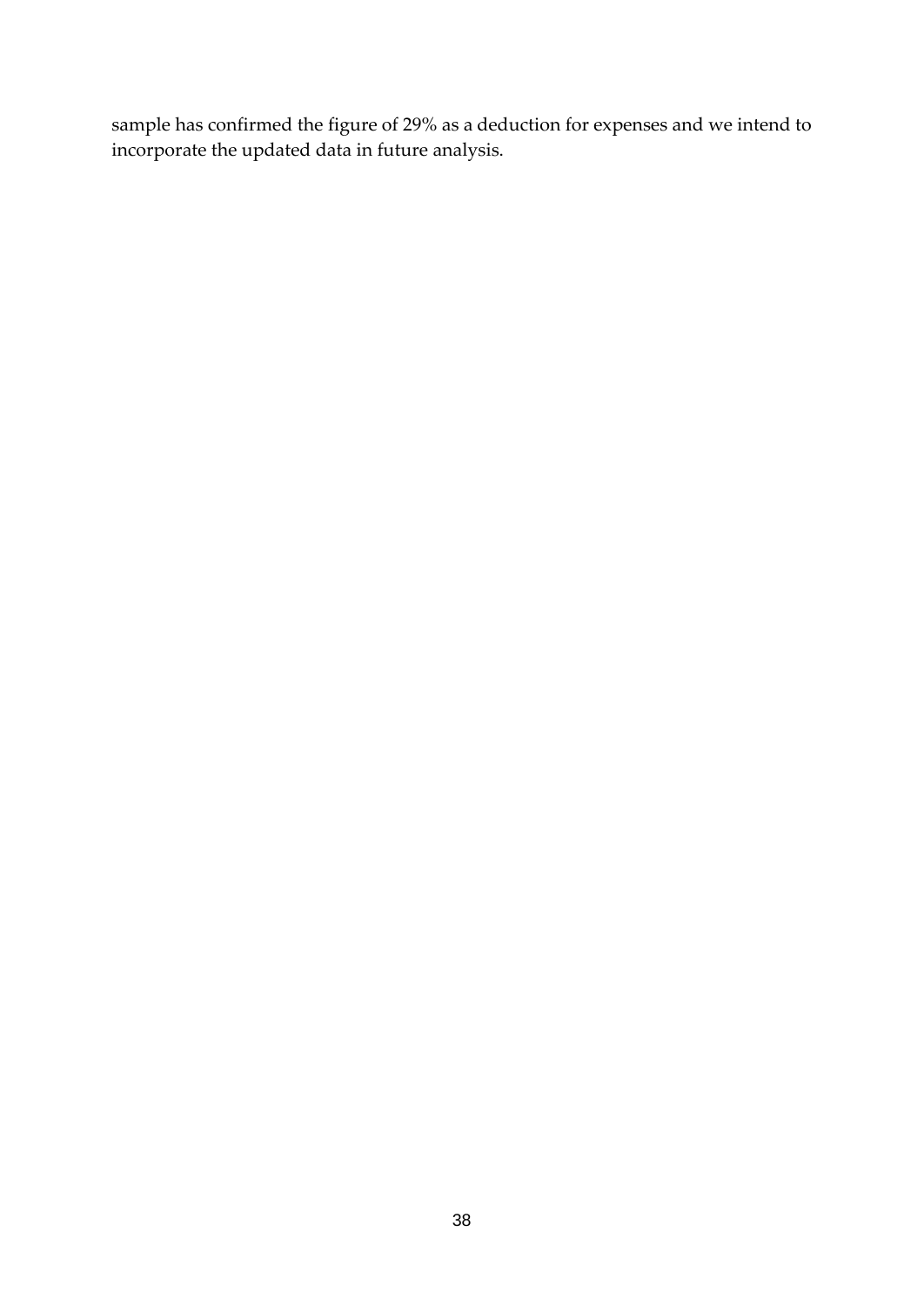#### **Annex 3 - Impact of the Pandemic**

The pandemic this year has exacerbated the situation for a criminal Bar that was in a precarious state even before Covid-19. The pandemic has presented an existential threat with barristers suffering a significant reduction in hours worked and therefore their income. As of December 2020, criminal barristers are typically working 21.7% fewer hours than their pre-Covid-19 usual, and their fee income is still significantly down – criminal barristers are earning 49.4% less than their pre-Covid-19 usual. 83% of the criminal Bar have incurred personal debt or used savings to support their practice through the pandemic; 27% have taken on personal debt of over £20,000.

The criminal courts are, as a result of the impact of the pandemic superimposed on a decade of cuts, under the burden of a record case backlog. The magistrates' court backlog at 24 January 2021 stood at 474, 220 cases – a reduction of 10% from the peak seen on 26 July 2020, but still 16% up on the pre-Covid baseline.<sup>77</sup> The Crown Court backlog at 24 January 2021 is at 56,003 cases.<sup>78</sup> This is 42% higher than the pre-Covid baseline (which was even then at record levels), is steadily rising, and is the highest for at least twenty years. The problem is compounded because the backlog is now disproportionately composed of complex and lengthy cases needing jury trials. The Institute for Government (IfG) has modelled the Crown Court backlog adjusting for case complexity:

"We calculate that, if the government's recovery plan for jury trials is met, the backlog in the crown court could reach 48,000 cases by November 2020 [this has subsequently proved an underestimate]. When adjusted for complexity, this amounts to a backlog of 61,000 cases… To get the backlog to pre-crisis levels would require a year in which crown court sitting days – the number of court days that the government funds – reached 111,000, a 33% increase on 2019/20 levels and similar to the 109,000 sitting days in 2015/16. Running courts at this level would require a similar increase [33%] in crown court funding."<sup>79</sup>

[weekly-management-information-during-coronavirus-march-to-december-2020](https://www.gov.uk/government/statistical-data-sets/hmcts-weekly-management-information-during-coronavirus-march-to-december-2020)

<sup>77</sup> HMCTS (14 January 2021) "HMCTS weekly management information during coronavirus - March to December 2020" [https://www.gov.uk/government/statistical-data-sets/hmcts](https://www.gov.uk/government/statistical-data-sets/hmcts-weekly-management-information-during-coronavirus-march-to-december-2020)[weekly-management-information-during-coronavirus-march-to-december-2020](https://www.gov.uk/government/statistical-data-sets/hmcts-weekly-management-information-during-coronavirus-march-to-december-2020)

<sup>78</sup> HMCTS (14 January 2021) "HMCTS weekly management information during coronavirus - March to December 2020" [https://www.gov.uk/government/statistical-data-sets/hmcts-](https://www.gov.uk/government/statistical-data-sets/hmcts-weekly-management-information-during-coronavirus-march-to-december-2020)

<sup>79</sup> IfG (2 November 2020) "Performance Tracker 2020: Criminal Courts" [https://www.instituteforgovernment.org.uk/publication/performance-tracker-2020/criminal](https://www.instituteforgovernment.org.uk/publication/performance-tracker-2020/criminal-courts)[courts](https://www.instituteforgovernment.org.uk/publication/performance-tracker-2020/criminal-courts)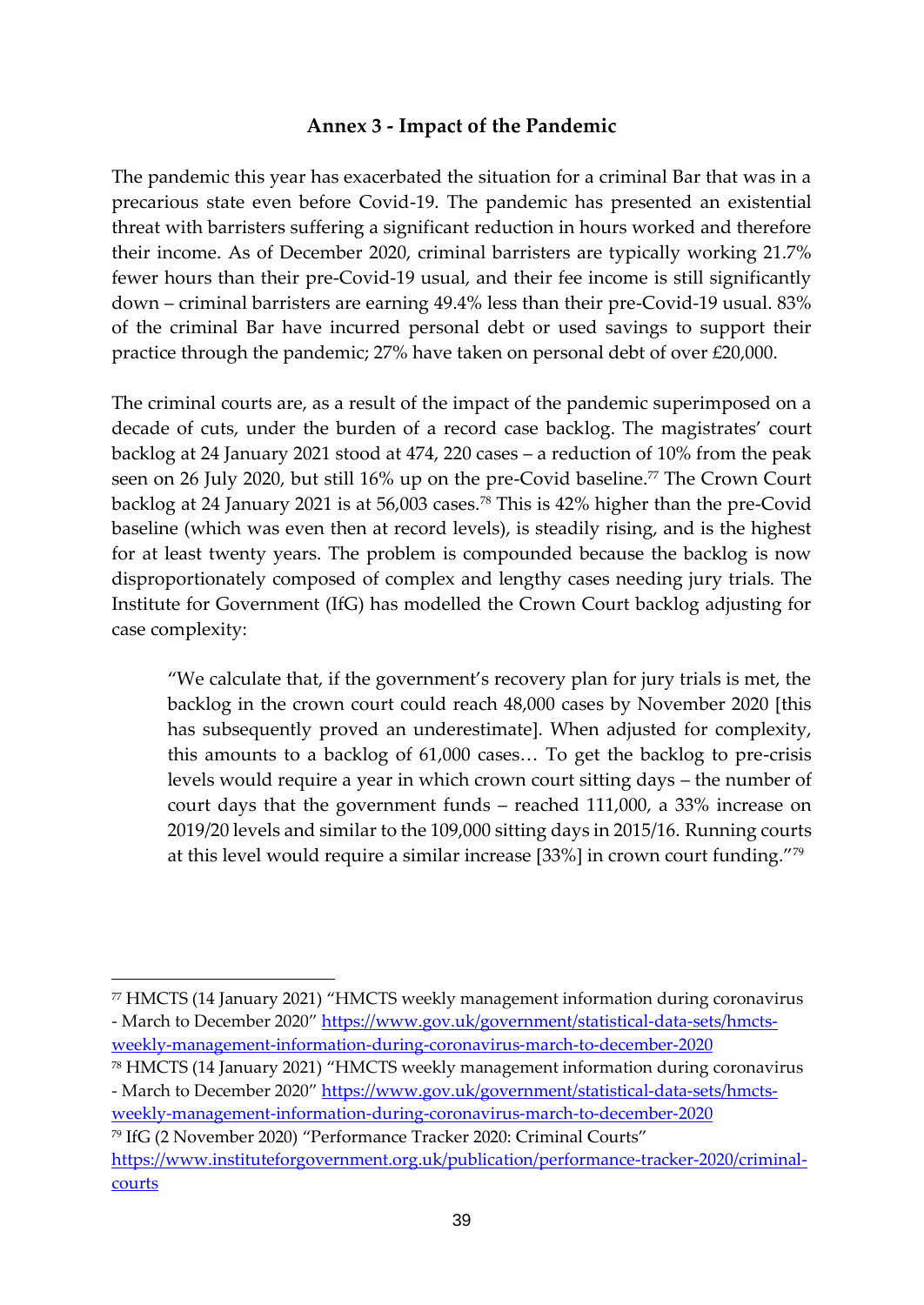### **Annex 4 - The Accelerator Programme**

Queen's Counsel Appointments has made two grants available to Bar Council over a period of two years (2019/20 and 2020/21) to develop programmes and support that might enable and encourage more women to successfully apply for Silk.

Whilst our focus has been on gender specifically, we recognised early on that many of the proposed interventions support those with other protected characteristics and those from non-traditional backgrounds and that this is to be encouraged.

After an initial period of intensive research to identify barriers to career progression, nine key projects were launched to develop solutions.

The 9 projects in the Accelerator Programme are:

- (1) First Seven Years (Better support for the Young Bar, particularly in practice development);
- (2) Practice Management Guidelines and Standards (Improve practice management including allocation of work, fees and marketing);
- (3) Legal Directories (Ensure the directories accurately reflect the breadth of talent across the Bar);
- (4) Client Briefing Practices (Tackle discrimination in the way barristers are briefed);
- (5) Mentoring (update and deliver mentoring guidance and training; explore options to support stakeholder-based mentoring/matching via My Bar);
- (6) Flexible Working (model flexible working across the Bar);
- (7) Women in Law Pledge (promote uptake);
- (8) Tackling Sexual Harassment & Bullying (continue to promote use of resource like Talk to Spot etc.);
- (9) Culture Change.

It should be noted that no single intervention will address the challenges faced by members of the profession. The Bar Council is therefore committed to sustained longterm activity across all areas identified (beyond the life of the initial QCA grant).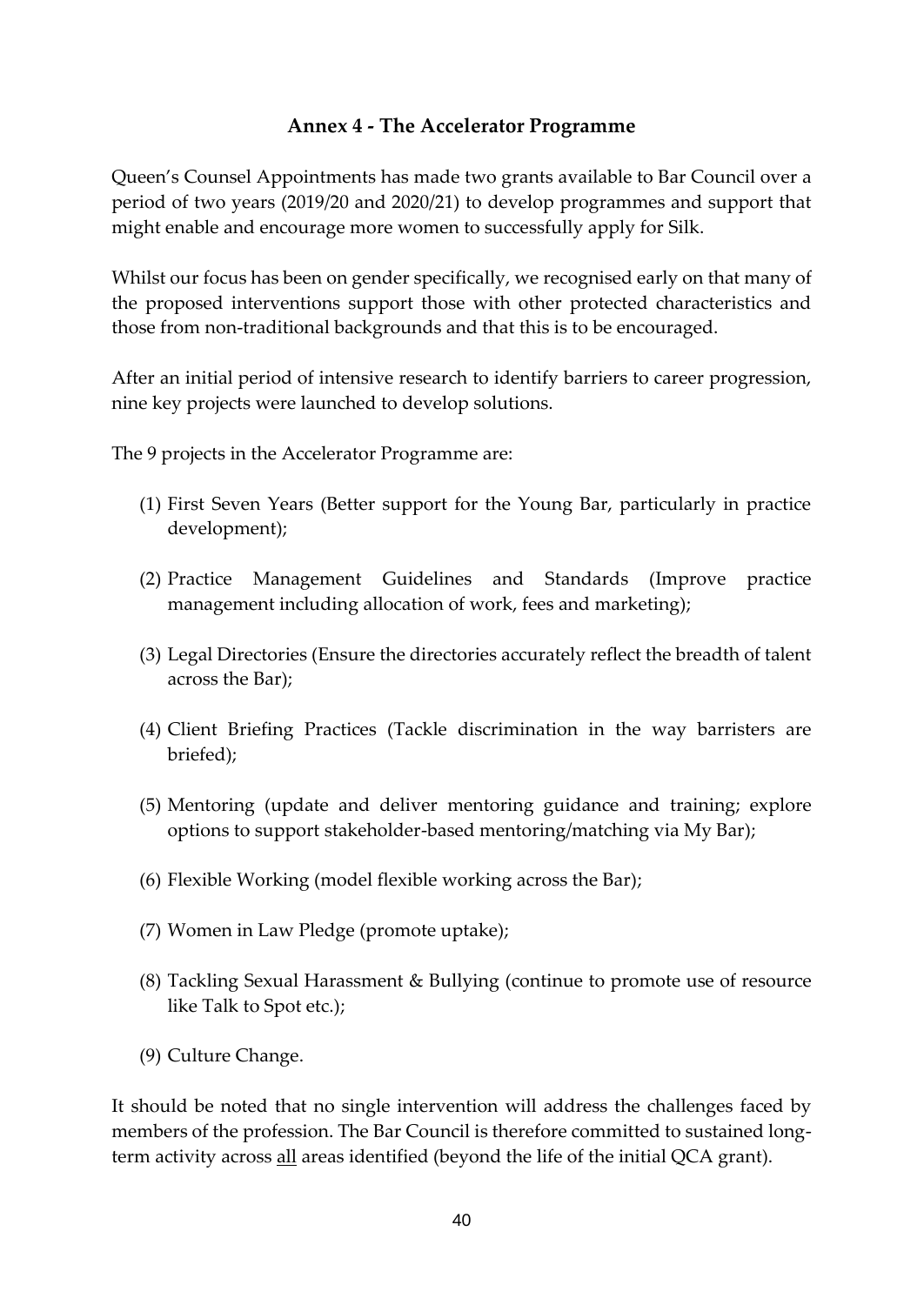## **Annex 5 – Comparators 80**

The criminal Bar is a highly skilled and qualified profession that involves practitioners undertaking significant postgraduate training and risk before entry, in order to serve the public criminal justice system. In this paper, we outline the practical mechanisms by which prospective joiners of the criminal Bar embark on their careers and compare them to alternative legal and professional pathways.

As the Lord Chief Justice, Rt Hon Lord Burnett of Maldon, has recently expressed, the justice system is "demand-led" and needs to be responsive to shifting legal need, a state that should be reflected in justice funding.<sup>81</sup> While it is true that the annual criminal court caseload has been steadily declining over the last ten years (152, 791 criminal cases in the Crown Court in 2010 down 32% to 104, 286 in 2019)<sup>82</sup> it is not correct to say that the low rates of pay among criminal barristers can be attributed to the same workforce sharing fewer cases. In contrast, what we observe is that as legal aid rates go down, self-employed criminal barristers respond by either attempting to maintain their income by working more cases; diversifying their practice by doing less criminal legal aid work; or moving away from self-employment into an employed position. When looking at the overall average volumes of work undertaken by fully engaged public criminal barristers from 2015/16 to 2019/20, we find that the amount of cases undertaken by individuals has not varied significantly, going from an average of 83 cases per year to 71.<sup>83</sup> 2019/20 also represents an overall small increase on the volumes of work.<sup>84</sup> When looking at average volumes of cases by practice years, we find that those in their earlier years of practice generally have not seen a great decrease in their volumes of work between 2015/16 and 2019/20. Those at 3-7 year of practice went from an average of 96 cases per year to 83, and 8-12 years went from 91 to 82. New Practitioners saw an overall increase of 39 to 42. Those in their mid to late years of practice generally reported a greater reduction in average cases than those in earlier years.<sup>85</sup>

[8372/#:~:text=In%202019%2F20%3A,The%20remainder%20were%20criminal%20cases.](https://commonslibrary.parliament.uk/research-briefings/cbp-8372/#:~:text=In%202019%2F20%3A,The%20remainder%20were%20criminal%20cases)]

<sup>80</sup> Some of our answer to Question 9 (Pages 12-17 of this document) is repeated in this Annex, for the purpose of providing context and avoiding the need for cross-referencing.

<sup>81</sup> Press Conference, the Lord Chief Justice (1 December 2020) [https://www.judiciary.uk/wp](https://www.judiciary.uk/wp-content/uploads/2020/12/LCJ-Press-transcript-011220.pdf)[content/uploads/2020/12/LCJ-Press-transcript-011220.pdf](https://www.judiciary.uk/wp-content/uploads/2020/12/LCJ-Press-transcript-011220.pdf)

<sup>82</sup> [https://commonslibrary.parliament.uk/research-briefings/cbp-](https://commonslibrary.parliament.uk/research-briefings/cbp-8372/#:~:text=In%202019%2F20%3A,The%20remainder%20were%20criminal%20cases)

<sup>&</sup>lt;sup>83</sup> These figures exclude the average case volumes of barristers of more than 28 years of practice, who are a large group who are more likely to be winding down their practice, thus deflating the overall figures of those who are building or maintaining practice.

<sup>&</sup>lt;sup>84</sup> Between 2018/19 and 2019/20 overall average case volumes (excluding those at over 28 years of practice) went from 65 cases per year to 71.

<sup>85</sup> Between 2015/16 and 2019/20 fully engaged criminal barristers at 13-17 years of practice went from an average volume of 93 cases to 76, and those at 18-22 years went from 91 to 75.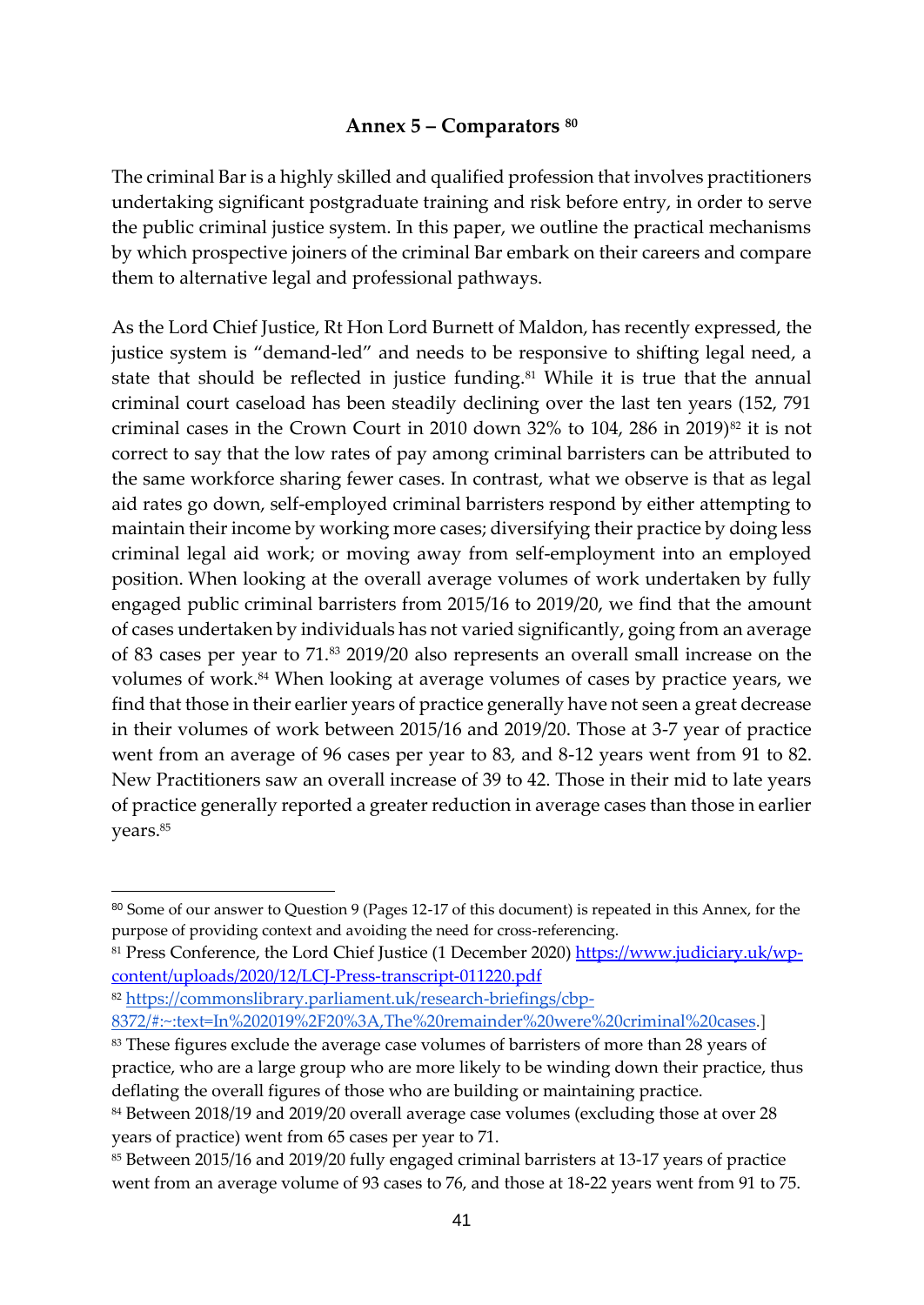This results in those who remain as full-time criminal practitioners working gruelling caseloads. Criminal barristers tell us that they work consistently long, stressful hours. In 2017, our most recent survey of the profession, (although we have a survey live in the field now, and will be able to report results this summer), 58% of criminal barristers felt under too much pressure from work; 50% were emotionally drained by work; 34% worked more than 20 hours per week that were unpaid; and 57% worked 51 or more hours per week.<sup>86</sup> Workload, stress and work-life balance for criminal barristers were all worse in 2017, than in 2013. We expect them to be still worse in 2021.

Based on the fundamental requirement underlying the comparator exercise that the self-employed criminal Bar remain *sustainable* as a career choice, the evidence presented in this paper is based around an attempt to provide an answer to the following question:

*Is choosing to become a self-employed criminal publicly funded barrister an economically viable decision compared with; i. Another Area of Practice within the Bar; ii. Another profession entirely?*

### **i. Another Area of Practice within the Bar**

We *cannot* rely on 'healthy applications' to evidence economic viability. Applicants may still come forward -- some of the following reasons apply, mostly predicated on the idea that people are, in fact, rarely motivated by entirely economic factors. For example, a sense of vocation, the understanding of "halo" professions, or simple misinformation about the realities of a career.

The data available regarding barristers' fee income consistently demonstrates that incorporating criminal work into a barrister's practice harms them financially. For those barristers who are fully engaged in a publicly funded criminal practice, the effects are most severe. If we make a comparison, we find that those barristers who engage in any amount of criminal work earn on average up to 0.7 of an income band less than those barristers who do not engage in any criminal work. Taking into account the range of a typical income band, this would equate to approximately up to £35,000 lower income. When making the same type of comparison between barristers who are fully engaged in publicly funded criminal work, and those who are engaged in any amount of criminal work, the result is a further 0.5 of an income band reduction. This would represent approximately a further £25,000 reduction in income.

<sup>86</sup> [https://www.barcouncil.org.uk/uploads/assets/694001c1-7e81-4f21-](https://www.barcouncil.org.uk/uploads/assets/694001c1-7e81-4f21-8709602e7d9238ee/working-lives-2017.pdf) [8709602e7d9238ee/working-lives-2017.pdf](https://www.barcouncil.org.uk/uploads/assets/694001c1-7e81-4f21-8709602e7d9238ee/working-lives-2017.pdf)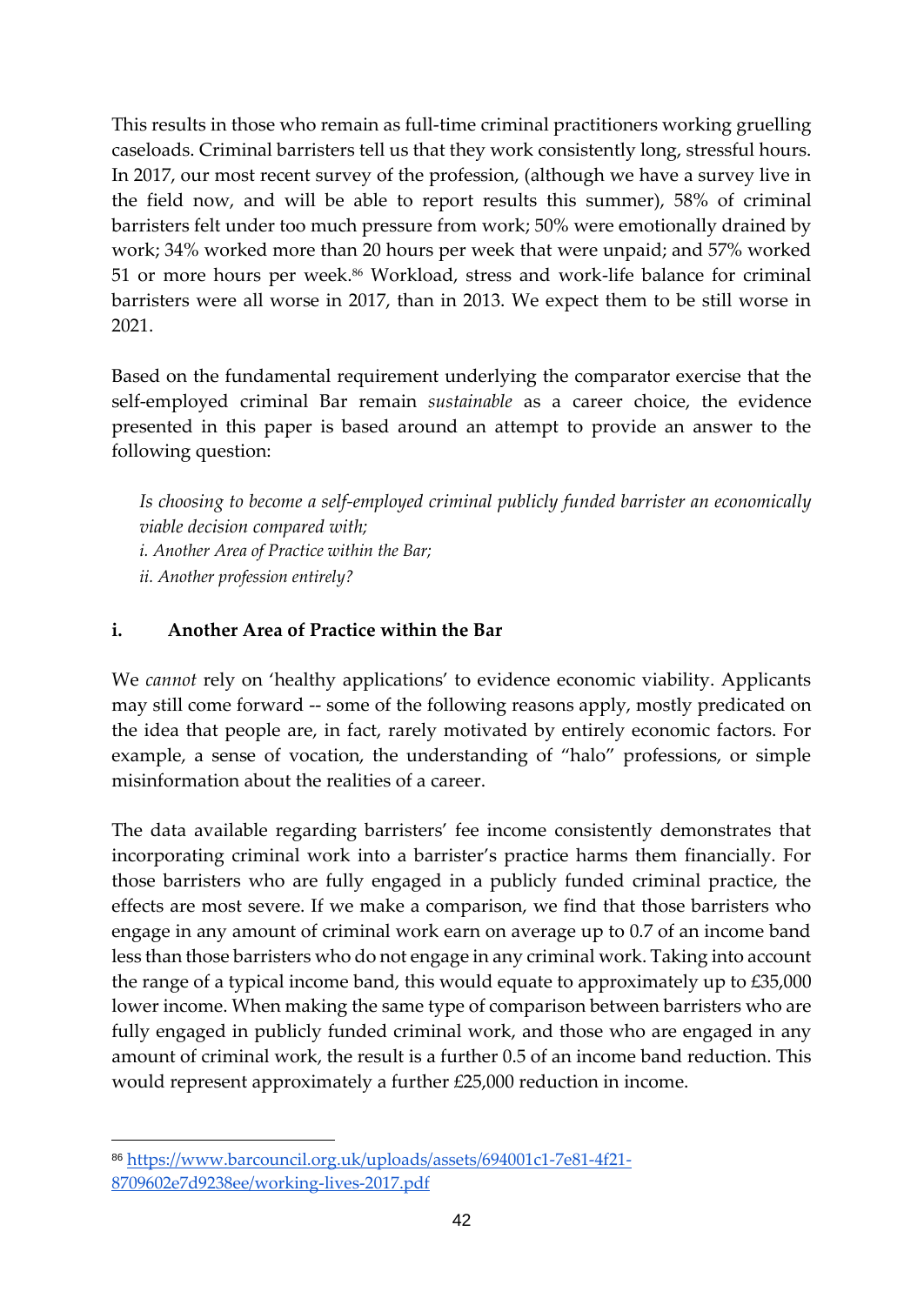But in all cases individuals will either fail to progress or withdraw in the face of economic reality *unless they have independent financial means.* Therefore, in the absence of economic viability the publicly funded criminal Bar will either decline or become dominated by only those of independent means. We conclude that economic viability is a necessary condition for a profession that is *diverse and representative of society* and hence sustainable in a public interest sense.

For the criminal legal aid Bar to remain sustainable entry to the profession needs to be economically viable, in order to be accessible *on an equal footing* to all suitably qualified applicants. As such, we initially focus on entry to the self-employed criminal Bar and address the economic costs and returns to this branch of the profession.

#### Attainment of pupillage

- Those starting out at the criminal Bar had median personal debts in the region of £20-£29,000 in addition to debts to the Student Loans Company (SLC) in the year  $2019/20$ .<sup>87</sup> This amount seems to be creeping up – the data for  $2020/21$  and the provisional data for 2021/22 shows a median debt range for each year in the region of £30-£39,000.<sup>88</sup> In 2021/22, 14% of applicants had debts of over £60,000. This is up from 8% in 2019/20.
- Achieving pupillage is highly competitive. In 2019/20, 10.6% of pupillage applicants to criminal sets were successful in obtaining pupillage.<sup>89</sup> Many aspirant

<sup>87</sup> This is derived from the Bar Council's Pupillage Gateway data for the year 2019/20. It relates to median self-reported anticipated level of debt on completion of pupillage of the 840 applicants who applied to criminal sets for their pupillage. The Bar Council's Pupillage Gateway is an online pupillage recruitment portal that allows Authorised Education and Training Organisations (AETOs) to advertise and manage vacancies, and aspirant pupil barristers to apply for those vacancies. Around 50% of AETOs that offer pupillage opportunities use the Pupillage Gateway to facilitate their recruitment processes, and an estimated 60-70% of all pupillage applicants register with Gateway each year to apply for opportunities. The Gateway records datapoints include personal data, educational achievements, protected characteristics, and application outcomes. There are some limitations with the data – around 25% of AETOs do not categorise their main area of practice (sometimes because they do not have one) in the way which is required for reporting purposes, and 7% in 2019/20 did not update final offer data. It nonetheless represents the best available source of data we have on those who seek to obtain, and eventually do obtain, pupillage at the self-employed Bar.

<sup>88</sup> The Pupillage Gateway data on self-reported debt starts in 2016/17. The median debt level was consistently in the £20-£29, 000 range each year until 2020/21. The range of debt reported is wide. In 2021/22, 21% of applicants reported no personal debt; while 14% reported debt over £60, 000.

<sup>89</sup> Data derived from the Bar Council's Pupillage Gateway data for the year 2019/20. The percentage is calculated on the basis of AETOs that list "crime" as a practice area. AETOs listing crime as a practice area may additionally offer pupillage training in other areas, so aspirant barristers undertaking these pupillages may not necessarily end up as criminal barristers. The average applicants and success rate assumes that all applicants applying to organisations with their own application form also applied to at least one organisation using the pupillage gateway application form.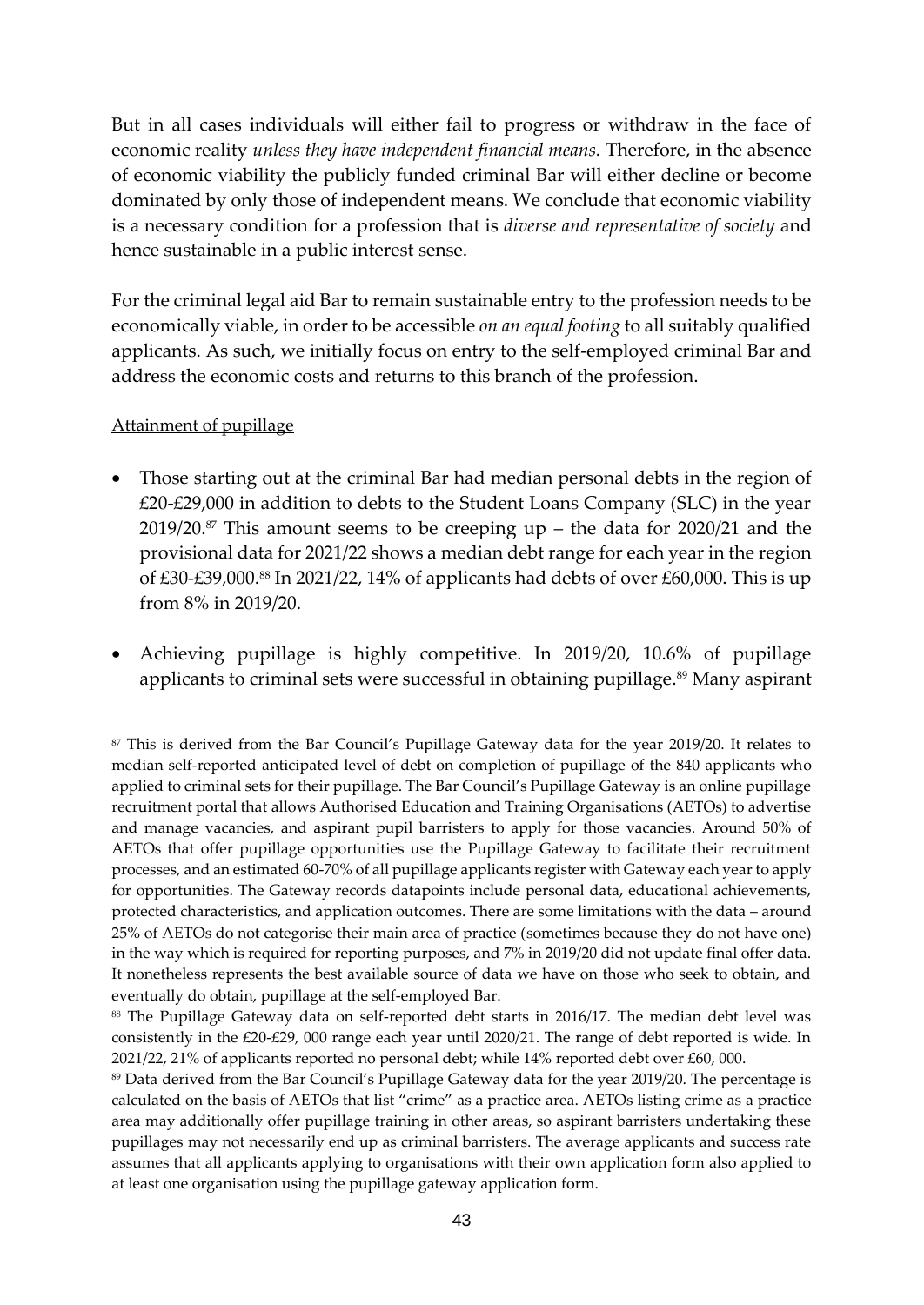barristers will apply for pupillage annually for several years before they are able to embark on their career.

- The average age of all barristers in their first year of practice who qualified via pupillage was 30 in 2019/20.<sup>90</sup> Self-employed criminal barristers were slightly younger than the average at 29.91 Self-employed barristers do not necessarily have a fixed point at which they retire in the same way that an employed person might, and a significant minority continue to practise past the age of 65; in 2019/20 7.8% of the Bar were aged over 65, with 0.7% aged above 75. Given that pupils will start taking cases six months into their pupillage year, it is reasonable to extrapolate a typical working life at the Bar of approximately 35 years for a "full" career. This gives a sense of the period of time in which members of the profession receive their return on investment.
- Barristers need, at a minimum, four years of higher education; a three-year law degree (undergraduate tuition fees typically c. £9,250 annually) plus a one-year Bar Professional Training Course (BPTC) (fees £14,900 - £16,500). If applicants have an undergraduate degree in a subject that is not law, they will additionally need to study a one-year Graduate Diploma in Law (GDL) (fees (£9,850- £12,250) prior to undertaking the BPTC. In 2019/20, 52% of applicants to criminal sets had more than one Higher Education qualification recorded and had spent an average of 4.1 years in higher education.<sup>92</sup>
- Leaving alternative employment is the economic opportunity cost of becoming a publicly funded practitioner. In 2019/20, 80% of applicants to pupillage were in alternative employment at the time of their application; 66% in legal employment.<sup>93</sup>
- Disillusion with criminal work can set in early. The last survey of pupil barristers undertaken by the Bar Council (January 2021) showed that pupils at Criminal sets were the least likely of all pupil barristers to feel a career at the Bar was viable for them. 13% of criminal pupils already felt they would be unlikely to be able to sustain a full career at the Bar. Those who did not feel they would be likely to

<sup>90</sup> Bar Council CRM Membership data. April 2021. 598 people started pupillage in 2019/20. A separate minority of 80 people started tenancy via alternative (non-pupillage) routes, and their average age was 42.5 in 2019/20.

<sup>&</sup>lt;sup>91</sup> Data from the shared dataset with MoJ/CPS/BC compiled to inform the Criminal Legal Aid Review 2021.

<sup>&</sup>lt;sup>92</sup> Data derived from the Bar Council's Pupillage Gateway data for the year 2019/20.

<sup>93</sup> Data derived from the Bar Council's Pupillage Gateway data for the year 2019/20.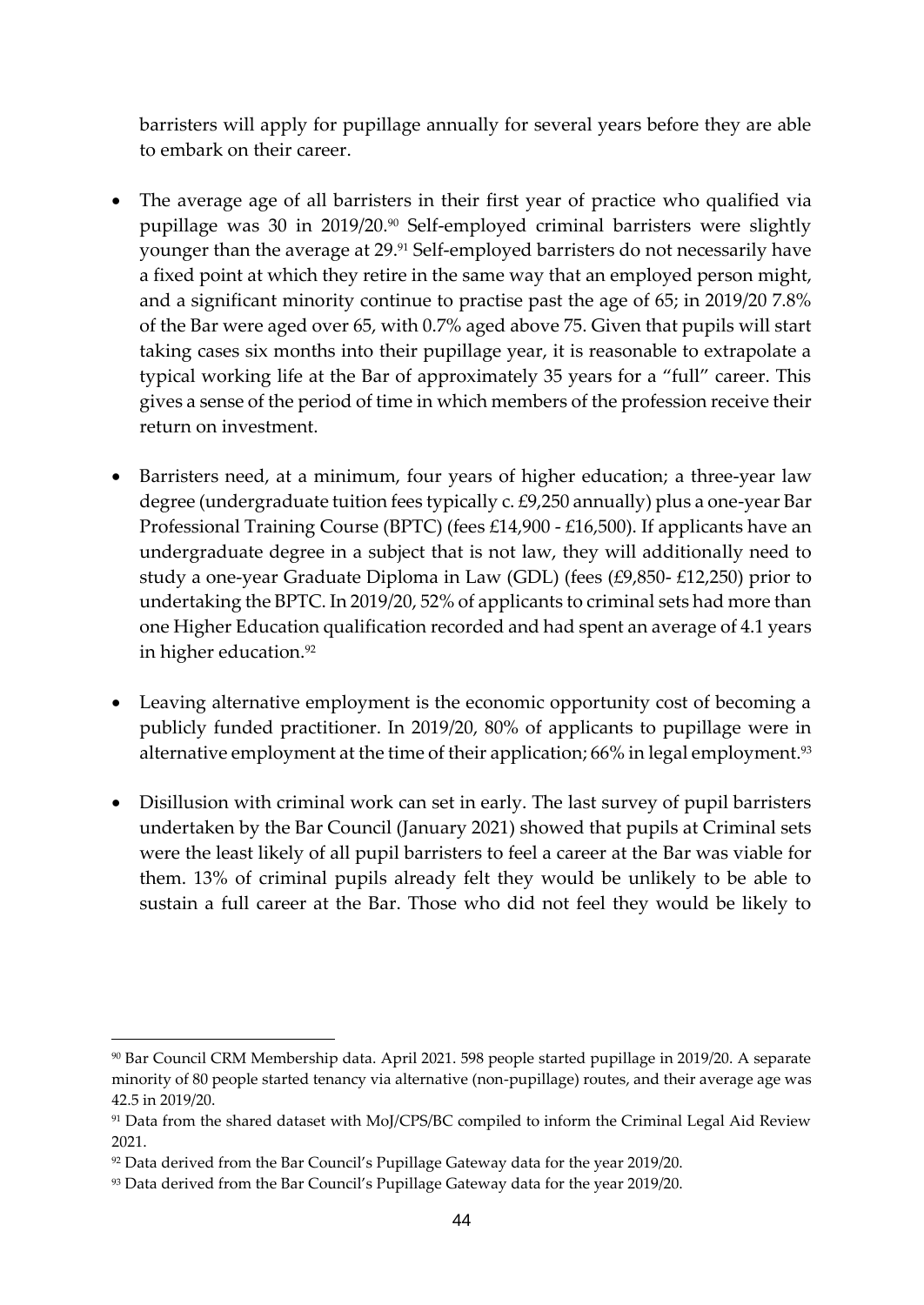maintain a career at the Bar cited poor work/life balance (28%) and poor remuneration (26%) as the main reasons for their career uncertainty. $94$ 

### Fees from publicly funded crime

- Self-employed barristers report their annual fees in respect of bands and which areas of the law they practise in. This enables a comparison of those practising different degrees of crime and between those practising crime and other areas of the law.
- Amongst those who undertake *some* criminal practice we have established that those who have the largest percentage of criminal practice are in lower fee bands – criminal practice is costly to barristers in respect of loss of fees.
- Amongst those who undertake criminal practice we have established that those who undertake almost exclusively publicly funded work suffer a loss of fee income (are in lower income bands) than those who undertake more mixed practice – publicly funded work is costly to barristers in respect of loss of fees.

### **ii. Another Profession entirely**

In the short term, the alternative prospect facing someone who is already a postgraduate or post BPTC prospective legal aid self-employed criminal barrister is being another kind of barrister.

In the longer term, looking at the pool of aspiring professionals applying to university with solid academic qualifications, there is a real prospect that people will consider choosing academic and postgraduate qualifications that send them down a different path entirely.

Rather than picking one single profession, it seems sensible to cost up the "value" versus the "cost" of training plus first seven years working in several different professions. The table presented across the subsequent pages is a first attempt at systematically comparing the time and financial cost of entry to and subsequent career at the self-employed criminal Bar to alternative career pathways at the Bar, and at *other public sector professions with broadly comparable entry-level qualifications*.

<sup>94</sup> Bar Council (2021) "Covid-19 survey of pupils"

[https://www.barcouncil.org.uk/uploads/assets/047f34eb-e7ee-42f7-9c36b372fefb6411/Bar-Council-](https://www.barcouncil.org.uk/uploads/assets/047f34eb-e7ee-42f7-9c36b372fefb6411/Bar-Council-Pupil-Survey-Summary-Findings-2021.pdf)[Pupil-Survey-Summary-Findings-2021.pdf](https://www.barcouncil.org.uk/uploads/assets/047f34eb-e7ee-42f7-9c36b372fefb6411/Bar-Council-Pupil-Survey-Summary-Findings-2021.pdf)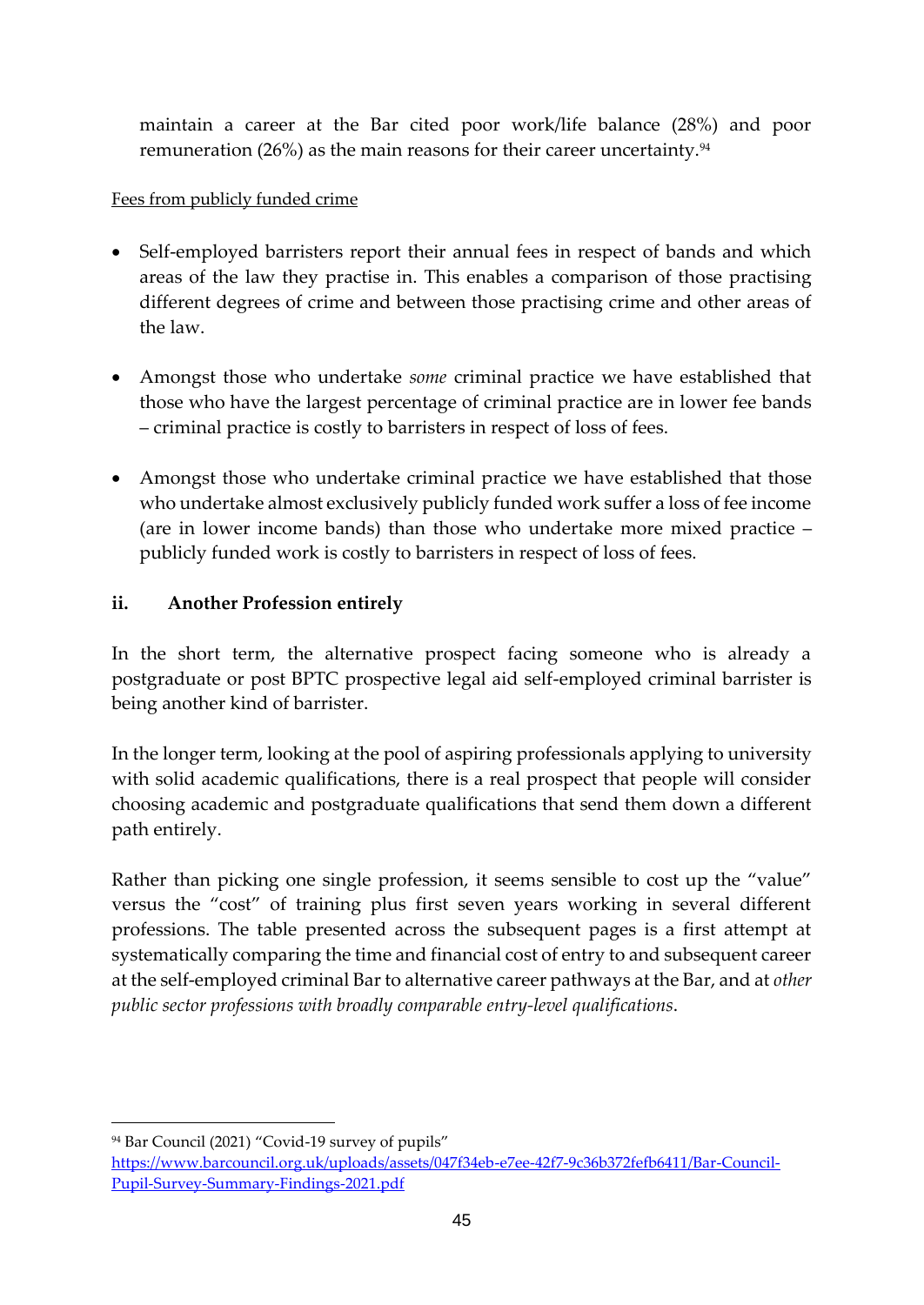| Profession                                             | Years of further<br>education                                  | Typical<br>age at<br>start of<br>earning | Typical<br>funding for<br>training                                                       | Earnings<br>years 0-2                                                                                               | Earnings<br>years 3-7                                                                                               | <b>Attrition by</b><br>year 7                                                                                       | Typical<br>mid-career<br>earning <sup>95</sup>                                                                      | Employer<br>pension<br>contribution | Employ<br>er NI<br>contrib<br>ution | Other employment<br>benefits |
|--------------------------------------------------------|----------------------------------------------------------------|------------------------------------------|------------------------------------------------------------------------------------------|---------------------------------------------------------------------------------------------------------------------|---------------------------------------------------------------------------------------------------------------------|---------------------------------------------------------------------------------------------------------------------|---------------------------------------------------------------------------------------------------------------------|-------------------------------------|-------------------------------------|------------------------------|
| Self-employed<br>criminal<br>barrister                 | At least 4<br>(3 years)<br>undergraduate<br>degree plus BPTC). | 29                                       | Inns of court<br>and some<br>law schools<br>provide full<br>and partial<br>scholarships. | AVG £18,400<br><b>MED</b><br>£12,200                                                                                | AVG £52,100<br><b>MED</b><br>£49,800                                                                                | 15% (14%<br>move to<br>other area of<br>practice or<br>develop a<br>mixed<br>practice. 1%<br>leave the<br>Bar) $97$ | $\operatorname{AVG}$<br>£68,900<br><b>MED</b><br>£65,059 98                                                         | Nil                                 | Nil                                 | Nil                          |
| Part-time self-<br>employed<br>criminal<br>barrister   | At least 4<br>(3 years<br>undergraduate<br>degree plus BPTC).  | 29                                       | Inns of court<br>and some<br>law schools<br>provide full<br>and partial<br>scholarships. | Approximat<br>ely £25,000<br>higher than<br>figures<br>above <sup>99</sup>                                          | Approximat<br>ely £25,000<br>higher than<br>figures<br>above                                                        | $1\%$                                                                                                               | Approximat<br>ely £25,000<br>higher than<br>figures<br>above                                                        | Nil                                 | Nil                                 | Nil                          |
| Self-employed<br>barrister with<br>no criminal<br>work | At least 4<br>(3 years<br>undergraduate<br>degree plus BPTC).  | 29                                       | Inns of court<br>and some<br>law schools<br>provide full<br>and partial<br>scholarships. | Approximat<br>ely £35,000<br>higher than<br>figures for<br>part-time<br>self-<br>employed<br>criminal<br>barristers | Approximat<br>ely £35,000<br>higher than<br>figures for<br>part-time<br>self-<br>employed<br>criminal<br>barristers |                                                                                                                     | Approximat<br>ely £35,000<br>higher than<br>figures for<br>part-time<br>self-<br>employed<br>criminal<br>barristers | Nil                                 | Nil                                 | Nil                          |

<sup>95</sup> We have taken 17 years as a sensible mid-career point.

<sup>&</sup>lt;sup>96</sup> Young Legal Aid Lawyers have compiled a list of available scholarships and bursaries.<http://www.younglegalaidlawyers.org/bursaries>

<sup>&</sup>lt;sup>97</sup> Data from Bar Council CRM records. These are annual rates – created by averaging the annual data for the last three years. Self-employed criminal barristers are defined as those earning more than 50% of their income from that area of practice.

<sup>98</sup> Profit data is average for barristers at 17 years of practice in 2019/20.

<sup>&</sup>lt;sup>99</sup> This is based on an analysis of income bands of full vs part time criminal barristers. Holding all other characteristics constant, the data shows that the impact of having a full criminal practice is a reduction of half an income band. Most of the income bands have a range of £30,000, so the difference in earnings is no less than £10,000-£15,000.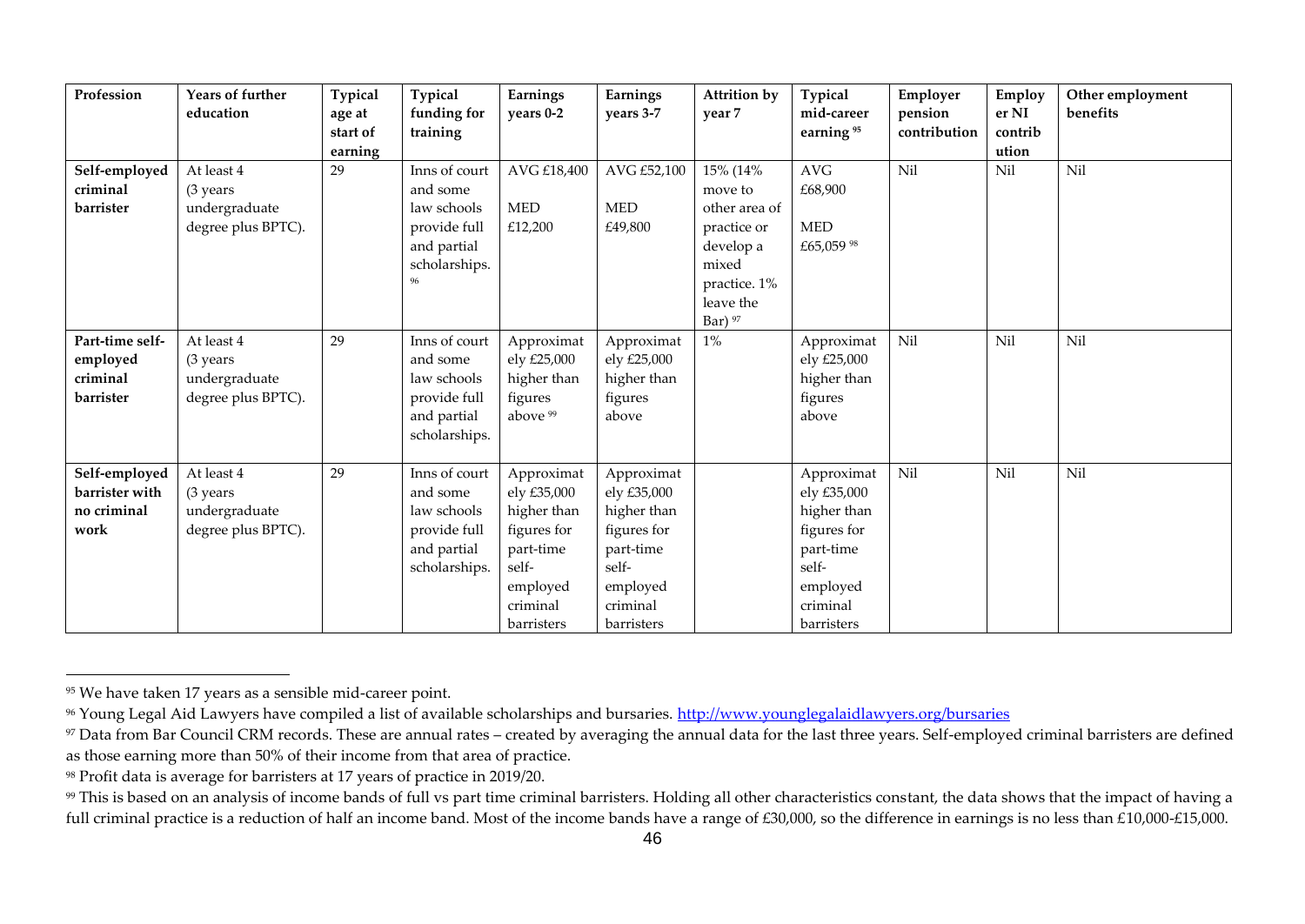| Self-employed             | At least 4          | 30 | Inns of court | Median                     | Median       | 2% leave the             | Median      | Nil | Nil      | Nil                        |
|---------------------------|---------------------|----|---------------|----------------------------|--------------|--------------------------|-------------|-----|----------|----------------------------|
| barrister - all           | $(3 \text{ years})$ |    | and some      | income band                | income band  | Bar                      | income band |     |          |                            |
| areas of                  | undergraduate       |    | law schools   | $1$ (£0-                   | $3(£60,001-$ | entirely. <sup>101</sup> | 4 (£90,001- |     |          |                            |
| practice 100              | degree plus BPTC).  |    | provide full  | £30,000)                   | £90,000)     |                          | £150,000)   |     |          |                            |
|                           |                     |    | and partial   |                            |              |                          |             |     |          |                            |
|                           |                     |    | scholarships. |                            |              |                          |             |     |          |                            |
| <b>CPS</b>                | At least 4          | 33 | Inns of court | £40,000                    | £34,840 in   | 33% in                   | £60,070     | Yes | Civil    | Flexible working; $25+8$   |
| Prosecutor <sup>102</sup> | $(3 \text{ years})$ |    | and some      | (London);                  | year 3 to    | London; 7%               | (London)    |     | service  | days annual leave;         |
|                           | undergraduate       |    | law schools   | £38,000                    | £51,430 year | National. <sup>105</sup> | and £54,240 |     | pension  | parental leave benefits    |
|                           | degree plus BPTC.   |    | provide full  | (National). <sup>103</sup> | $7 -$        |                          | (National). |     | scheme.  | including maternity,       |
|                           | Must have           |    | and partial   |                            | (London);    |                          | 106         |     | At least | adoption or shared         |
|                           | additionally        |    | scholarships. |                            | £33,330 in   |                          |             |     | 26.6.%   | parental leave of up to 26 |
|                           | completed           |    |               |                            | year 3 to    |                          |             |     | of       | weeks full pay followed    |
|                           | pupillage).         |    |               |                            | £49,310 in   |                          |             |     | salary.  | by 13 weeks statutory      |
|                           |                     |    |               |                            | year $7-$    |                          |             |     |          | pay and a further 13       |
|                           |                     |    |               |                            |              |                          |             |     |          | weeks unpaid, and          |
|                           |                     |    |               |                            |              |                          |             |     |          | paternity leave of 2       |
|                           |                     |    |               |                            |              |                          |             |     |          | weeks full pay; sick pay.  |

<sup>100</sup> Data from Bar Council CRM records.

<sup>&</sup>lt;sup>101</sup> Data from Bar Council CRM records. These are annual rates – created by averaging the annual data for the last three years.

<sup>&</sup>lt;sup>102</sup> All data in this row provided directly from the CPS HR department. Footnotes are their phrasing.

 $103$  "New Crown Prosecutors will typically join on the minimum of the pay range which for the last two financial years (2019/20 and 2020/21) has been £40,000 pa (London), £38,000 pa (National). Earnings after year 1 and year 2 are determined by CPS' annual pay settlement which is negotiated via Collective Bargaining and in accordance with the funding limits set by Civil Service pay remit guidance. The resulting pay rates can therefore be the output of a variable percentage adjustment year-on-year rather than a guaranteed rate or proportionate adjustment. For 2019/20 Crown Prosecutors' average salary equated to the rates set out above for London and National pay zones, reflecting a significant restructure in the remuneration for the grade for that year. For 2020/21, awards averaged around 2% resulting in a mean salary of £40,800 (London) and £38,800 (National). For 2021, due to the public sector temporary pay pause announced by the Chancellor in November last year, there will be no consolidated pay rises for 2021 so average earnings will likely remain the same, albeit they will be subject to some fluctuation due to turnover as well as on-going recruitment."

<sup>&</sup>lt;sup>105</sup> "Using the data for Crown Prosecutors that joined the CPS 7 years ago (during the financial year), for the London pay zone (i) 33% had left the organisation by year 7 (ii) Of those that remained, 98% had progressed to other prosecutor roles by year 7. For the National pay zone (i) 7% had left the organisation by year 7 (ii) Of those that remained, 100% had progressed to other prosecutor roles by year 7."

<sup>&</sup>lt;sup>106</sup> "The Senor Crown Prosecutor role is the most densely populated grade within our legal structure and at the present time, the mid-career earnings for the timeframe specified are £60,070 (London) and £54,240 (National)."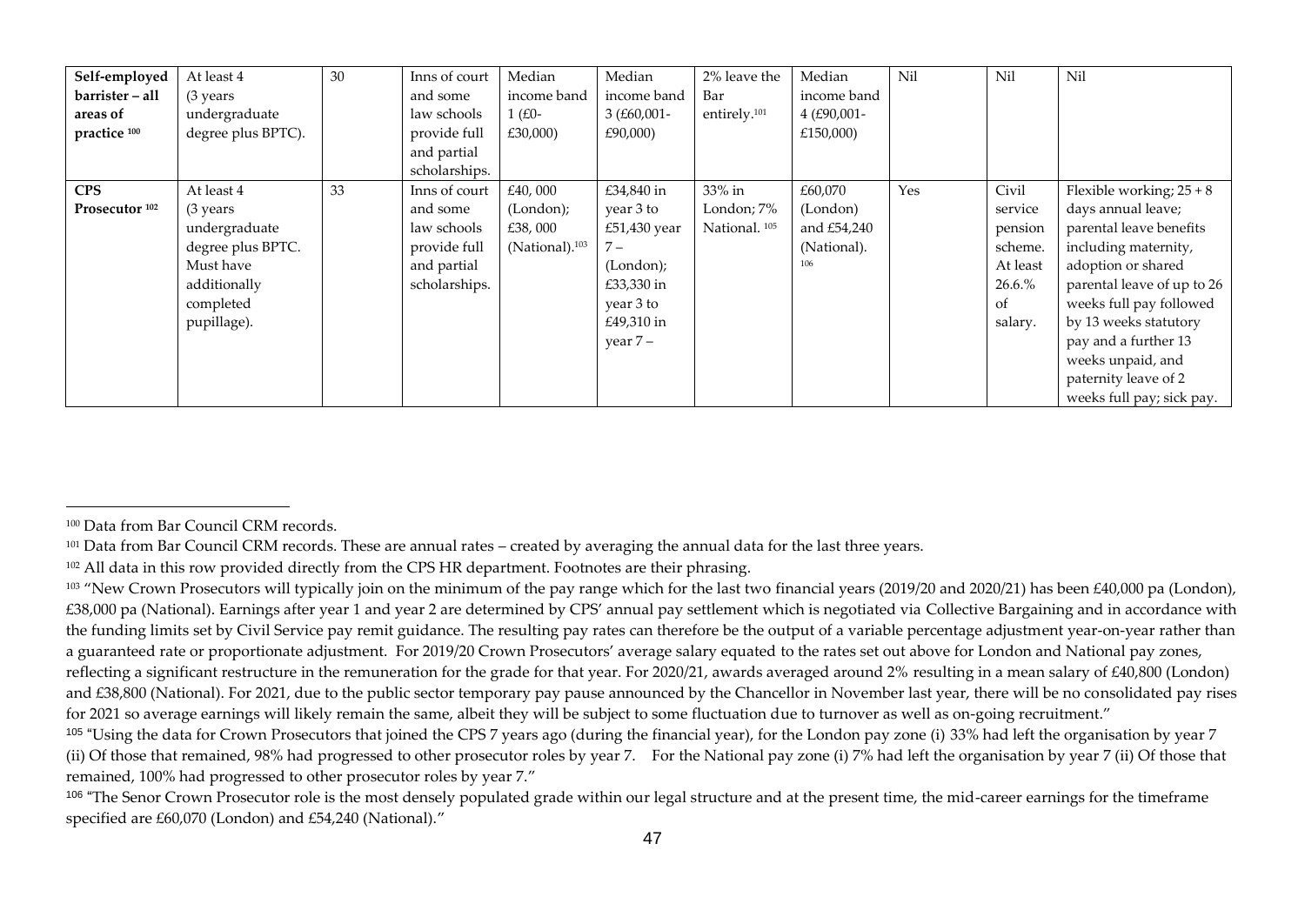|                                                                                        |                                             |         |                                                                                                                     |                                                             | (National).<br>104                                                                                          |                                               |                                                                                |                                                                 |             |                                                                                                                                                                                                                                                                                                            |
|----------------------------------------------------------------------------------------|---------------------------------------------|---------|---------------------------------------------------------------------------------------------------------------------|-------------------------------------------------------------|-------------------------------------------------------------------------------------------------------------|-----------------------------------------------|--------------------------------------------------------------------------------|-----------------------------------------------------------------|-------------|------------------------------------------------------------------------------------------------------------------------------------------------------------------------------------------------------------------------------------------------------------------------------------------------------------|
| Government<br>Professions<br><b>Legal Trainee</b><br>Scheme (GLD,<br><b>HMRC</b> ) 107 | At least 3<br>(an undergraduate<br>degree.) | Unknown | <b>BPTC</b> course<br>fees paid<br>plus a<br>potential<br>grant of<br>£5,400<br>(national) or<br>£7,600<br>(London) | £61,000<br>$(E28,000$ year<br>$1; \pounds33,000$<br>year 2) | Grade 7<br>$Lawyer -$<br>£50,500<br>(London).<br>Legal Officer<br>$-£43,916$ (up<br>to three<br>years' PQE) | Unknown                                       | Grade 6<br>Senior<br>Lawyer<br>typically<br>$£60,000 -$<br>£75,000<br>(London) | At least<br>$26.6\%$ of<br>salary,<br>depending<br>on earnings. | Yes         | Flexible working; $25+9$<br>days annual leave;<br>parental leave benefits<br>including maternity,<br>adoption or shared<br>parental leave of up to 26<br>weeks full pay followed<br>by 13 weeks statutory<br>pay and a further 13<br>weeks unpaid, and<br>paternity leave of 2<br>weeks full pay; sick pay |
| <b>Doctor</b>                                                                          | Medical degree-<br>five or six years.       | 27 108  | Possible<br>university<br>bursary.                                                                                  | Year 1<br>£28,808<br>Year 2<br>£33,345                      | Dependent<br>on training<br>and<br>speciality.                                                              | 54% took<br>breaks after<br>completing<br>the | Unknown                                                                        | <b>NHS</b><br>pension<br>scheme and<br>current                  | Unkno<br>wn | Sick leave based on<br>length of service. From<br>one months' full pay for<br>first year to six months'                                                                                                                                                                                                    |

104 "The response here should be read with reference to the caveats set out in the earlier response about Civil Service pay restraints and variable rather than guaranteed pay rises. Accordingly it is not possible to provide or forecast average earnings for years 3 to 7 going forwards. Additionally, our analysis shows that a Crown Prosecutor will likely have progressed to Senior Crown Prosecutor within that timeframe (or one of the other prosecutor roles identified in the attached document) – although the period of transition from one role to another is variable. The data that follows is therefore a retrospective review of the average earnings for Crown Prosecutors that joined the organisation 7 years ago (around 2014) along with information about the average earnings in years 3 to 7 years subsequent and incorporating a change in role to Senior Crown Prosecutor. As before, the earnings data is the product of employee retention levels, recruitment and turnover."

|                                  | Pay zone / Average earnings |          |  |  |  |  |
|----------------------------------|-----------------------------|----------|--|--|--|--|
| Grade                            | London                      | National |  |  |  |  |
| Crown Prosecutor (Year 3)        | £34,840                     | £33,330  |  |  |  |  |
| Crown Prosecutor (Year 4)        | £35,230                     | £34,200  |  |  |  |  |
| Senior Crown Prosecutor (Year 5) | £46,630                     | £44,450  |  |  |  |  |
| Senior Crown Prosecutor (Year 6) | £48,400                     | £46,230  |  |  |  |  |
| Senior Crown Prosecutor (Year 7) | £51,430                     | £49,310  |  |  |  |  |

<sup>107</sup> Gov.uk (July 2020) "Guidance: Legal Trainee Scheme" https://www.gov.uk/guidance/government-legal-service-gls-legal-trainee-scheme-how-to-apply. <sup>108</sup> Figure derived from GMC data explorer taking those doctors provisionally registered by age band and looking as successive years. See [https://www.gmc](https://www.gmc-uk.org/about/what-we-do-and-why/data-and-research/gmc-data-explorer)[uk.org/about/what-we-do-and-why/data-and-research/gmc-data-explorer](https://www.gmc-uk.org/about/what-we-do-and-why/data-and-research/gmc-data-explorer)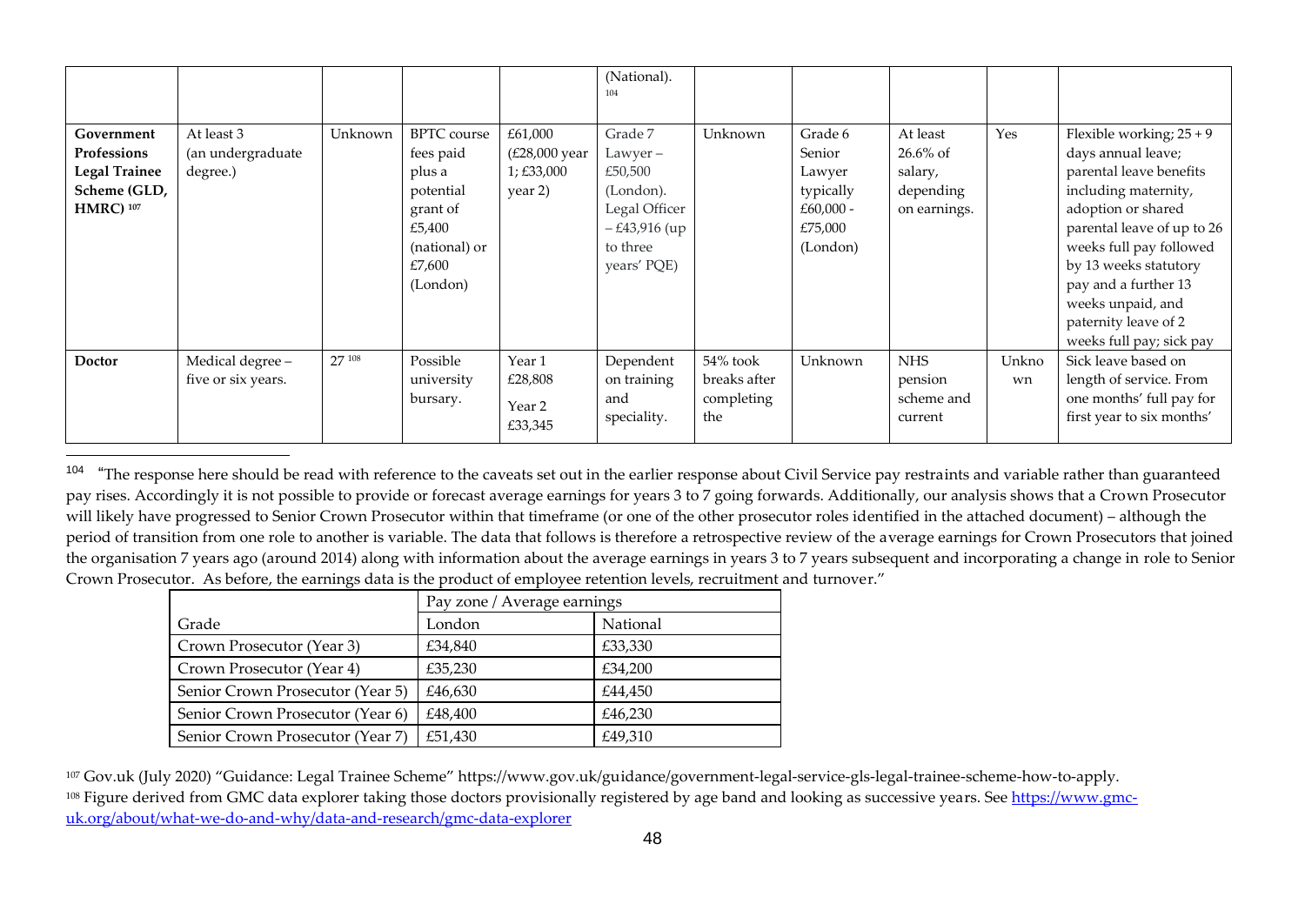|         | Two years for a paid<br>post-graduate<br>foundation course.<br>Depending on the<br>individual 3-7 years<br>in specialist<br>training. |                                                | Student<br>Finance<br>England.<br>Then NHS<br>tuition fee<br>bursary<br>from 5 <sup>th</sup> year<br>of study up<br>to £9,250.<br>Graduate<br>entry course<br>(3 or 4 years)<br>up to £3,715.<br>Any final<br>year of a<br>course<br>required to<br>be<br>completed<br>after less<br>than 15<br>weeks'<br>attendance<br>up to £4,265<br>109 | On-call<br>availability<br>allowance in<br>Year 1<br>£2,305 and<br>Year 2<br>£2,668 110<br>Weekend<br>allowance<br>varies<br>according to<br>frequency<br>with the<br>maximum of<br>1 in 2.<br>Year 1<br>between<br>£865 - £4,332<br>Year 2<br>between<br>£1,001 and<br>£5,002 | Range from<br>£39,467-<br>£53,077.<br>On-call<br>availability<br>allowance<br>from £3,158 -<br>£4,247.<br>Weekend<br>allowance<br>varies<br>according to<br>frequency<br>with the<br>maximum of<br>$1$ in $2.^{111}$<br>£1,185 $-$<br>£7,962. | Foundation<br>Programme<br>(Year 1 & 2).<br>7% did not<br>return to<br>training<br>within five<br>years, nearly<br>90% start<br>speciality or<br>core training<br>within three<br>years. 112 |                          | contribution<br>rates.<br>£26,824-<br>£47,845<br>9.3%<br>£47,846-<br>£70,630<br>12.5%<br>£70,631-<br>£111,376<br>13.5%<br>£111,377+<br>14.5% 113 |                    | full pay and six months'<br>half pay after five years<br>of service.<br>Maternity pay:<br>8 weeks' full pay, 18<br>weeks' half pay, 13<br>weeks statutory<br>maternity pay or<br>Maternity Allowance<br>and 13 weeks' unpaid<br>leave. |
|---------|---------------------------------------------------------------------------------------------------------------------------------------|------------------------------------------------|---------------------------------------------------------------------------------------------------------------------------------------------------------------------------------------------------------------------------------------------------------------------------------------------------------------------------------------------|--------------------------------------------------------------------------------------------------------------------------------------------------------------------------------------------------------------------------------------------------------------------------------|-----------------------------------------------------------------------------------------------------------------------------------------------------------------------------------------------------------------------------------------------|----------------------------------------------------------------------------------------------------------------------------------------------------------------------------------------------|--------------------------|--------------------------------------------------------------------------------------------------------------------------------------------------|--------------------|----------------------------------------------------------------------------------------------------------------------------------------------------------------------------------------------------------------------------------------|
| Dentist | Dental course which<br>usually lasts 5 years.<br>Paid Dental<br>foundational<br>training or                                           | Expected<br>to be<br>same as<br>for<br>doctors | Same as for<br>doctors<br>above.                                                                                                                                                                                                                                                                                                            | £39,467                                                                                                                                                                                                                                                                        | $\ddot{?}$                                                                                                                                                                                                                                    | $\ddot{?}$                                                                                                                                                                                   | $\overline{\mathcal{E}}$ | $\overline{?}$                                                                                                                                   | $\overline{\cdot}$ | After two years,<br>maternity pay is a<br>weekly amount based on<br>the Net Monthly<br>Pensionable Earnings.                                                                                                                           |

<sup>109</sup> [https://www.nhsbsa.nhs.uk/sites/default/files/2020-06/NHS%20Bursary%20Funding%20for%20Medical%20and%20Dental%20Students%202020-](https://www.nhsbsa.nhs.uk/sites/default/files/2020-06/NHS%20Bursary%20Funding%20for%20Medical%20and%20Dental%20Students%202020-21%20%28V1%29%2006%202020.pdf)

[21%20%28V1%29%2006%202020.pdf,](https://www.nhsbsa.nhs.uk/sites/default/files/2020-06/NHS%20Bursary%20Funding%20for%20Medical%20and%20Dental%20Students%202020-21%20%28V1%29%2006%202020.pdf) page 14.

<sup>110</sup> [https://www.nhsemployers.org/-/media/Employers/Documents/Pay-and-reward/Pay-and-Conditions-Circular-MD-12021.pdf,](https://www.nhsemployers.org/-/media/Employers/Documents/Pay-and-reward/Pay-and-Conditions-Circular-MD-12021.pdf) page 5.  $111$  Ibid.

<sup>112</sup> <https://www.gmc-uk.org/education/reports-and-reviews/training-pathways> & [https://www.gmc-uk.org/-/media/documents/dc10999-evi-training-pathways-analysis-of](https://www.gmc-uk.org/-/media/documents/dc10999-evi-training-pathways-analysis-of-transition-from-foundation-to-next-stage-of-train-74522826.pdf)[transition-from-foundation-to-next-stage-of-train-74522826.pdf.](https://www.gmc-uk.org/-/media/documents/dc10999-evi-training-pathways-analysis-of-transition-from-foundation-to-next-stage-of-train-74522826.pdf)

<sup>113</sup> <https://www.bma.org.uk/pay-and-contracts/pensions/calculating-your-pension/nhs-pension-contribution-rates> .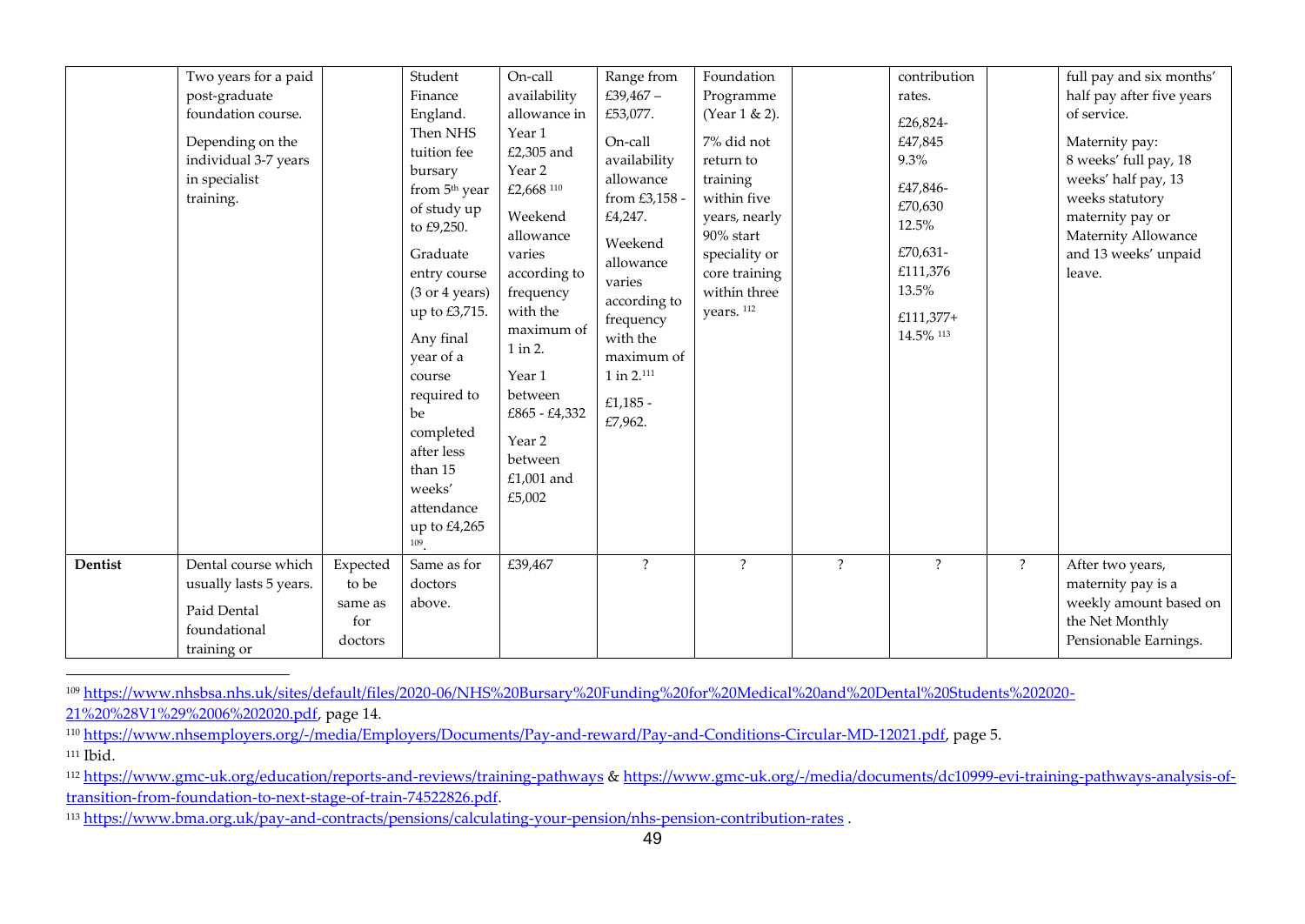|         | vocational training<br>for $1 - 2$ years after<br>graduation.<br>Depending on the<br>individual, at least 3<br>years in specialist<br>training                                                                                                                                                                                                                                                                                                                                            | (see<br>$above -$<br>26.5)                       |                                                                                                                                                                                                                                                                                                                                                       |                                                                                                                                                                                                          |                                                                                                                                                                                                                                                                    |         |                                                                                                                                                                                                                                      |                                                                                                                                                                                                                                                                          |             | Maximum is £1,660 per<br>week for a dental<br>performer or £3630 for<br>an orthodontic<br>performer.                                                                                                                                                                                                                                                                                                                                                                                                                                                                            |
|---------|-------------------------------------------------------------------------------------------------------------------------------------------------------------------------------------------------------------------------------------------------------------------------------------------------------------------------------------------------------------------------------------------------------------------------------------------------------------------------------------------|--------------------------------------------------|-------------------------------------------------------------------------------------------------------------------------------------------------------------------------------------------------------------------------------------------------------------------------------------------------------------------------------------------------------|----------------------------------------------------------------------------------------------------------------------------------------------------------------------------------------------------------|--------------------------------------------------------------------------------------------------------------------------------------------------------------------------------------------------------------------------------------------------------------------|---------|--------------------------------------------------------------------------------------------------------------------------------------------------------------------------------------------------------------------------------------|--------------------------------------------------------------------------------------------------------------------------------------------------------------------------------------------------------------------------------------------------------------------------|-------------|---------------------------------------------------------------------------------------------------------------------------------------------------------------------------------------------------------------------------------------------------------------------------------------------------------------------------------------------------------------------------------------------------------------------------------------------------------------------------------------------------------------------------------------------------------------------------------|
| Teacher | At least 4 years to be<br>a qualified teacher,<br>final year in paid<br>position.<br>Must get Qualified<br><b>Teacher Status</b><br>(QTS) You can do<br>this by:<br>Postgraduate initial<br>teacher training<br>(ITT) course if you<br>have a degree.<br>Postgrad courses<br>run for one year<br>full-time.<br><b>OR</b><br>Undergrad degree<br>which leads to QTS.<br>At least 3 years for<br>undergraduate<br>degree.<br>Once ITT is passed,<br>complete a paid<br>induction year to be | Under 27<br>years old<br>$(71\%)$ <sup>114</sup> | Postgraduat<br>e courses are<br>'fee funded'<br>through<br>student<br>loans $(86\%)$<br>or via<br>salaried<br>route<br>$(14\%)$ <sup>115</sup><br>Teacher<br>training<br>scholarships<br>in certain<br>subjects e.g.,<br>chemistry,<br>computer<br>science,<br>maths and<br>physics.<br>$PGCE -$<br>£9,250 for<br>UK students<br>and £11-<br>£16k for | England<br>(excluding<br>London and<br>the Fringe)<br>116<br>£25,714-<br>£39,961<br>Outer<br>London<br>£29,915 -<br>£41,136<br>Inner<br>London<br>£32,157 -<br>£42,624<br>Fringe<br>£26,948 -<br>£38,174 | Pay<br>progression<br>is linked to<br>performance<br>There is an<br>upper pay<br>range. <sup>117</sup><br>England<br>£38,690 -<br>£41,604<br>Outer<br>London<br>£42,559 $-$<br>45,766<br>Inner<br>London<br>£46,971 -<br>£50,935<br>Fringe<br>£39,864 -<br>£42,780 | Unknown | There are<br>opportunitie<br>s for<br>leadership<br>group pay.<br>118<br>England<br>£42,195 -<br>£117,197<br>Outer<br>London<br>£45,542 -<br>£120,513<br>Inner<br>London<br>£50,167 -<br>£125,098<br>Fringe<br>£43,356 -<br>£118,356 | Guaranteed<br>pension<br>through the<br>Teachers'<br>Pension<br>Scheme.<br>Salary range<br>Contribution<br>rate<br>£0-£28,310<br>7.40%<br>£28,311-<br>£38,109<br>8.60%<br>£38,110-<br>£45,186<br>9.60%<br>£45,187-<br>£59,886<br>10.20%<br>£59,887-<br>£81,662<br>11.30% | Unkno<br>wn | 1 year of service:<br>full pay for 25 working<br>days and after four<br>calendar months' service<br>half pay for 50 working<br>days.<br>2 years of service:<br>full pay for 50 working<br>days and half pay for 50<br>working days<br>3 year of service:<br>full pay for 75 working<br>days and half pay for 75<br>working days.<br>4 + years of service:<br>full pay for 100 working<br>days and half pay for 100<br>working days.<br>To qualify for<br>occupational maternity<br>pay, you must be<br>employed for at least one<br>year and 11 weeks with<br>one or more local |

<sup>114</sup> [https://assets.publishing.service.gov.uk/government/uploads/system/uploads/attachment\\_data/file/738037/NQT\\_2017\\_survey.pdf,](https://assets.publishing.service.gov.uk/government/uploads/system/uploads/attachment_data/file/738037/NQT_2017_survey.pdf) page 51, table 17.

<sup>115</sup> [https://assets.publishing.service.gov.uk/government/uploads/system/uploads/attachment\\_data/file/848851/ITT\\_Census\\_201920\\_Main\\_Text\\_final.pdf,](https://assets.publishing.service.gov.uk/government/uploads/system/uploads/attachment_data/file/848851/ITT_Census_201920_Main_Text_final.pdf) page 4.

<sup>116</sup> [https://assets.publishing.service.gov.uk/government/uploads/system/uploads/attachment\\_data/file/920904/2020\\_STPCD\\_FINAL\\_230920.pdf,](https://assets.publishing.service.gov.uk/government/uploads/system/uploads/attachment_data/file/920904/2020_STPCD_FINAL_230920.pdf) page 20.

 $117$  Ibid, page 21

<sup>118</sup> Ibid, page 11